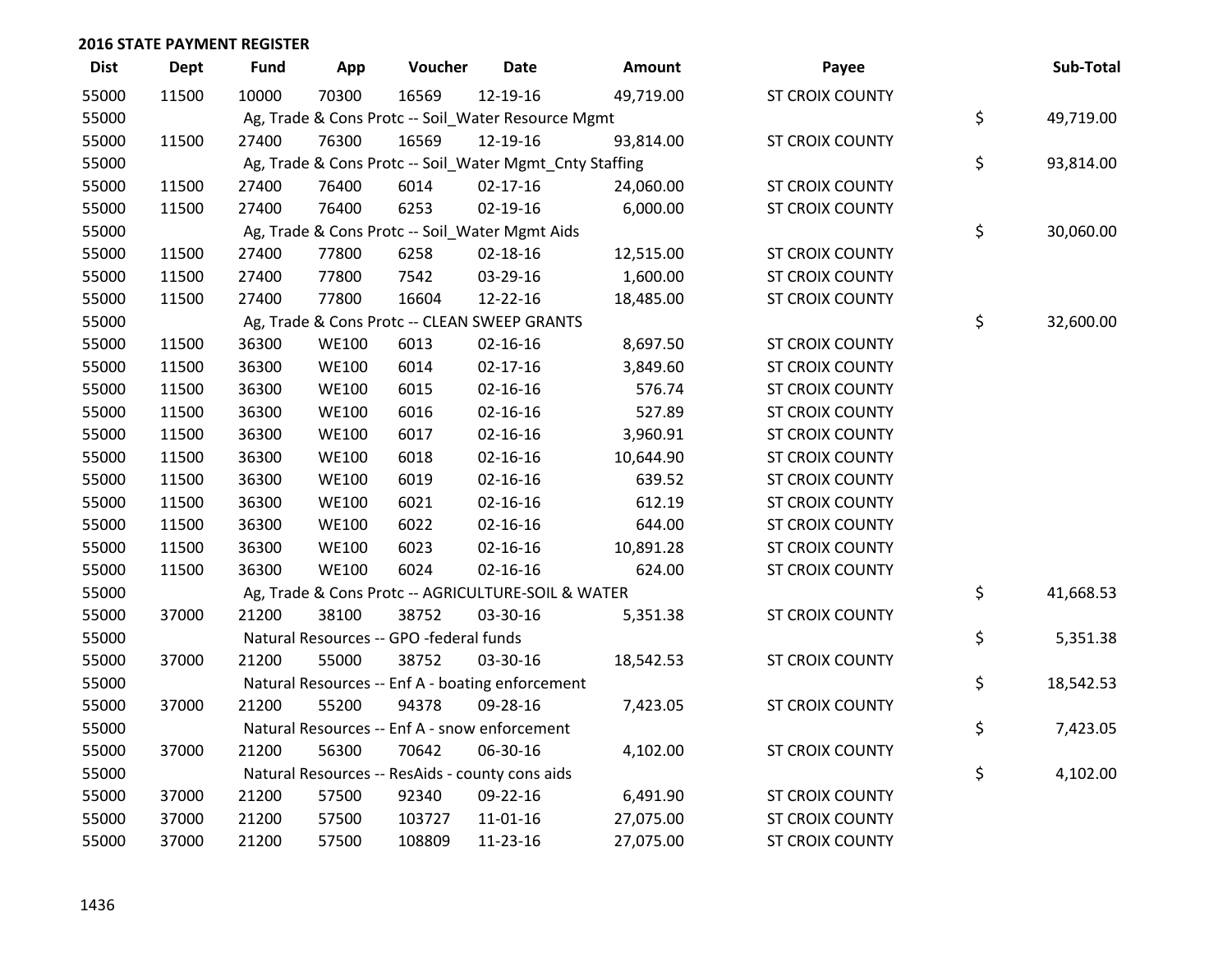| <b>Dist</b> | <b>Dept</b> | <b>Fund</b> | App   | Voucher                                   | <b>Date</b>                                         | <b>Amount</b> | Payee                     | Sub-Total          |
|-------------|-------------|-------------|-------|-------------------------------------------|-----------------------------------------------------|---------------|---------------------------|--------------------|
| 55000       |             |             |       |                                           | Natural Resources -- RA- snowmobile trail areas     |               |                           | \$<br>60,641.90    |
| 55000       | 37000       | 21200       | 58400 | 48008                                     | 05-20-16                                            | 265.00        | ST CROIX COUNTY           |                    |
| 55000       | 37000       | 21200       | 58400 | 90511                                     | 09-14-16                                            | 3,435.00      | <b>ST CROIX COUNTY</b>    |                    |
| 55000       |             |             |       |                                           | Natural Resources -- ResAids - pymt in lieu tax fed |               |                           | \$<br>3,700.00     |
| 55000       | 37000       | 21200       | 58900 | 102606                                    | 11-18-16                                            | 809.41        | ST CROIX COUNTY           |                    |
| 55000       |             |             |       |                                           | Natural Resources -- Resource aids - distribution o |               |                           | \$<br>809.41       |
| 55000       | 37000       | 21200       | 66300 | 19931                                     | 01-08-16                                            | 50,000.00     | <b>ST CROIX COUNTY</b>    |                    |
| 55000       |             |             |       | Natural Resources -- EA - lake protection |                                                     |               |                           | \$<br>50,000.00    |
| 55000       | 37000       | 27400       | 67000 | 55474                                     | 05-27-16                                            | 167,552.40    | ST CROIX COUNTY           |                    |
| 55000       |             |             |       |                                           | Natural Resources -- Fin asst for responsible units |               |                           | \$<br>167,552.40   |
| 55000       | 37000       | 27400       | 67300 | 55474                                     | $05 - 27 - 16$                                      | 19,931.01     | <b>ST CROIX COUNTY</b>    |                    |
| 55000       |             |             |       |                                           | Natural Resources -- Recycling consolidation grants |               |                           | \$<br>19,931.01    |
| 55000       | 39500       | 21100       | 19000 | 164                                       | 07-05-16                                            | 921,687.20    | ST CROIX COUNTY           |                    |
| 55000       | 39500       | 21100       | 19000 | 29118                                     | 10-03-16                                            | 460,843.60    | ST CROIX COUNTY           |                    |
| 55000       |             |             |       | Transportation -- Trans Aids To Co.-Sf    |                                                     |               |                           | \$<br>1,382,530.80 |
| 55000       | 39500       | 21100       | 16800 | 88055                                     | 05-06-16                                            | 167,987.00    | <b>COUNTY OF ST CROIX</b> |                    |
| 55000       |             |             |       | Transportation -- Eldly&Disa Co/Aid Sf    |                                                     |               |                           | \$<br>167,987.00   |
| 55000       | 39500       | 21100       | 19000 | 74055                                     | $01 - 04 - 16$                                      | 460,843.60    | <b>COUNTY OF ST CROIX</b> |                    |
| 55000       |             |             |       | Transportation -- Trans Aids To Co.-Sf    |                                                     |               |                           | \$<br>460,843.60   |
| 55000       | 41000       | 10000       | 11600 | 92137                                     | 11-29-16                                            | 80,640.00     | <b>ST CROIX COUNTY</b>    |                    |
| 55000       |             |             |       |                                           | Corrections -- Reimbursing counties for proba       |               |                           | \$<br>80,640.00    |
| 55000       | 41000       | 10000       | 31300 | 22166                                     | $01 - 22 - 16$                                      | 5,401.00      | ST CROIX COUNTY           |                    |
| 55000       | 41000       | 10000       | 31300 | 30374                                     | $02 - 22 - 16$                                      | 99,354.43     | <b>ST CROIX COUNTY</b>    |                    |
| 55000       | 41000       | 10000       | 31300 | 30376                                     | $02 - 22 - 16$                                      | 18,891.13     | <b>ST CROIX COUNTY</b>    |                    |
| 55000       | 41000       | 10000       | 31300 | 48658                                     | $05-12-16$                                          | 86,870.00     | ST CROIX COUNTY           |                    |
| 55000       |             |             |       |                                           | Corrections -- Community youth and family aid       |               |                           | \$<br>210,516.56   |
| 55000       | 43500       | 10000       | 10700 | 28403                                     | $02 - 24 - 16$                                      | 274.95        | <b>ST CROIX COUNTY</b>    |                    |
| 55000       | 43500       | 10000       | 10700 | 28405                                     | 03-02-16                                            | 532.53        | <b>ST CROIX COUNTY</b>    |                    |
| 55000       | 43500       | 10000       | 10700 | 41060                                     | 04-22-16                                            | 679.75        | <b>ST CROIX COUNTY</b>    |                    |
| 55000       | 43500       | 10000       | 10700 | 55351                                     | 06-24-16                                            | 499.33        | <b>ST CROIX COUNTY</b>    |                    |
| 55000       |             |             |       |                                           | Health Services -- Public health dispensaries and   |               |                           | \$<br>1,986.56     |
| 55000       | 43500       | 10000       | 15000 | 20568                                     | $02 - 12 - 16$                                      | 600.00        | <b>ST CROIX COUNTY</b>    |                    |
| 55000       | 43500       | 10000       | 15000 | 36016                                     | 03-28-16                                            | 2,824.09      | <b>ST CROIX COUNTY</b>    |                    |
| 55000       | 43500       | 10000       | 15000 | 38509                                     | $04 - 15 - 16$                                      | 681.26        | ST CROIX COUNTY           |                    |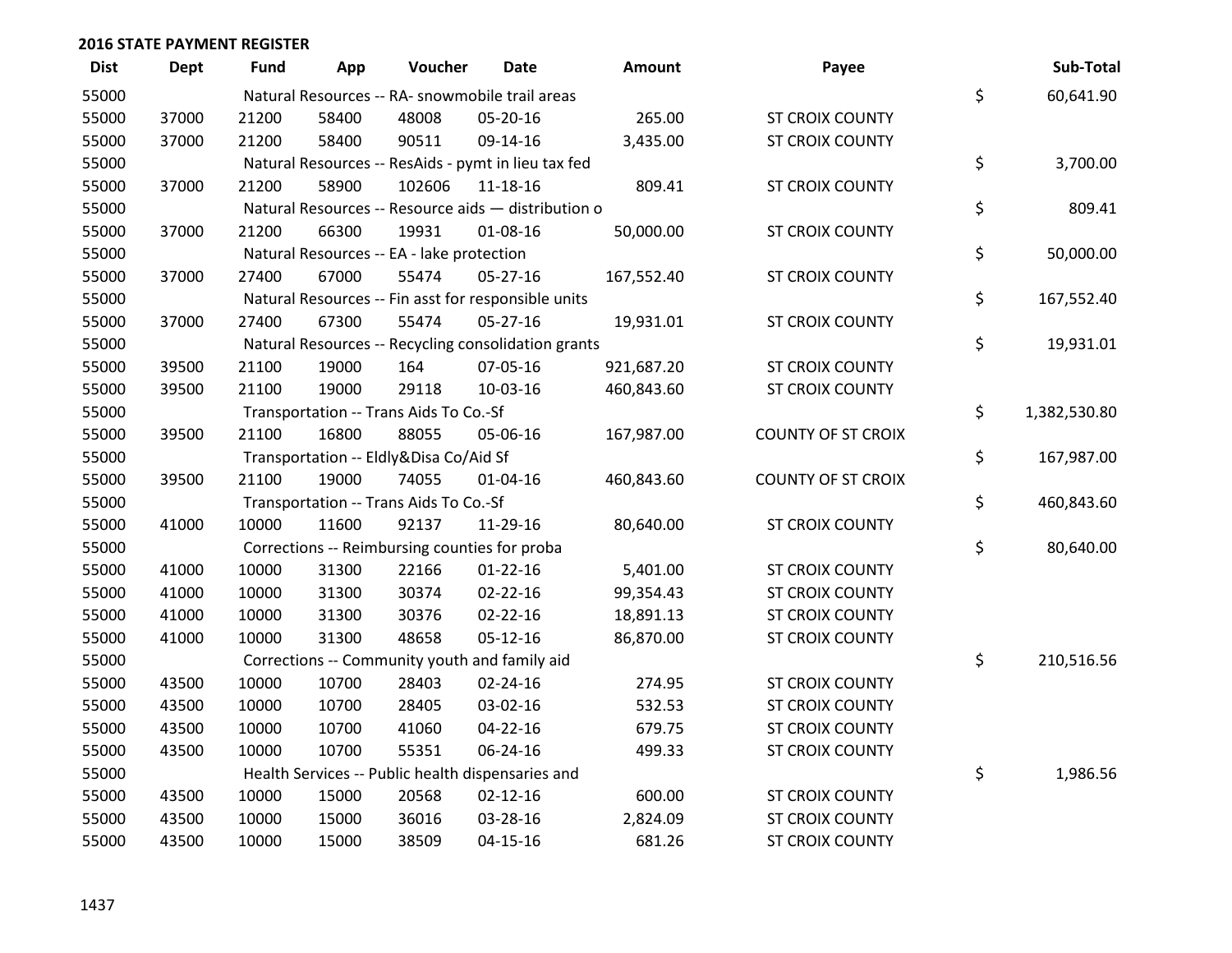| <b>Dist</b> | <b>Dept</b> | <b>Fund</b> | App   | Voucher                                     | <b>Date</b>    | Amount       | Payee                  | Sub-Total          |
|-------------|-------------|-------------|-------|---------------------------------------------|----------------|--------------|------------------------|--------------------|
| 55000       | 43500       | 10000       | 15000 | 50111                                       | 06-02-16       | 1,560.89     | <b>ST CROIX COUNTY</b> |                    |
| 55000       | 43500       | 10000       | 15000 | 55222                                       | 06-23-16       | 1,742.76     | <b>ST CROIX COUNTY</b> |                    |
| 55000       | 43500       | 10000       | 15000 | 58814                                       | 07-07-16       | 300.00       | <b>ST CROIX COUNTY</b> |                    |
| 55000       | 43500       | 10000       | 15000 | 63919                                       | 08-03-16       | 400.00       | <b>ST CROIX COUNTY</b> |                    |
| 55000       | 43500       | 10000       | 15000 | 65058                                       | 08-02-16       | 230.00       | <b>ST CROIX COUNTY</b> |                    |
| 55000       | 43500       | 10000       | 15000 | 82661                                       | $11 - 10 - 16$ | 600.00       | <b>ST CROIX COUNTY</b> |                    |
| 55000       | 43500       | 10000       | 15000 | 91312                                       | 11-29-16       | 53.19        | <b>ST CROIX COUNTY</b> |                    |
| 55000       | 43500       | 10000       | 15000 | 91403                                       | 11-29-16       | 57.99        | <b>ST CROIX COUNTY</b> |                    |
| 55000       | 43500       | 10000       | 15000 | 91405                                       | 11-29-16       | 950.00       | <b>ST CROIX COUNTY</b> |                    |
| 55000       | 43500       | 10000       | 15000 | 98106                                       | 12-30-16       | 400.00       | <b>ST CROIX COUNTY</b> |                    |
| 55000       | 43500       | 10000       | 15000 | 98110                                       | 12-30-16       | 380.31       | <b>ST CROIX COUNTY</b> |                    |
| 55000       |             |             |       | Health Services -- Federal project aids     |                |              |                        | \$<br>10,780.49    |
| 55000       | 43500       | 10000       | 97500 | 24880                                       | $02 - 10 - 16$ | 1,909.70     | <b>ST CROIX COUNTY</b> |                    |
| 55000       | 43500       | 10000       | 97500 | 28444                                       | 02-24-16       | 246.48       | <b>ST CROIX COUNTY</b> |                    |
| 55000       | 43500       | 10000       | 97500 | 86126                                       | 11-08-16       | 672.31       | <b>ST CROIX COUNTY</b> |                    |
| 55000       |             |             |       | Health Services -- 975- GENERAL RCPT/CLRING |                |              |                        | \$<br>2,828.49     |
| 55000       | 43500       | 10000       | 00000 | 90613                                       | $01-02-16$     | 34,403.00    | <b>ST CROIX CO</b>     |                    |
| 55000       | 43500       | 10000       | 00000 | 90614                                       | 01-04-16       | 101,642.00   | <b>ST CROIX CO</b>     |                    |
| 55000       | 43500       | 10000       | 00000 | 90616                                       | $02 - 01 - 16$ | 135,097.00   | <b>ST CROIX CO</b>     |                    |
| 55000       | 43500       | 10000       | 00000 | 90618                                       | 03-01-16       | 365,811.00   | <b>ST CROIX CO</b>     |                    |
| 55000       | 43500       | 10000       | 00000 | 90622                                       | $04 - 01 - 16$ | 292,867.00   | <b>ST CROIX CO</b>     |                    |
| 55000       | 43500       | 10000       | 00000 | 90624                                       | 05-02-16       | 106,827.00   | <b>ST CROIX CO</b>     |                    |
| 55000       | 43500       | 10000       | 00000 | 90627                                       | 06-01-16       | 106,780.00   | <b>ST CROIX CO</b>     |                    |
| 55000       | 43500       | 10000       | 00000 | 90628                                       | 06-29-16       | 224,907.00   | <b>ST CROIX CO</b>     |                    |
| 55000       | 43500       | 10000       | 00000 | 90700                                       | $07 - 01 - 16$ | 141,592.00   | <b>ST CROIX CO</b>     |                    |
| 55000       | 43500       | 10000       | 00000 | 90701                                       | 08-01-16       | 1,073,064.00 | <b>ST CROIX CO</b>     |                    |
| 55000       | 43500       | 10000       | 00000 | 90702                                       | 09-01-16       | 271,683.00   | <b>ST CROIX CO</b>     |                    |
| 55000       | 43500       | 10000       | 00000 | 90704                                       | 10-01-16       | 289,481.00   | <b>ST CROIX CO</b>     |                    |
| 55000       | 43500       | 10000       | 00000 | 90705                                       | 11-01-16       | 93,018.00    | <b>ST CROIX CO</b>     |                    |
| 55000       | 43500       | 10000       | 00000 | 90706                                       | 12-01-16       | 66,189.00    | <b>ST CROIX CO</b>     |                    |
| 55000       |             |             |       | Health Services -- State/Fed Aids           |                |              |                        | \$<br>3,303,361.00 |
| 55000       | 45500       | 10000       | 20200 | 6139                                        | $02 - 11 - 16$ | 734.99       | <b>ST CROIX COUNTY</b> |                    |
| 55000       | 45500       | 10000       | 20200 | 11447                                       | 06-09-16       | 734.99       | <b>ST CROIX COUNTY</b> |                    |
| 55000       |             |             |       | Justice -- Officer training reimbursement   |                |              |                        | \$<br>1,469.98     |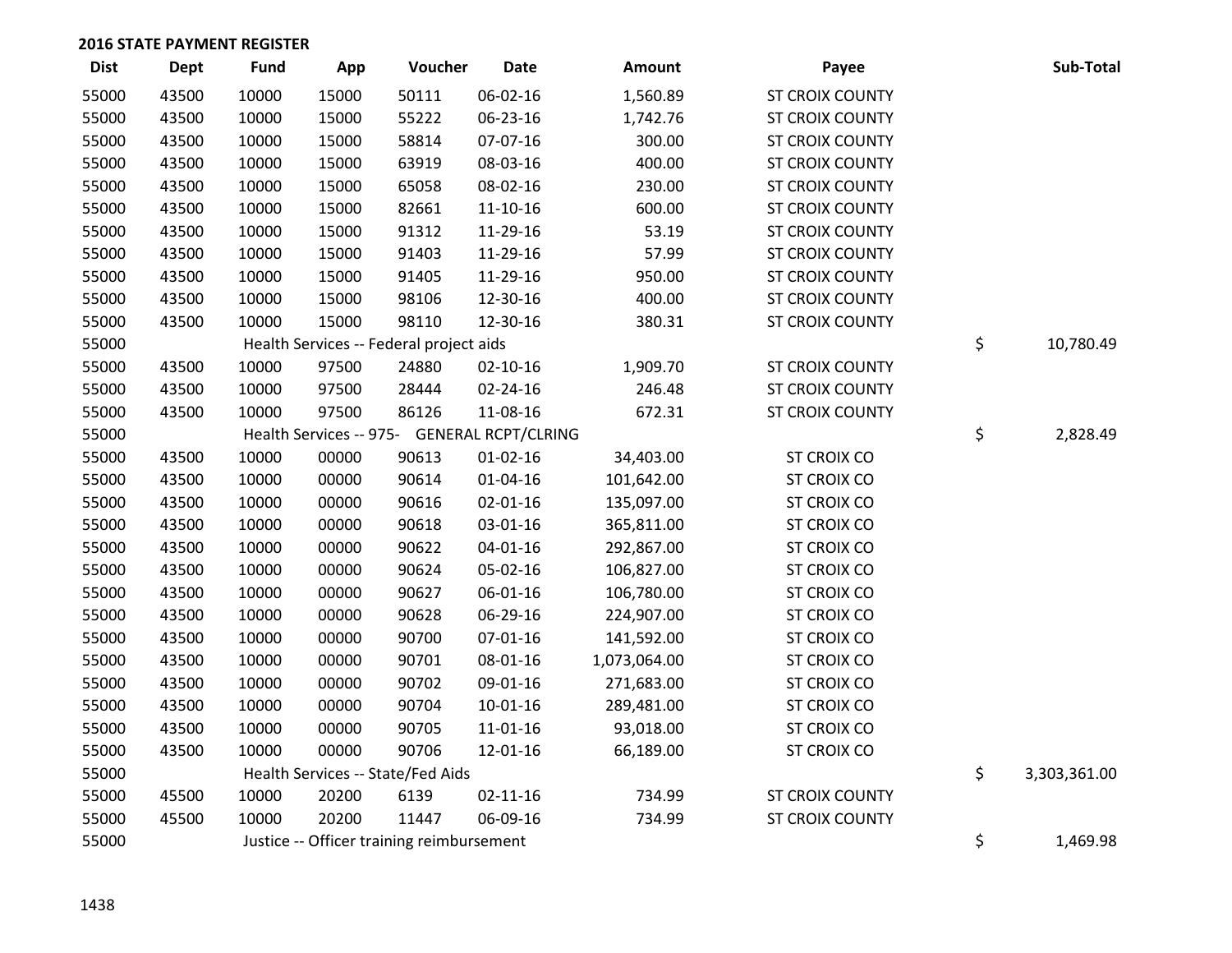| <b>Dist</b> | Dept  | <b>Fund</b> | App   | Voucher                                   | <b>Date</b>    | Amount    | Payee                  | Sub-Total        |
|-------------|-------|-------------|-------|-------------------------------------------|----------------|-----------|------------------------|------------------|
| 55000       | 45500 | 10000       | 22100 | 14350                                     | $07 - 22 - 16$ | 3,430.00  | <b>ST CROIX COUNTY</b> |                  |
| 55000       |       |             |       | Justice -- Crime laboratories, DNA        |                |           |                        | \$<br>3,430.00   |
| 55000       | 45500 | 10000       | 22500 | 6358                                      | $02 - 16 - 16$ | 23,097.00 | <b>ST CROIX COUNTY</b> |                  |
| 55000       |       |             |       | Justice -- Drug crimes enforcement, local |                |           |                        | \$<br>23,097.00  |
| 55000       | 45500 | 10000       | 23100 | 6139                                      | $02 - 11 - 16$ | 2,262.92  | ST CROIX COUNTY        |                  |
| 55000       | 45500 | 10000       | 23100 | 11447                                     | 06-09-16       | 2,185.36  | <b>ST CROIX COUNTY</b> |                  |
| 55000       | 45500 | 10000       | 23100 | 15404                                     | 08-17-16       | 1,875.51  | <b>ST CROIX COUNTY</b> |                  |
| 55000       | 45500 | 10000       | 23100 | 20962                                     | 12-16-16       | 13,280.00 | <b>ST CROIX COUNTY</b> |                  |
| 55000       |       |             |       | Justice -- Law enforcement train, local   |                |           |                        | \$<br>19,603.79  |
| 55000       | 45500 | 10000       | 25100 | 5817                                      | 02-08-16       | 17,710.30 | <b>ST CROIX COUNTY</b> |                  |
| 55000       | 45500 | 10000       | 25100 | 8431                                      | 04-05-16       | 14,853.61 | <b>ST CROIX COUNTY</b> |                  |
| 55000       | 45500 | 10000       | 25100 | 9610                                      | 05-09-16       | 13,425.59 | <b>ST CROIX COUNTY</b> |                  |
| 55000       | 45500 | 10000       | 25100 | 9628                                      | 05-09-16       | 11,271.23 | ST CROIX COUNTY        |                  |
| 55000       | 45500 | 10000       | 25100 | 10026                                     | 05-19-16       | 145.74    | <b>ST CROIX COUNTY</b> |                  |
| 55000       | 45500 | 10000       | 25100 | 14857                                     | 08-04-16       | 18,712.85 | <b>ST CROIX COUNTY</b> |                  |
| 55000       | 45500 | 10000       | 25100 | 15719                                     | 08-24-16       | 3,324.63  | <b>ST CROIX COUNTY</b> |                  |
| 55000       | 45500 | 10000       | 25100 | 19091                                     | 11-09-16       | 13,789.16 | <b>ST CROIX COUNTY</b> |                  |
| 55000       | 45500 | 10000       | 25100 | 19847                                     | 11-30-16       | 2,699.62  | <b>ST CROIX COUNTY</b> |                  |
| 55000       | 45500 | 10000       | 25100 | 20500                                     | 12-09-16       | 17,619.13 | <b>ST CROIX COUNTY</b> |                  |
| 55000       |       |             |       | Justice -- Federal aid, local assistance  |                |           |                        | \$<br>113,551.86 |
| 55000       | 45500 | 10000       | 27100 | 5688                                      | 02-05-16       | 25,156.08 | <b>ST CROIX COUNTY</b> |                  |
| 55000       | 45500 | 10000       | 27100 | 10495                                     | $05 - 27 - 16$ | 16,815.79 | <b>ST CROIX COUNTY</b> |                  |
| 55000       | 45500 | 10000       | 27100 | 11512                                     | 06-17-16       | 110.79    | <b>ST CROIX COUNTY</b> |                  |
| 55000       | 45500 | 10000       | 27100 | 14755                                     | 08-04-16       | 17,459.62 | <b>ST CROIX COUNTY</b> |                  |
| 55000       | 45500 | 10000       | 27100 | 18831                                     | 11-08-16       | 18,746.55 | <b>ST CROIX COUNTY</b> |                  |
| 55000       |       |             |       | Justice -- Alt prosecution alcohol drugs  |                |           |                        | \$<br>78,288.83  |
| 55000       | 45500 | 10000       | 53200 | 7630                                      | 03-14-16       | 77,258.56 | <b>ST CROIX COUNTY</b> |                  |
| 55000       | 45500 | 10000       | 53200 | 14460                                     | $07 - 22 - 16$ | 70,104.78 | <b>ST CROIX COUNTY</b> |                  |
| 55000       |       |             |       | Justice -- Crime victim witness assist    |                |           |                        | \$<br>147,363.34 |
| 55000       | 45500 | 10000       | 54200 | 6875                                      | 02-26-16       | 10,432.00 | ST CROIX COUNTY        |                  |
| 55000       | 45500 | 10000       | 54200 | 11355                                     | 06-06-16       | 10,432.00 | ST CROIX COUNTY        |                  |
| 55000       | 45500 | 10000       | 54200 | 14963                                     | 08-04-16       | 10,432.00 | <b>ST CROIX COUNTY</b> |                  |
| 55000       | 45500 | 10000       | 54200 | 19181                                     | 11-09-16       | 10,433.00 | <b>ST CROIX COUNTY</b> |                  |
| 55000       |       |             |       | Justice -- Federal aid, victim assistance |                |           |                        | \$<br>41,729.00  |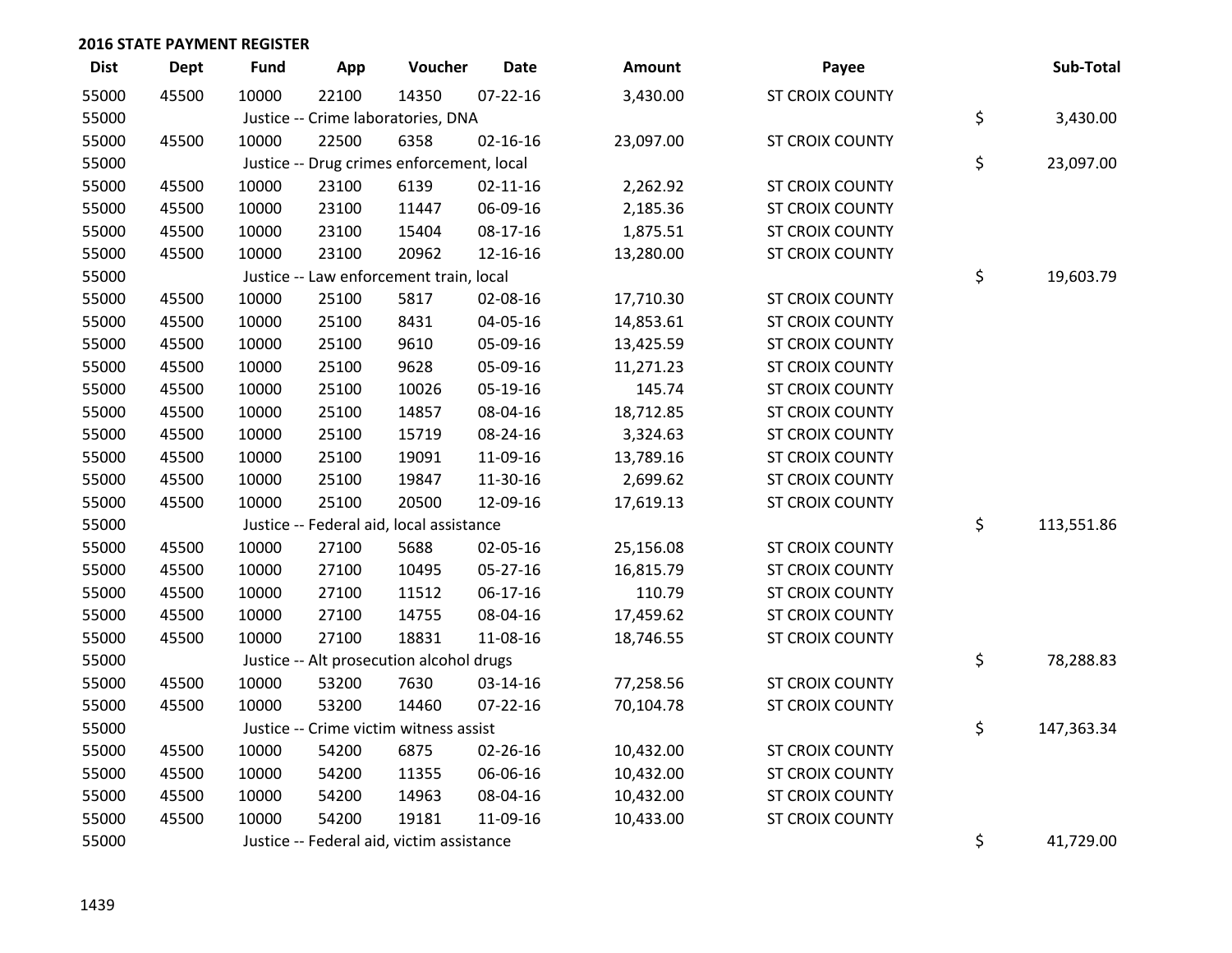| <b>Dist</b> | Dept  | <b>Fund</b> | App   | Voucher                                            | Date           | <b>Amount</b> | Payee                  | Sub-Total        |
|-------------|-------|-------------|-------|----------------------------------------------------|----------------|---------------|------------------------|------------------|
| 55000       | 46500 | 10000       | 30800 | 6683                                               | 03-01-16       | 232.58        | <b>ST CROIX COUNTY</b> |                  |
| 55000       | 46500 | 10000       | 30800 | 17472                                              | 11-07-16       | 4,754.59      | <b>ST CROIX COUNTY</b> |                  |
| 55000       |       |             |       | Military Affairs -- Emergency response equipment   |                |               |                        | \$<br>4,987.17   |
| 55000       | 46500 | 10000       | 33700 | 12959                                              | 07-20-16       | 10,449.00     | ST CROIX COUNTY        |                  |
| 55000       | 46500 | 10000       | 33700 | 18635                                              | 12-06-16       | 10,449.00     | <b>ST CROIX COUNTY</b> |                  |
| 55000       |       |             |       | Military Affairs -- Local emer planning grants     |                |               |                        | \$<br>20,898.00  |
| 55000       | 46500 | 10000       | 34200 | 5070                                               | $01-27-16$     | 29,780.08     | ST CROIX COUNTY        |                  |
| 55000       | 46500 | 10000       | 34200 | 5620                                               | 02-04-16       | 10,897.50     | <b>ST CROIX COUNTY</b> |                  |
| 55000       | 46500 | 10000       | 34200 | 10704                                              | 06-06-16       | 1,548.18      | <b>ST CROIX COUNTY</b> |                  |
| 55000       | 46500 | 10000       | 34200 | 12182                                              | 06-28-16       | 1,785.12      | ST CROIX COUNTY        |                  |
| 55000       | 46500 | 10000       | 34200 | 12379                                              | 07-08-16       | 1,107.00      | <b>ST CROIX COUNTY</b> |                  |
| 55000       | 46500 | 10000       | 34200 | 12380                                              | 07-08-16       | 540.00        | <b>ST CROIX COUNTY</b> |                  |
| 55000       | 46500 | 10000       | 34200 | 12397                                              | 07-08-16       | 720.00        | ST CROIX COUNTY        |                  |
| 55000       | 46500 | 10000       | 34200 | 12460                                              | $07-11-16$     | 2,316.18      | ST CROIX COUNTY        |                  |
| 55000       | 46500 | 10000       | 34200 | 12461                                              | $07-11-16$     | 306.00        | <b>ST CROIX COUNTY</b> |                  |
| 55000       | 46500 | 10000       | 34200 | 13898                                              | 08-16-16       | 29,697.62     | <b>ST CROIX COUNTY</b> |                  |
| 55000       | 46500 | 10000       | 34200 | 15548                                              | 09-26-16       | 3,017.57      | <b>ST CROIX COUNTY</b> |                  |
| 55000       | 46500 | 10000       | 34200 | 18705                                              | 12-06-16       | 29,697.62     | <b>ST CROIX COUNTY</b> |                  |
| 55000       |       |             |       | Military Affairs -- Federal aid, local assistance  |                |               |                        | \$<br>111,412.87 |
| 55000       | 46500 | 10000       | 35000 | 3437                                               | $01-13-16$     | 471.21        | <b>ST CROIX COUNTY</b> |                  |
| 55000       |       |             |       | Military Affairs -- Federal aid, homeland security |                |               |                        | \$<br>471.21     |
| 55000       | 48500 | 15200       | 12700 | 7805                                               | 03-07-16       | 463.36        | <b>ST CROIX COUNTY</b> |                  |
| 55000       | 48500 | 15200       | 12700 | 14003                                              | 06-30-16       | 423.62        | <b>ST CROIX COUNTY</b> |                  |
| 55000       |       |             |       | Veterans Affairs -- Grants to counties             |                |               |                        | \$<br>886.98     |
| 55000       | 48500 | 58200       | 26700 | 7805                                               | 03-07-16       | 2,085.11      | ST CROIX COUNTY        |                  |
| 55000       | 48500 | 58200       | 26700 | 14003                                              | 06-30-16       | 1,906.28      | ST CROIX COUNTY        |                  |
| 55000       |       |             |       | Veterans Affairs -- County grants                  |                |               |                        | \$<br>3,991.39   |
| 55000       | 48500 | 58200       | 28000 | 4966                                               | $01 - 11 - 16$ | 3,720.48      | <b>ST CROIX COUNTY</b> |                  |
| 55000       | 48500 | 58200       | 28000 | 21169                                              | 11-23-16       | 6,198.77      | ST CROIX COUNTY        |                  |
| 55000       |       |             |       | Veterans Affairs -- Veterans transportation grant  |                |               |                        | \$<br>9,919.25   |
| 55000       | 48500 | 58300       | 37000 | 7805                                               | 03-07-16       | 2,085.11      | <b>ST CROIX COUNTY</b> |                  |
| 55000       | 48500 | 58300       | 37000 | 14003                                              | 06-30-16       | 1,906.27      | <b>ST CROIX COUNTY</b> |                  |
| 55000       |       |             |       | Veterans Affairs -- County grants                  |                |               |                        | \$<br>3,991.38   |
| 55000       | 50500 | 10000       | 15500 | 11493                                              | $02 - 16 - 16$ | 1,330.27      | <b>ST CROIX COUNTY</b> |                  |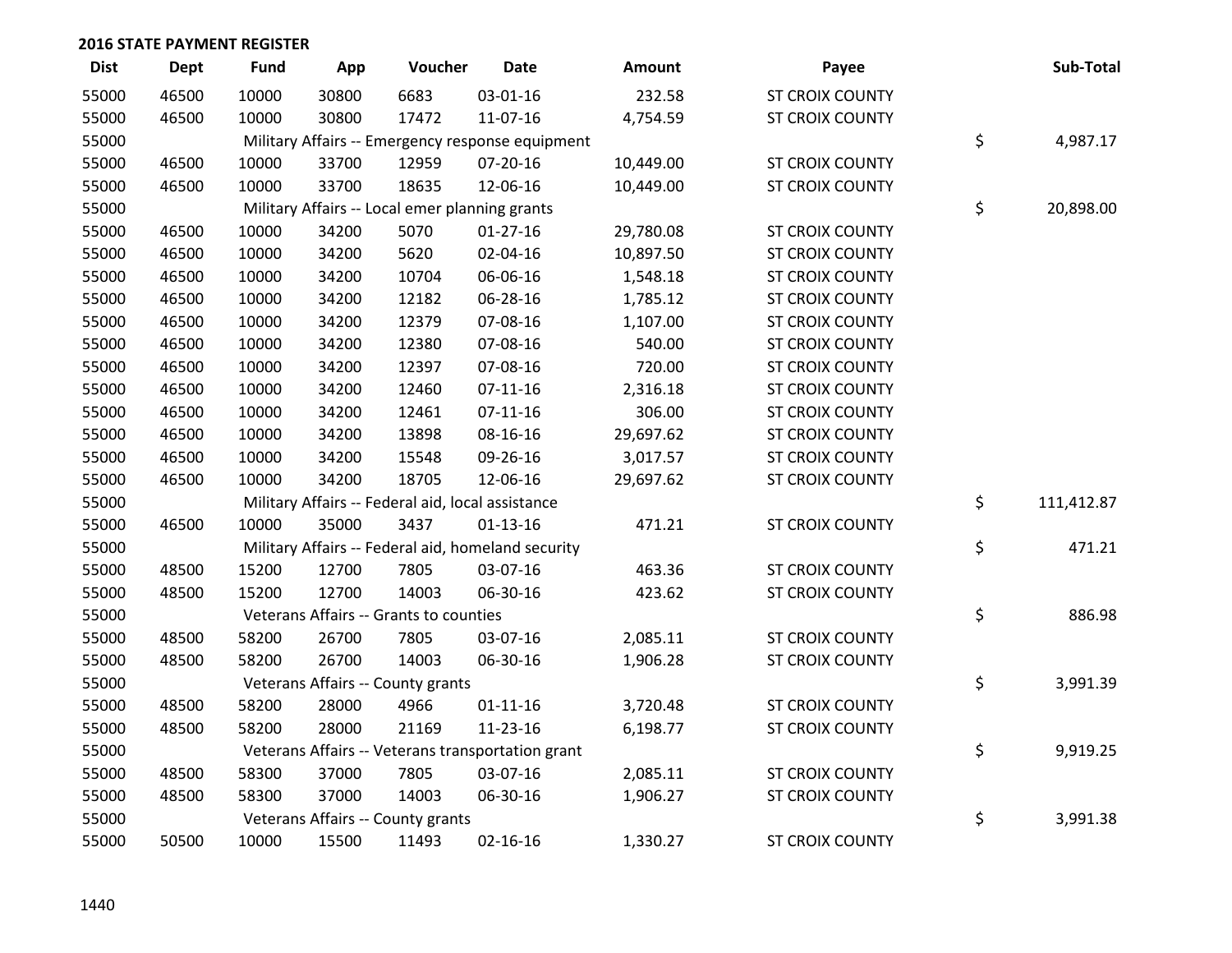| <b>Dist</b> | <b>Dept</b> | Fund  | App                    | Voucher                                         | <b>Date</b>    | Amount     | Payee                  | Sub-Total        |
|-------------|-------------|-------|------------------------|-------------------------------------------------|----------------|------------|------------------------|------------------|
| 55000       | 50500       | 10000 | 15500                  | 12791                                           | 03-01-16       | 1,600.11   | <b>ST CROIX COUNTY</b> |                  |
| 55000       | 50500       | 10000 | 15500                  | 15237                                           | 03-29-16       | 1,670.67   | <b>ST CROIX COUNTY</b> |                  |
| 55000       | 50500       | 10000 | 15500                  | 17658                                           | 04-28-16       | 3,639.02   | <b>ST CROIX COUNTY</b> |                  |
| 55000       | 50500       | 10000 | 15500                  | 20743                                           | 05-31-16       | 2,701.29   | ST CROIX COUNTY        |                  |
| 55000       | 50500       | 10000 | 15500                  | 23213                                           | 06-29-16       | 3,040.43   | ST CROIX COUNTY        |                  |
| 55000       | 50500       | 10000 | 15500                  | 27515                                           | 08-16-16       | 3,482.76   | <b>ST CROIX COUNTY</b> |                  |
| 55000       | 50500       | 10000 | 15500                  | 28788                                           | 08-30-16       | 1,388.22   | <b>ST CROIX COUNTY</b> |                  |
| 55000       | 50500       | 10000 | 15500                  | 31028                                           | 09-28-16       | 3,430.70   | ST CROIX COUNTY        |                  |
| 55000       | 50500       | 10000 | 15500                  | 33855                                           | 10-28-16       | 964.75     | <b>ST CROIX COUNTY</b> |                  |
| 55000       | 50500       | 10000 | 15500                  | 36194                                           | 11-29-16       | 818.23     | <b>ST CROIX COUNTY</b> |                  |
| 55000       | 50500       | 10000 | 15500                  | 38771                                           | 12-28-16       | 1,655.65   | <b>ST CROIX COUNTY</b> |                  |
| 55000       |             |       |                        | Administration -- Federal aid, local assistance |                |            |                        | \$<br>25,722.10  |
| 55000       | 50500       | 23500 | 37100                  | 11493                                           | 02-16-16       | 2,058.85   | ST CROIX COUNTY        |                  |
| 55000       | 50500       | 23500 | 37100                  | 12791                                           | 03-01-16       | 1,889.60   | <b>ST CROIX COUNTY</b> |                  |
| 55000       | 50500       | 23500 | 37100                  | 15237                                           | 03-29-16       | 2,445.64   | <b>ST CROIX COUNTY</b> |                  |
| 55000       | 50500       | 23500 | 37100                  | 17658                                           | 04-28-16       | 1,809.30   | <b>ST CROIX COUNTY</b> |                  |
| 55000       | 50500       | 23500 | 37100                  | 20743                                           | 05-31-16       | 686.97     | <b>ST CROIX COUNTY</b> |                  |
| 55000       | 50500       | 23500 | 37100                  | 27515                                           | 08-16-16       | 360.08     | <b>ST CROIX COUNTY</b> |                  |
| 55000       | 50500       | 23500 | 37100                  | 28788                                           | 08-30-16       | 270.46     | ST CROIX COUNTY        |                  |
| 55000       | 50500       | 23500 | 37100                  | 31028                                           | 09-28-16       | 711.19     | ST CROIX COUNTY        |                  |
| 55000       | 50500       | 23500 | 37100                  | 33855                                           | 10-28-16       | 7,783.34   | <b>ST CROIX COUNTY</b> |                  |
| 55000       | 50500       | 23500 | 37100                  | 36194                                           | 11-29-16       | 1,424.66   | <b>ST CROIX COUNTY</b> |                  |
| 55000       | 50500       | 23500 | 37100                  | 38771                                           | 12-28-16       | 1,756.97   | ST CROIX COUNTY        |                  |
| 55000       |             |       |                        | Administration -- Low-income assistance grants  |                |            |                        | \$<br>21,197.06  |
| 55000       | 50500       | 26900 | 16600                  | 13252                                           | 03-23-16       | 1,000.00   | <b>ST CROIX COUNTY</b> |                  |
| 55000       | 50500       | 26900 | 16600                  | 22461                                           | $07 - 25 - 16$ | 25,000.00  | <b>ST CROIX COUNTY</b> |                  |
| 55000       |             |       | Administration -- Land |                                                 |                |            |                        | \$<br>26,000.00  |
| 55000       | 83500       | 10000 | 10500                  | 6733                                            | 07-25-16       | 76,941.01  | <b>ST CROIX COUNTY</b> |                  |
| 55000       | 83500       | 10000 | 10500                  | 14257                                           | $11 - 21 - 16$ | 316,309.94 | ST CROIX COUNTY        |                  |
| 55000       |             |       |                        | Revenue -- County and Municipal Aid             |                |            |                        | \$<br>393,250.95 |
| 55000       | 83500       | 10000 | 10900                  | 7247                                            | 07-25-16       | 41,240.00  | ST CROIX COUNTY        |                  |
| 55000       |             |       |                        | Revenue -- State Aid, Tax Exempt Proprty        |                |            |                        | \$<br>41,240.00  |
| 55000       | 83500       | 10000 | 11000                  | 14257                                           | $11 - 21 - 16$ | 120,495.30 | <b>ST CROIX COUNTY</b> |                  |
| 55000       |             |       |                        | Revenue -- Public Utility Distribution          |                |            |                        | \$<br>120,495.30 |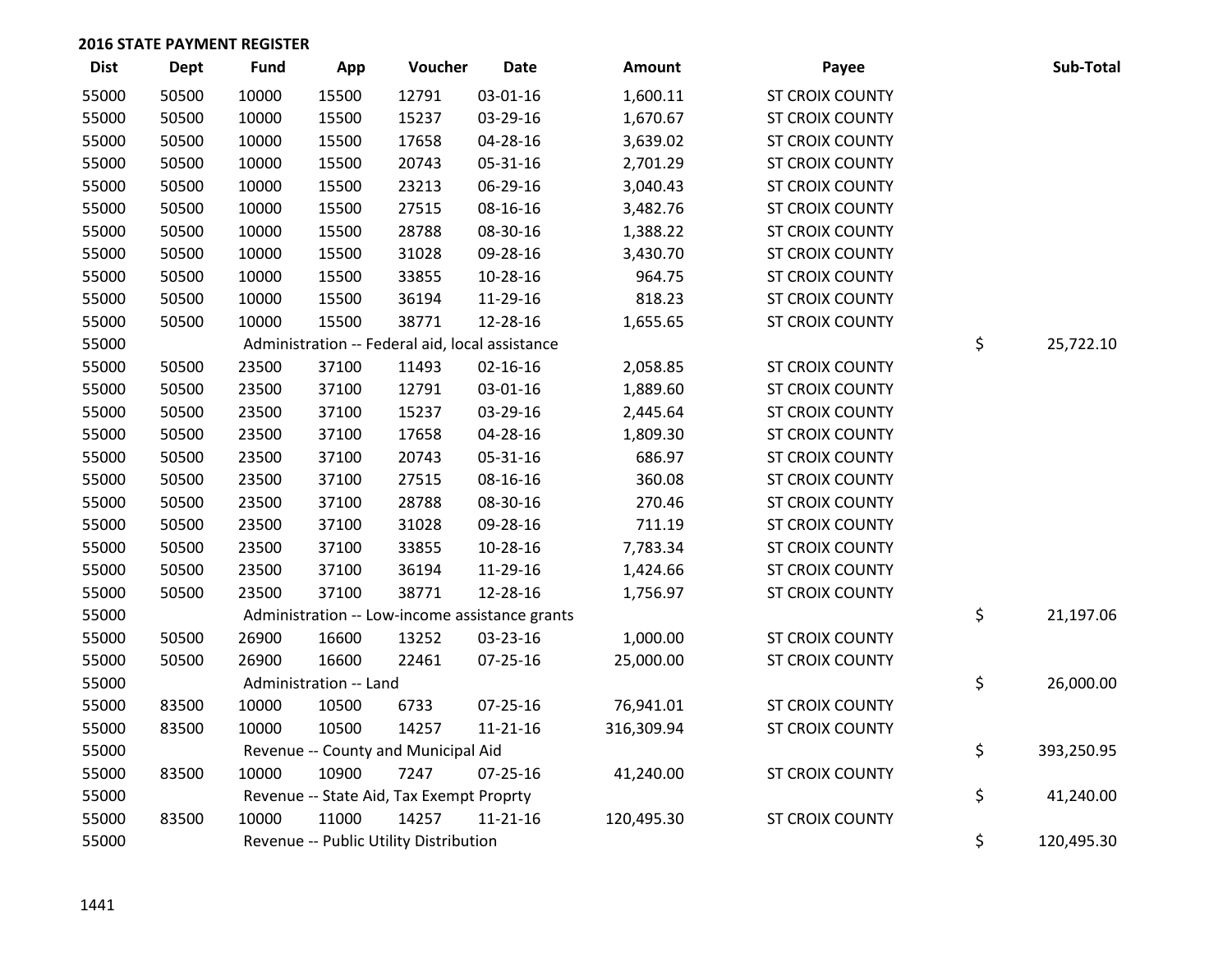| <b>Dist</b> | <b>Dept</b> | <b>Fund</b> | App                                  | Voucher                                             | <b>Date</b>    | Amount        | Payee                   | Sub-Total           |
|-------------|-------------|-------------|--------------------------------------|-----------------------------------------------------|----------------|---------------|-------------------------|---------------------|
| 55000       | 83500       | 10000       | 30200                                | 5101                                                | $07 - 25 - 16$ | 2,180,320.38  | <b>ST CROIX COUNTY</b>  |                     |
| 55000       | 83500       | 10000       | 30200                                | 5245                                                | $07 - 25 - 16$ | 13,189,447.24 | <b>ST CROIX COUNTY</b>  |                     |
| 55000       |             |             |                                      | Revenue -- School Lvy Tx/First Dollar Cr            |                |               |                         | \$<br>15,369,767.62 |
| 55000       | 83500       | 52100       | 36300                                | 3504                                                | 03-28-16       | 2,462,230.57  | ST CROIX COUNTY         |                     |
| 55000       |             |             |                                      | Revenue -- Lottery & Gaming Credit                  |                |               |                         | \$<br>2,462,230.57  |
| 55000       |             |             | <b>District Total Appropriations</b> |                                                     |                |               |                         | \$<br>25,252,385.36 |
| 55002       | 16500       | 10000       | 22500                                | 4626                                                | 06-27-16       | 2,841.97      | <b>BALDWIN, TOWN OF</b> |                     |
| 55002       |             |             |                                      | Safety & Prof Services -- Fire dues distribution    |                |               |                         | \$<br>2,841.97      |
| 55002       | 37000       | 10000       | 50300                                | 46865                                               | $04 - 21 - 16$ | 41.15         | <b>BALDWIN, TOWN OF</b> |                     |
| 55002       |             |             |                                      | Natural Resources -- Aids in lieu of taxes - gener  |                |               |                         | \$<br>41.15         |
| 55002       | 37000       | 21200       | 16600                                | 63912                                               | 06-20-16       | 95.25         | <b>BALDWIN, TOWN OF</b> |                     |
| 55002       |             |             |                                      | Natural Resources -- Gen program ops-state funds-FR |                |               |                         | \$<br>95.25         |
| 55002       | 37000       | 21200       | 57100                                | 63912                                               | 06-20-16       | 44.80         | <b>BALDWIN, TOWN OF</b> |                     |
| 55002       |             |             |                                      | Natural Resources -- ResAids - cnty forst, cl & mfl |                |               |                         | \$<br>44.80         |
| 55002       | 39500       | 21100       | 19100                                | 1554                                                | 07-05-16       | 29,022.36     | <b>BALDWIN, TOWN OF</b> |                     |
| 55002       | 39500       | 21100       | 19100                                | 30626                                               | 10-03-16       | 29,022.36     | BALDWIN, TOWN OF        |                     |
| 55002       | 39500       | 21100       | 19100                                | 77373                                               | $01 - 04 - 16$ | 29,022.36     | TOWN OF BALDWIN         |                     |
| 55002       | 39500       | 21100       | 19100                                | 85373                                               | 04-04-16       | 29,022.36     | TOWN OF BALDWIN         |                     |
| 55002       |             |             |                                      | Transportation -- Trns Aids To Mnc.-Sf              |                |               |                         | \$<br>116,089.44    |
| 55002       | 83500       | 10000       | 10500                                | 6700                                                | 07-25-16       | 7,147.13      | <b>BALDWIN, TOWN OF</b> |                     |
| 55002       | 83500       | 10000       | 10500                                | 14224                                               | $11 - 21 - 16$ | 32,847.95     | <b>BALDWIN, TOWN OF</b> |                     |
| 55002       |             |             |                                      | Revenue -- County and Municipal Aid                 |                |               |                         | \$<br>39,995.08     |
| 55002       | 83500       | 10000       | 10900                                | 8542                                                | $07 - 25 - 16$ | 167.00        | <b>BALDWIN, TOWN OF</b> |                     |
| 55002       |             |             |                                      | Revenue -- State Aid, Tax Exempt Proprty            |                |               |                         | \$<br>167.00        |
| 55002       | 83500       | 10000       | 11000                                | 14224                                               | $11 - 21 - 16$ | 7,190.81      | <b>BALDWIN, TOWN OF</b> |                     |
| 55002       |             |             |                                      | Revenue -- Public Utility Distribution              |                |               |                         | \$<br>7,190.81      |
| 55002       | 83500       | 10000       | 50100                                | 2655                                                | $01-29-16$     | 122.51        | <b>BALDWIN, TOWN OF</b> |                     |
| 55002       |             |             |                                      | Revenue -- Payments for municipal svcs              |                |               |                         | \$<br>122.51        |
| 55002       |             |             | <b>District Total Appropriations</b> |                                                     |                |               |                         | \$<br>166,588.01    |
| 55004       | 16500       | 10000       | 22500                                | 4627                                                | 06-27-16       | 2,645.20      | CADY, TOWN OF           |                     |
| 55004       |             |             |                                      | Safety & Prof Services -- Fire dues distribution    |                |               |                         | \$<br>2,645.20      |
| 55004       | 37000       | 21200       | 16600                                | 63913                                               | 06-20-16       | 557.88        | CADY, TOWN OF           |                     |
| 55004       |             |             |                                      | Natural Resources -- Gen program ops-state funds-FR |                |               |                         | \$<br>557.88        |
| 55004       | 37000       | 21200       | 57100                                | 63913                                               | 06-20-16       | 325.20        | CADY, TOWN OF           |                     |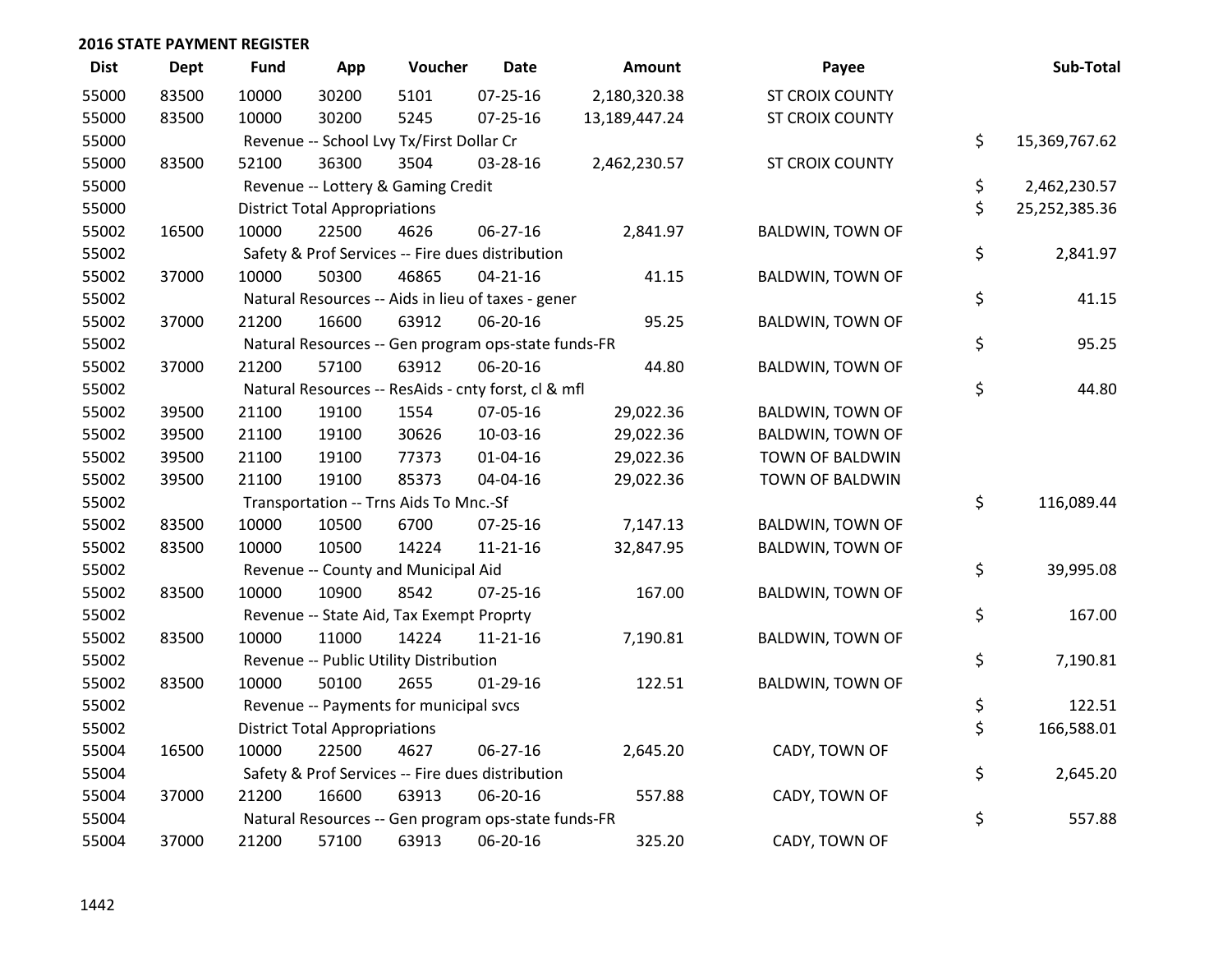| <b>Dist</b> | Dept  | Fund  | App                                  | Voucher                                          | <b>Date</b>                                         | Amount    | Payee         | Sub-Total        |
|-------------|-------|-------|--------------------------------------|--------------------------------------------------|-----------------------------------------------------|-----------|---------------|------------------|
| 55004       |       |       |                                      |                                                  | Natural Resources -- ResAids - cnty forst, cl & mfl |           |               | \$<br>325.20     |
| 55004       | 37000 | 27400 | 67000                                | 55966                                            | 05-27-16                                            | 1,424.01  | CADY, TOWN OF |                  |
| 55004       |       |       |                                      |                                                  | Natural Resources -- Fin asst for responsible units |           |               | \$<br>1,424.01   |
| 55004       | 39500 | 21100 | 19100                                | 1555                                             | 07-05-16                                            | 25,284.46 | CADY, TOWN OF |                  |
| 55004       | 39500 | 21100 | 19100                                | 30627                                            | 10-03-16                                            | 25,284.48 | CADY, TOWN OF |                  |
| 55004       | 39500 | 21100 | 19100                                | 77374                                            | $01 - 04 - 16$                                      | 25,284.46 | TOWN OF CADY  |                  |
| 55004       | 39500 | 21100 | 19100                                | 85374                                            | 04-04-16                                            | 25,284.46 | TOWN OF CADY  |                  |
| 55004       |       |       |                                      | Transportation -- Trns Aids To Mnc.-Sf           |                                                     |           |               | \$<br>101,137.86 |
| 55004       | 83500 | 10000 | 10500                                | 6701                                             | $07 - 25 - 16$                                      | 3,351.81  | CADY, TOWN OF |                  |
| 55004       | 83500 | 10000 | 10500                                | 14225                                            | 11-21-16                                            | 18,558.62 | CADY, TOWN OF |                  |
| 55004       |       |       |                                      | Revenue -- County and Municipal Aid              |                                                     |           |               | \$<br>21,910.43  |
| 55004       | 83500 | 10000 | 10900                                | 8543                                             | $07 - 25 - 16$                                      | 145.00    | CADY, TOWN OF |                  |
| 55004       |       |       |                                      | Revenue -- State Aid, Tax Exempt Proprty         |                                                     |           |               | \$<br>145.00     |
| 55004       | 83500 | 10000 | 11000                                | 14225                                            | $11 - 21 - 16$                                      | 439.88    | CADY, TOWN OF |                  |
| 55004       |       |       |                                      | Revenue -- Public Utility Distribution           |                                                     |           |               | \$<br>439.88     |
| 55004       |       |       | <b>District Total Appropriations</b> |                                                  |                                                     |           |               | \$<br>128,585.46 |
| 55006       | 16500 | 10000 | 22500                                | 4628                                             | 06-27-16                                            | 1,792.09  | TOWN OF CYLON |                  |
| 55006       |       |       |                                      | Safety & Prof Services -- Fire dues distribution |                                                     |           |               | \$<br>1,792.09   |
| 55006       | 37000 | 10000 | 50300                                | 30610                                            | $02 - 17 - 16$                                      | 15,504.03 | TOWN OF CYLON |                  |
| 55006       | 37000 | 10000 | 50300                                | 45844                                            | $04 - 21 - 16$                                      | 1,678.56  | TOWN OF CYLON |                  |
| 55006       |       |       |                                      |                                                  | Natural Resources -- Aids in lieu of taxes - gener  |           |               | \$<br>17,182.59  |
| 55006       | 37000 | 21200 | 16600                                | 63914                                            | 06-20-16                                            | 267.95    | TOWN OF CYLON |                  |
| 55006       |       |       |                                      |                                                  | Natural Resources -- Gen program ops-state funds-FR |           |               | \$<br>267.95     |
| 55006       | 37000 | 21200 | 57100                                | 63914                                            | 06-20-16                                            | 131.00    | TOWN OF CYLON |                  |
| 55006       |       |       |                                      |                                                  | Natural Resources -- ResAids - cnty forst, cl & mfl |           |               | \$<br>131.00     |
| 55006       | 37000 | 21200 | 57900                                | 45845                                            | $04 - 21 - 16$                                      | 20.80     | TOWN OF CYLON |                  |
| 55006       |       |       |                                      |                                                  | Natural Resources -- Aids in lieu of taxes - sum s  |           |               | \$<br>20.80      |
| 55006       | 37000 | 27400 | 67000                                | 55857                                            | 05-27-16                                            | 2,912.44  | TOWN OF CYLON |                  |
| 55006       |       |       |                                      |                                                  | Natural Resources -- Fin asst for responsible units |           |               | \$<br>2,912.44   |
| 55006       | 39500 | 21100 | 19100                                | 1556                                             | 07-05-16                                            | 20,539.15 | TOWN OF CYLON |                  |
| 55006       | 39500 | 21100 | 19100                                | 30628                                            | 10-03-16                                            | 20,539.17 | TOWN OF CYLON |                  |
| 55006       | 39500 | 21100 | 19100                                | 77375                                            | $01 - 04 - 16$                                      | 20,539.15 | TOWN OF CYLON |                  |
| 55006       | 39500 | 21100 | 19100                                | 85375                                            | 04-04-16                                            | 20,539.15 | TOWN OF CYLON |                  |
| 55006       |       |       |                                      | Transportation -- Trns Aids To Mnc.-Sf           |                                                     |           |               | \$<br>82,156.62  |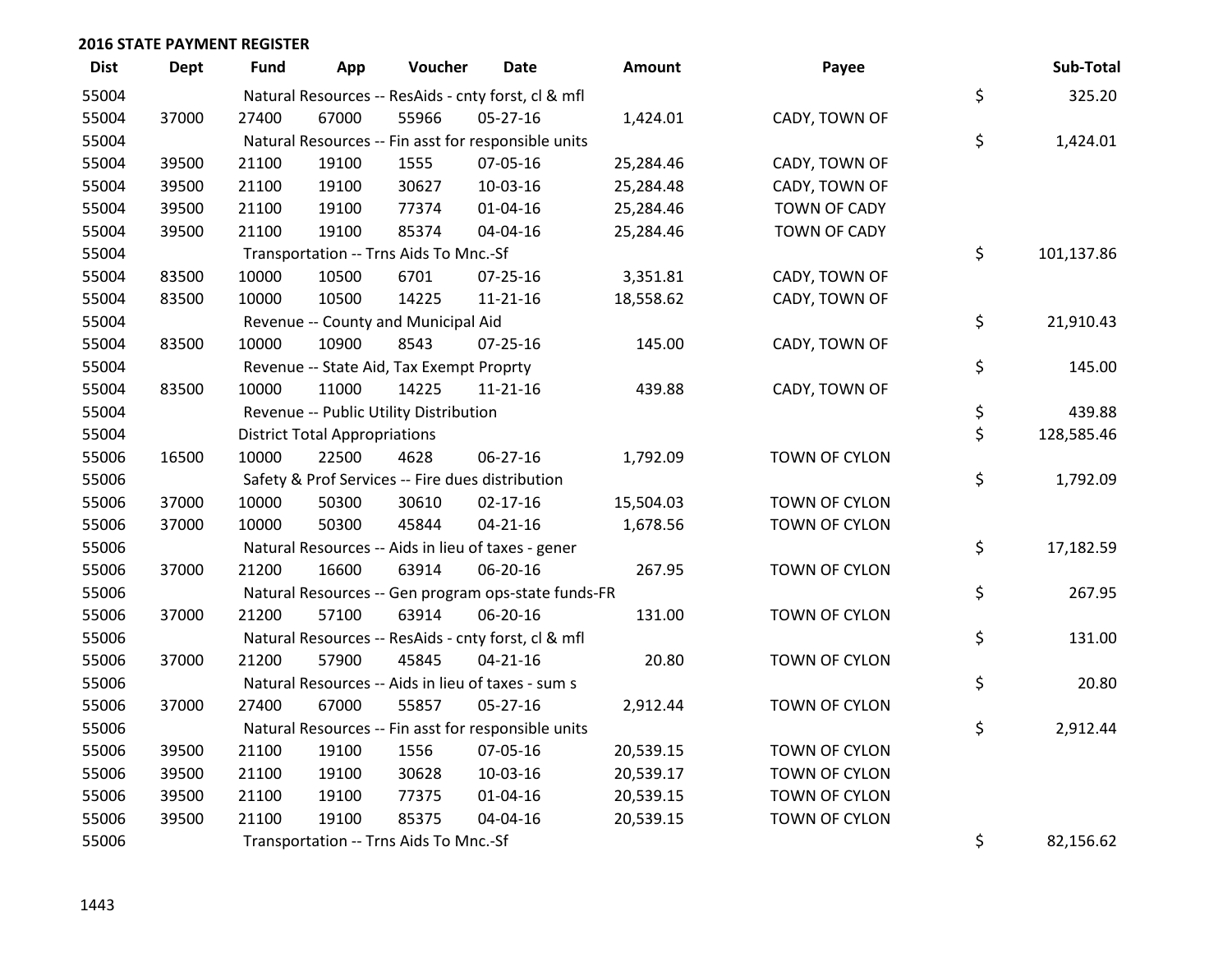| <b>Dist</b> | <b>Dept</b> | <b>Fund</b> | App                                  | Voucher                                  | <b>Date</b>                                         | <b>Amount</b> | Payee                    | Sub-Total        |
|-------------|-------------|-------------|--------------------------------------|------------------------------------------|-----------------------------------------------------|---------------|--------------------------|------------------|
| 55006       | 83500       | 10000       | 10500                                | 6702                                     | 07-25-16                                            | 3,054.88      | TOWN OF CYLON            |                  |
| 55006       | 83500       | 10000       | 10500                                | 14226                                    | $11 - 21 - 16$                                      | 17,111.68     | TOWN OF CYLON            |                  |
| 55006       |             |             |                                      | Revenue -- County and Municipal Aid      |                                                     |               |                          | \$<br>20,166.56  |
| 55006       | 83500       | 10000       | 10900                                | 8544                                     | $07 - 25 - 16$                                      | 81.00         | TOWN OF CYLON            |                  |
| 55006       |             |             |                                      | Revenue -- State Aid, Tax Exempt Proprty |                                                     |               |                          | \$<br>81.00      |
| 55006       | 83500       | 10000       | 11000                                | 14226                                    | 11-21-16                                            | 207.15        | TOWN OF CYLON            |                  |
| 55006       |             |             |                                      | Revenue -- Public Utility Distribution   |                                                     |               |                          | \$<br>207.15     |
| 55006       |             |             | <b>District Total Appropriations</b> |                                          |                                                     |               |                          | \$<br>124,918.20 |
| 55008       | 16500       | 10000       | 22500                                | 4629                                     | $06 - 27 - 16$                                      | 3,792.15      | TOWN OF EAU GALLE        |                  |
| 55008       |             |             |                                      |                                          | Safety & Prof Services -- Fire dues distribution    |               |                          | \$<br>3,792.15   |
| 55008       | 37000       | 21200       | 16600                                | 63915                                    | 06-20-16                                            | 566.81        | TOWN OF EAU GALLE        |                  |
| 55008       |             |             |                                      |                                          | Natural Resources -- Gen program ops-state funds-FR |               |                          | \$<br>566.81     |
| 55008       | 37000       | 21200       | 57100                                | 63915                                    | 06-20-16                                            | 332.90        | TOWN OF EAU GALLE        |                  |
| 55008       |             |             |                                      |                                          | Natural Resources -- ResAids - cnty forst, cl & mfl |               |                          | \$<br>332.90     |
| 55008       | 37000       | 21200       | 58900                                | 102607                                   | 11-18-16                                            | 964.70        | <b>TOWN OF EAU GALLE</b> |                  |
| 55008       |             |             |                                      |                                          | Natural Resources -- Resource aids - distribution o |               |                          | \$<br>964.70     |
| 55008       | 39500       | 21100       | 19100                                | 1557                                     | 07-05-16                                            | 26,473.54     | TOWN OF EAU GALLE        |                  |
| 55008       | 39500       | 21100       | 19100                                | 30629                                    | 10-03-16                                            | 26,473.56     | TOWN OF EAU GALLE        |                  |
| 55008       | 39500       | 21100       | 19100                                | 77376                                    | $01 - 04 - 16$                                      | 26,473.54     | TOWN OF EAU GALLE        |                  |
| 55008       | 39500       | 21100       | 19100                                | 85376                                    | 04-04-16                                            | 26,473.54     | TOWN OF EAU GALLE        |                  |
| 55008       |             |             |                                      | Transportation -- Trns Aids To Mnc.-Sf   |                                                     |               |                          | \$<br>105,894.18 |
| 55008       | 83500       | 10000       | 10500                                | 6703                                     | $07 - 25 - 16$                                      | 2,301.77      | TOWN OF EAU GALLE        |                  |
| 55008       | 83500       | 10000       | 10500                                | 14227                                    | $11 - 21 - 16$                                      | 12,811.57     | TOWN OF EAU GALLE        |                  |
| 55008       |             |             |                                      | Revenue -- County and Municipal Aid      |                                                     |               |                          | \$<br>15,113.34  |
| 55008       | 83500       | 10000       | 10900                                | 8545                                     | $07 - 25 - 16$                                      | 2.00          | <b>TOWN OF EAU GALLE</b> |                  |
| 55008       |             |             |                                      | Revenue -- State Aid, Tax Exempt Proprty |                                                     |               |                          | \$<br>2.00       |
| 55008       | 83500       | 10000       | 11000                                | 14227                                    | $11 - 21 - 16$                                      | 240.96        | TOWN OF EAU GALLE        |                  |
| 55008       |             |             |                                      | Revenue -- Public Utility Distribution   |                                                     |               |                          | \$<br>240.96     |
| 55008       |             |             | <b>District Total Appropriations</b> |                                          |                                                     |               |                          | \$<br>126,907.04 |
| 55010       | 16500       | 10000       | 22500                                | 4630                                     | 06-27-16                                            | 1,845.33      | <b>TOWN OF EMERALD</b>   |                  |
| 55010       |             |             |                                      |                                          | Safety & Prof Services -- Fire dues distribution    |               |                          | \$<br>1,845.33   |
| 55010       | 37000       | 10000       | 50300                                | 28812                                    | $02 - 12 - 16$                                      | 7,766.73      | TOWN OF EMERALD          |                  |
| 55010       |             |             |                                      |                                          | Natural Resources -- Aids in lieu of taxes - gener  |               |                          | \$<br>7,766.73   |
| 55010       | 37000       | 21200       | 16600                                | 63916                                    | 06-20-16                                            | 134.86        | <b>TOWN OF EMERALD</b>   |                  |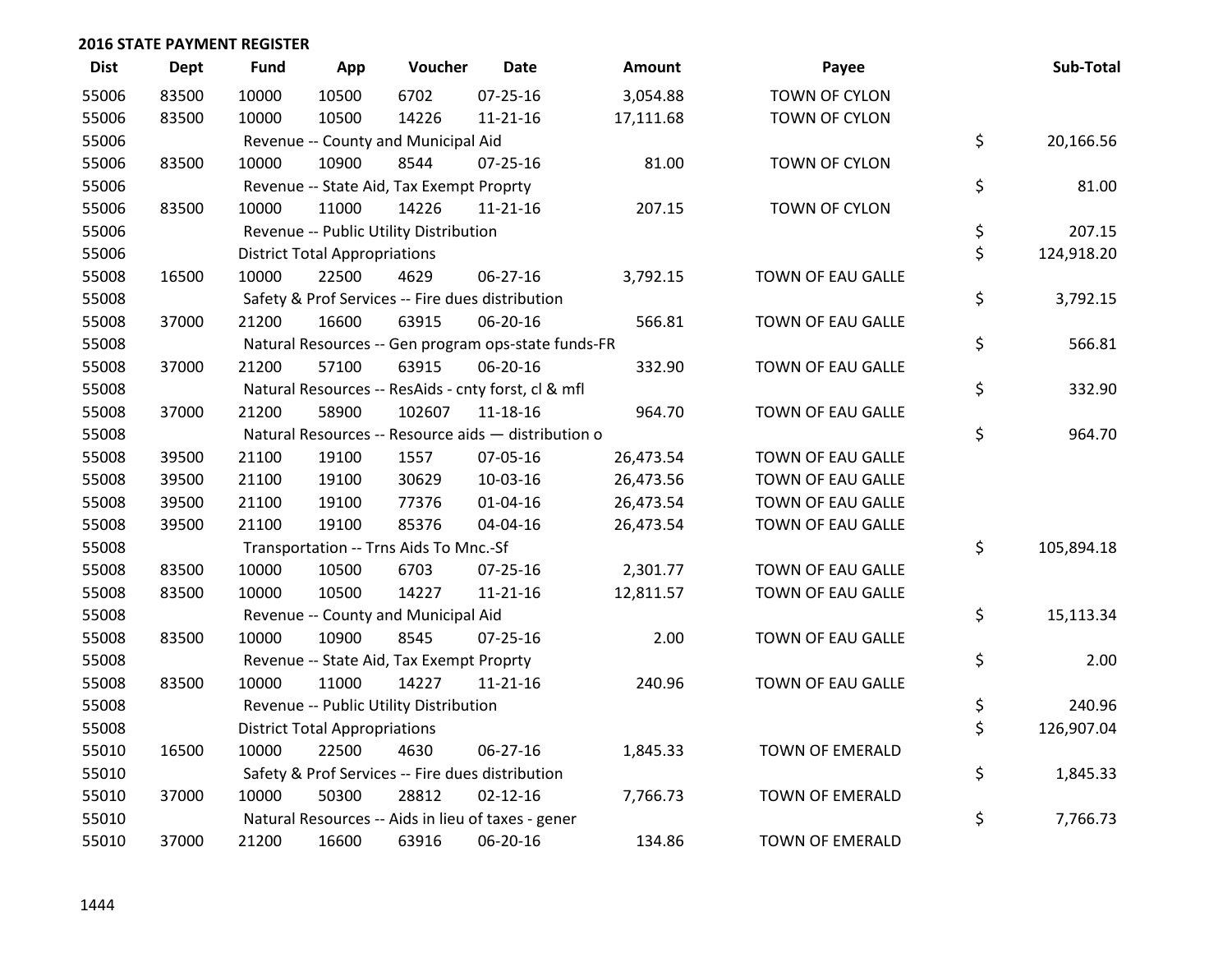| <b>Dist</b> | <b>Dept</b> | <b>Fund</b> | App                                  | Voucher                                  | Date                                                | <b>Amount</b> | Payee                  | Sub-Total        |
|-------------|-------------|-------------|--------------------------------------|------------------------------------------|-----------------------------------------------------|---------------|------------------------|------------------|
| 55010       |             |             |                                      |                                          | Natural Resources -- Gen program ops-state funds-FR |               |                        | \$<br>134.86     |
| 55010       | 37000       | 21200       | 57100                                | 63916                                    | 06-20-16                                            | 75.20         | TOWN OF EMERALD        |                  |
| 55010       |             |             |                                      |                                          | Natural Resources -- ResAids - cnty forst, cl & mfl |               |                        | \$<br>75.20      |
| 55010       | 39500       | 21100       | 19100                                | 1558                                     | 07-05-16                                            | 25,570.72     | TOWN OF EMERALD        |                  |
| 55010       | 39500       | 21100       | 19100                                | 30630                                    | 10-03-16                                            | 25,570.74     | TOWN OF EMERALD        |                  |
| 55010       | 39500       | 21100       | 19100                                | 77377                                    | $01 - 04 - 16$                                      | 25,570.72     | <b>TOWN OF EMERALD</b> |                  |
| 55010       | 39500       | 21100       | 19100                                | 85377                                    | 04-04-16                                            | 25,570.72     | TOWN OF EMERALD        |                  |
| 55010       |             |             |                                      | Transportation -- Trns Aids To Mnc.-Sf   |                                                     |               |                        | \$<br>102,282.90 |
| 55010       | 83500       | 10000       | 10500                                | 6704                                     | $07 - 25 - 16$                                      | 4,316.52      | TOWN OF EMERALD        |                  |
| 55010       | 83500       | 10000       | 10500                                | 14228                                    | $11 - 21 - 16$                                      | 24,115.65     | TOWN OF EMERALD        |                  |
| 55010       |             |             |                                      | Revenue -- County and Municipal Aid      |                                                     |               |                        | \$<br>28,432.17  |
| 55010       | 83500       | 10000       | 10900                                | 8546                                     | $07 - 25 - 16$                                      | 5.00          | TOWN OF EMERALD        |                  |
| 55010       |             |             |                                      | Revenue -- State Aid, Tax Exempt Proprty |                                                     |               |                        | \$<br>5.00       |
| 55010       | 83500       | 10000       | 11000                                | 14228                                    | $11 - 21 - 16$                                      | 358.21        | TOWN OF EMERALD        |                  |
| 55010       |             |             |                                      | Revenue -- Public Utility Distribution   |                                                     |               |                        | \$<br>358.21     |
| 55010       |             |             | <b>District Total Appropriations</b> |                                          |                                                     |               |                        | \$<br>140,900.40 |
| 55012       | 16500       | 10000       | 22500                                | 4631                                     | 06-27-16                                            | 2,331.32      | TOWN OF ERIN PRAIRIE   |                  |
| 55012       |             |             |                                      |                                          | Safety & Prof Services -- Fire dues distribution    |               |                        | \$<br>2,331.32   |
| 55012       | 37000       | 10000       | 50300                                | 30701                                    | $02 - 17 - 16$                                      | 16,576.50     | TOWN OF ERIN PRAIRIE   |                  |
| 55012       | 37000       | 10000       | 50300                                | 46195                                    | $04 - 21 - 16$                                      | 129.50        | TOWN OF ERIN PRAIRIE   |                  |
| 55012       |             |             |                                      |                                          | Natural Resources -- Aids in lieu of taxes - gener  |               |                        | \$<br>16,706.00  |
| 55012       | 37000       | 21200       | 16600                                | 63917                                    | 06-20-16                                            | 384.40        | TOWN OF ERIN PRAIRIE   |                  |
| 55012       |             |             |                                      |                                          | Natural Resources -- Gen program ops-state funds-FR |               |                        | \$<br>384.40     |
| 55012       | 37000       | 21200       | 57100                                | 63917                                    | 06-20-16                                            | 190.93        | TOWN OF ERIN PRAIRIE   |                  |
| 55012       |             |             |                                      |                                          | Natural Resources -- ResAids - cnty forst, cl & mfl |               |                        | \$<br>190.93     |
| 55012       | 37000       | 21200       | 58900                                | 102608                                   | 11-18-16                                            | 167.38        | TOWN OF ERIN PRAIRIE   |                  |
| 55012       |             |             |                                      |                                          | Natural Resources -- Resource aids - distribution o |               |                        | \$<br>167.38     |
| 55012       | 39500       | 21100       | 19100                                | 1559                                     | 07-05-16                                            | 25,691.83     | TOWN OF ERIN PRAIRIE   |                  |
| 55012       | 39500       | 21100       | 19100                                | 30631                                    | 10-03-16                                            | 25,691.85     | TOWN OF ERIN PRAIRIE   |                  |
| 55012       | 39500       | 21100       | 19100                                | 77378                                    | $01 - 04 - 16$                                      | 25,691.83     | TOWN OF ERIN PRAIRIE   |                  |
| 55012       | 39500       | 21100       | 19100                                | 85378                                    | 04-04-16                                            | 25,691.83     | TOWN OF ERIN PRAIRIE   |                  |
| 55012       |             |             |                                      | Transportation -- Trns Aids To Mnc.-Sf   |                                                     |               |                        | \$<br>102,767.34 |
| 55012       | 83500       | 10000       | 10500                                | 6705                                     | 07-25-16                                            | 1,414.28      | TOWN OF ERIN PRAIRIE   |                  |
| 55012       | 83500       | 10000       | 10500                                | 14229                                    | $11 - 21 - 16$                                      | 7,816.28      | TOWN OF ERIN PRAIRIE   |                  |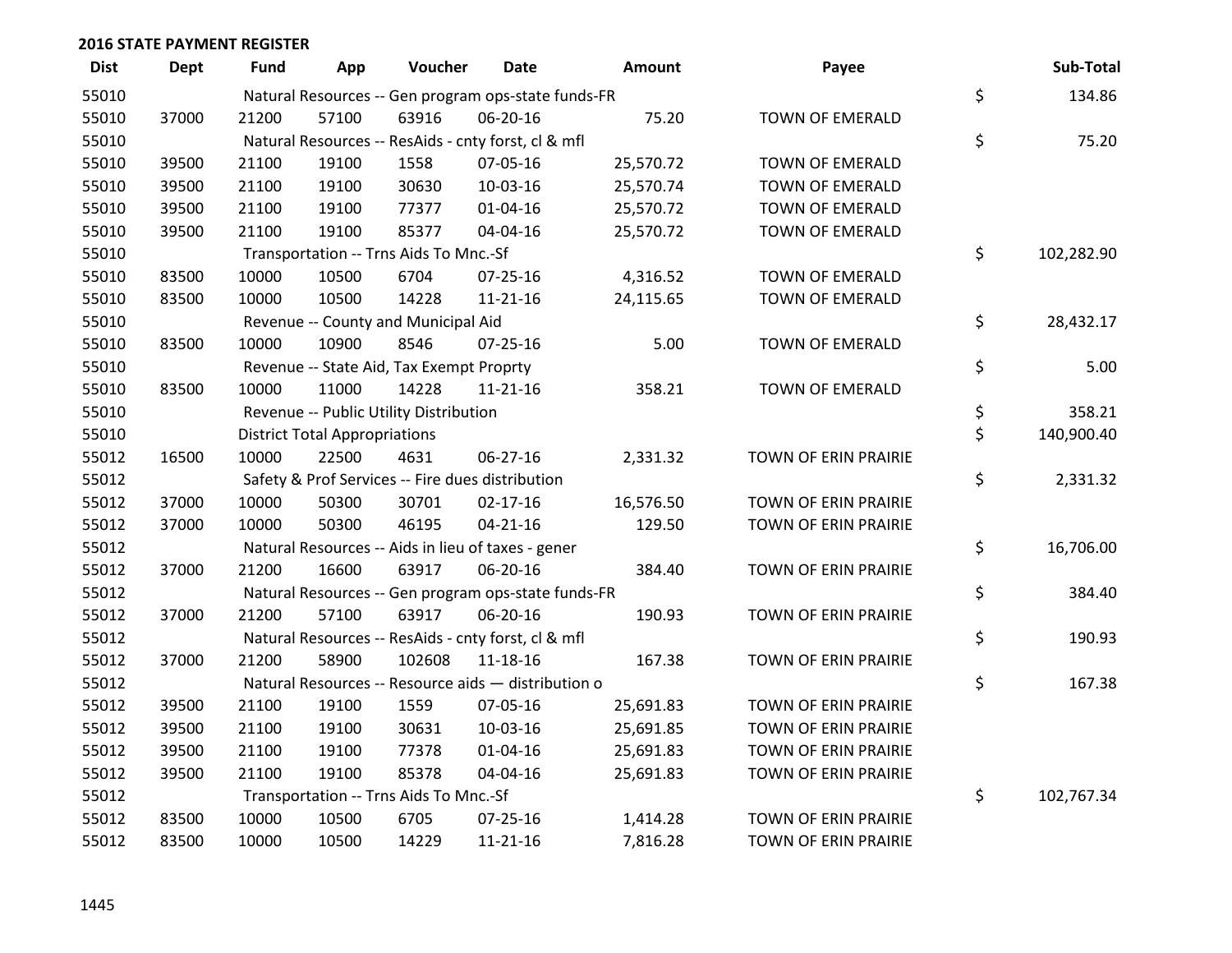| <b>Dist</b> | <b>Dept</b> | <b>Fund</b> | App                                  | Voucher                                             | Date           | <b>Amount</b> | Payee                   | Sub-Total        |
|-------------|-------------|-------------|--------------------------------------|-----------------------------------------------------|----------------|---------------|-------------------------|------------------|
| 55012       |             |             |                                      | Revenue -- County and Municipal Aid                 |                |               |                         | \$<br>9,230.56   |
| 55012       | 83500       | 10000       | 11000                                | 14229                                               | 11-21-16       | 199.63        | TOWN OF ERIN PRAIRIE    |                  |
| 55012       |             |             |                                      | Revenue -- Public Utility Distribution              |                |               |                         | \$<br>199.63     |
| 55012       |             |             | <b>District Total Appropriations</b> |                                                     |                |               |                         | \$<br>131,977.56 |
| 55014       | 16500       | 10000       | 22500                                | 4632                                                | 06-27-16       | 1,531.22      | FOREST, TOWN OF         |                  |
| 55014       |             |             |                                      | Safety & Prof Services -- Fire dues distribution    |                |               |                         | \$<br>1,531.22   |
| 55014       | 37000       | 21200       | 16600                                | 63918                                               | 06-20-16       | 641.48        | FOREST, TOWN OF         |                  |
| 55014       |             |             |                                      | Natural Resources -- Gen program ops-state funds-FR |                |               |                         | \$<br>641.48     |
| 55014       | 37000       | 21200       | 57100                                | 63918                                               | 06-20-16       | 331.36        | FOREST, TOWN OF         |                  |
| 55014       |             |             |                                      | Natural Resources -- ResAids - cnty forst, cl & mfl |                |               |                         | \$<br>331.36     |
| 55014       | 37000       | 21200       | 58900                                | 102609                                              | 11-18-16       | 743.65        | FOREST, TOWN OF         |                  |
| 55014       |             |             |                                      | Natural Resources -- Resource aids - distribution o |                |               |                         | \$<br>743.65     |
| 55014       | 37000       | 27400       | 67000                                | 55717                                               | $05 - 27 - 16$ | 525.89        | FOREST, TOWN OF         |                  |
| 55014       |             |             |                                      | Natural Resources -- Fin asst for responsible units |                |               |                         | \$<br>525.89     |
| 55014       | 39500       | 21100       | 19100                                | 1560                                                | 07-05-16       | 25,460.62     | FOREST, TOWN OF         |                  |
| 55014       | 39500       | 21100       | 19100                                | 30632                                               | 10-03-16       | 25,460.64     | FOREST, TOWN OF         |                  |
| 55014       | 39500       | 21100       | 19100                                | 77379                                               | $01 - 04 - 16$ | 25,460.62     | TOWN OF FOREST          |                  |
| 55014       | 39500       | 21100       | 19100                                | 85379                                               | 04-04-16       | 25,460.62     | <b>TOWN OF FOREST</b>   |                  |
| 55014       |             |             |                                      | Transportation -- Trns Aids To Mnc.-Sf              |                |               |                         | \$<br>101,842.50 |
| 55014       | 83500       | 10000       | 10500                                | 6706                                                | 07-25-16       | 4,622.50      | FOREST, TOWN OF         |                  |
| 55014       | 83500       | 10000       | 10500                                | 14230                                               | $11 - 21 - 16$ | 26,194.16     | FOREST, TOWN OF         |                  |
| 55014       |             |             |                                      | Revenue -- County and Municipal Aid                 |                |               |                         | \$<br>30,816.66  |
| 55014       | 83500       | 10000       | 10900                                | 8547                                                | $07 - 25 - 16$ | 48.00         | FOREST, TOWN OF         |                  |
| 55014       |             |             |                                      | Revenue -- State Aid, Tax Exempt Proprty            |                |               |                         | \$<br>48.00      |
| 55014       |             |             | <b>District Total Appropriations</b> |                                                     |                |               |                         | \$<br>136,480.76 |
| 55016       | 16500       | 10000       | 22500                                | 5243                                                | 07-08-16       | 1,906.07      | TOWN OF GLENWOOD        |                  |
| 55016       |             |             |                                      | Safety & Prof Services -- Fire dues distribution    |                |               |                         | \$<br>1,906.07   |
| 55016       | 37000       | 21200       | 16600                                | 63919                                               | 06-20-16       | 389.35        | TOWN OF GLENWOOD        |                  |
| 55016       |             |             |                                      | Natural Resources -- Gen program ops-state funds-FR |                |               |                         | \$<br>389.35     |
| 55016       | 37000       | 21200       | 57100                                | 63919                                               | 06-20-16       | 192.96        | <b>TOWN OF GLENWOOD</b> |                  |
| 55016       |             |             |                                      | Natural Resources -- ResAids - cnty forst, cl & mfl |                |               |                         | \$<br>192.96     |
| 55016       | 39500       | 21100       | 19100                                | 1561                                                | 07-05-16       | 25,504.66     | TOWN OF GLENWOOD        |                  |
| 55016       | 39500       | 21100       | 19100                                | 30633                                               | 10-03-16       | 25,504.68     | TOWN OF GLENWOOD        |                  |
| 55016       | 39500       | 21100       | 19100                                | 77380                                               | 01-04-16       | 25,504.66     | TOWN OF GLENWOOD        |                  |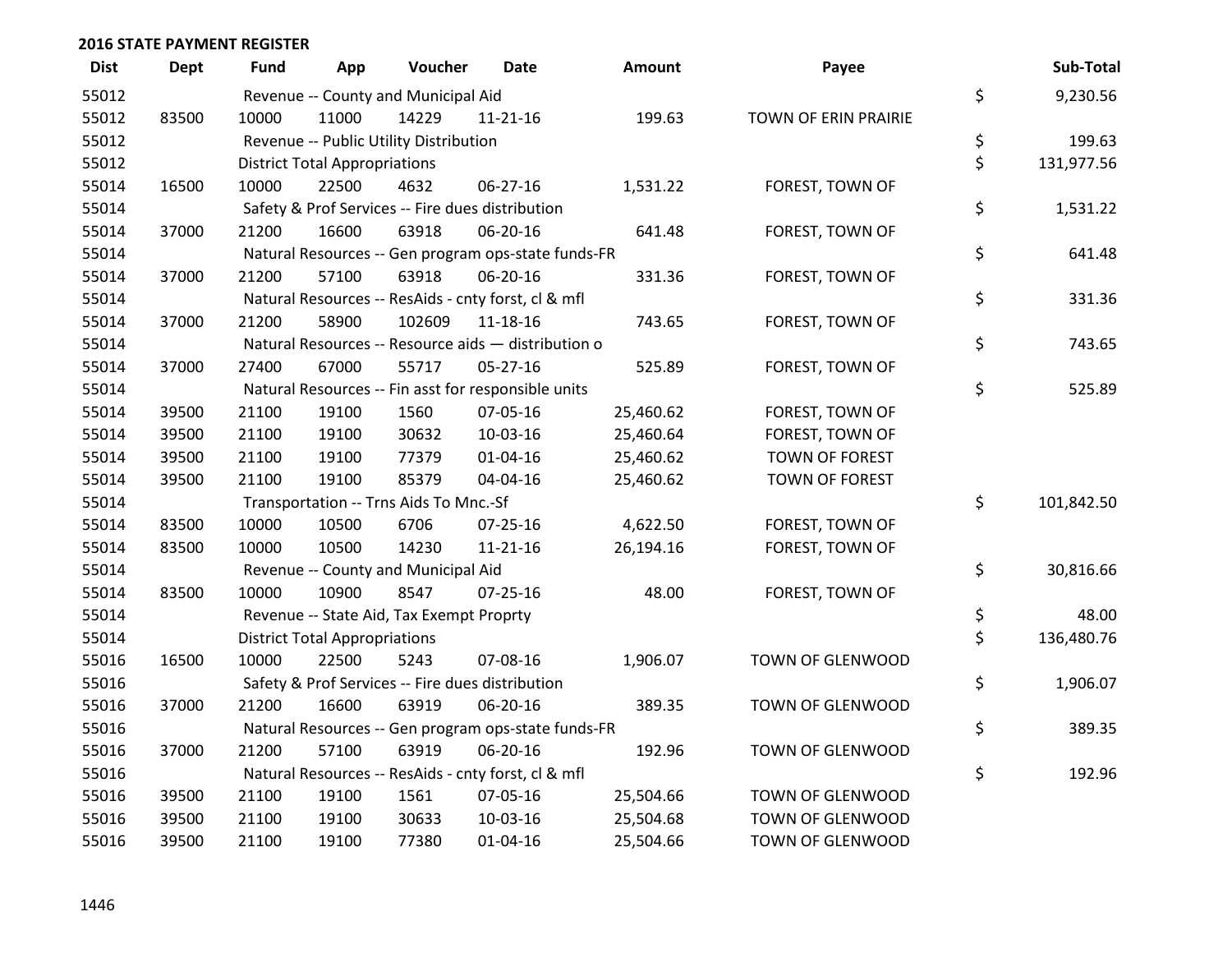| <b>Dist</b> | <b>Dept</b> | <b>Fund</b> | App                                  | Voucher                                  | <b>Date</b>                                         | Amount    | Payee                  | Sub-Total        |
|-------------|-------------|-------------|--------------------------------------|------------------------------------------|-----------------------------------------------------|-----------|------------------------|------------------|
| 55016       | 39500       | 21100       | 19100                                | 85380                                    | 04-04-16                                            | 25,504.66 | TOWN OF GLENWOOD       |                  |
| 55016       |             |             |                                      | Transportation -- Trns Aids To Mnc.-Sf   |                                                     |           |                        | \$<br>102,018.66 |
| 55016       | 39500       | 21100       | 27800                                | 88022                                    | $07 - 14 - 16$                                      | 26,148.01 | TREAS TN GLENWOOD      |                  |
| 55016       |             |             |                                      | Transportation -- Loc Rd Imp Prg St Fd   |                                                     |           |                        | \$<br>26,148.01  |
| 55016       | 83500       | 10000       | 10500                                | 6707                                     | $07 - 25 - 16$                                      | 5,859.14  | TOWN OF GLENWOOD       |                  |
| 55016       | 83500       | 10000       | 10500                                | 14231                                    | $11 - 21 - 16$                                      | 32,953.04 | TOWN OF GLENWOOD       |                  |
| 55016       |             |             |                                      | Revenue -- County and Municipal Aid      |                                                     |           |                        | \$<br>38,812.18  |
| 55016       | 83500       | 10000       | 10900                                | 8548                                     | $07 - 25 - 16$                                      | 8.00      | TOWN OF GLENWOOD       |                  |
| 55016       |             |             |                                      | Revenue -- State Aid, Tax Exempt Proprty |                                                     |           |                        | \$<br>8.00       |
| 55016       | 83500       | 10000       | 11000                                | 14231                                    | 11-21-16                                            | 258.56    | TOWN OF GLENWOOD       |                  |
| 55016       |             |             |                                      | Revenue -- Public Utility Distribution   |                                                     |           |                        | \$<br>258.56     |
| 55016       |             |             | <b>District Total Appropriations</b> |                                          |                                                     |           |                        | \$<br>169,733.79 |
| 55018       | 16500       | 10000       | 22500                                | 4633                                     | 06-27-16                                            | 7,623.52  | <b>TOWN OF HAMMOND</b> |                  |
| 55018       |             |             |                                      |                                          | Safety & Prof Services -- Fire dues distribution    |           |                        | \$<br>7,623.52   |
| 55018       | 37000       | 21200       | 16600                                | 63920                                    | 06-20-16                                            | 67.65     | <b>TOWN OF HAMMOND</b> |                  |
| 55018       |             |             |                                      |                                          | Natural Resources -- Gen program ops-state funds-FR |           |                        | \$<br>67.65      |
| 55018       | 37000       | 21200       | 57100                                | 63920                                    | 06-20-16                                            | 30.40     | <b>TOWN OF HAMMOND</b> |                  |
| 55018       |             |             |                                      |                                          | Natural Resources -- ResAids - cnty forst, cl & mfl |           |                        | \$<br>30.40      |
| 55018       | 39500       | 21100       | 19100                                | 1562                                     | 07-05-16                                            | 32,573.08 | <b>TOWN OF HAMMOND</b> |                  |
| 55018       | 39500       | 21100       | 19100                                | 30634                                    | 10-03-16                                            | 32,573.10 | <b>TOWN OF HAMMOND</b> |                  |
| 55018       | 39500       | 21100       | 19100                                | 77381                                    | $01 - 04 - 16$                                      | 32,573.08 | <b>TOWN OF HAMMOND</b> |                  |
| 55018       | 39500       | 21100       | 19100                                | 85381                                    | 04-04-16                                            | 32,573.08 | <b>TOWN OF HAMMOND</b> |                  |
| 55018       |             |             |                                      | Transportation -- Trns Aids To Mnc.-Sf   |                                                     |           |                        | \$<br>130,292.34 |
| 55018       | 83500       | 10000       | 10500                                | 6708                                     | $07 - 25 - 16$                                      | 1,605.50  | <b>TOWN OF HAMMOND</b> |                  |
| 55018       | 83500       | 10000       | 10500                                | 14232                                    | $11 - 21 - 16$                                      | 9,054.16  | <b>TOWN OF HAMMOND</b> |                  |
| 55018       |             |             |                                      | Revenue -- County and Municipal Aid      |                                                     |           |                        | \$<br>10,659.66  |
| 55018       | 83500       | 10000       | 10900                                | 8549                                     | $07 - 25 - 16$                                      | 25.00     | <b>TOWN OF HAMMOND</b> |                  |
| 55018       |             |             |                                      | Revenue -- State Aid, Tax Exempt Proprty |                                                     |           |                        | \$<br>25.00      |
| 55018       | 83500       | 10000       | 11000                                | 14232                                    | $11 - 21 - 16$                                      | 39.70     | <b>TOWN OF HAMMOND</b> |                  |
| 55018       |             |             |                                      | Revenue -- Public Utility Distribution   |                                                     |           |                        | \$<br>39.70      |
| 55018       |             |             | <b>District Total Appropriations</b> |                                          |                                                     |           |                        | \$<br>148,738.27 |
| 55020       | 16500       | 10000       | 22500                                | 4634                                     | 06-27-16                                            | 38,555.21 | <b>TOWN OF HUDSON</b>  |                  |
| 55020       |             |             |                                      |                                          | Safety & Prof Services -- Fire dues distribution    |           |                        | \$<br>38,555.21  |
| 55020       | 37000       | 10000       | 50300                                | 30926                                    | $02 - 17 - 16$                                      | 18,619.01 | <b>TOWN OF HUDSON</b>  |                  |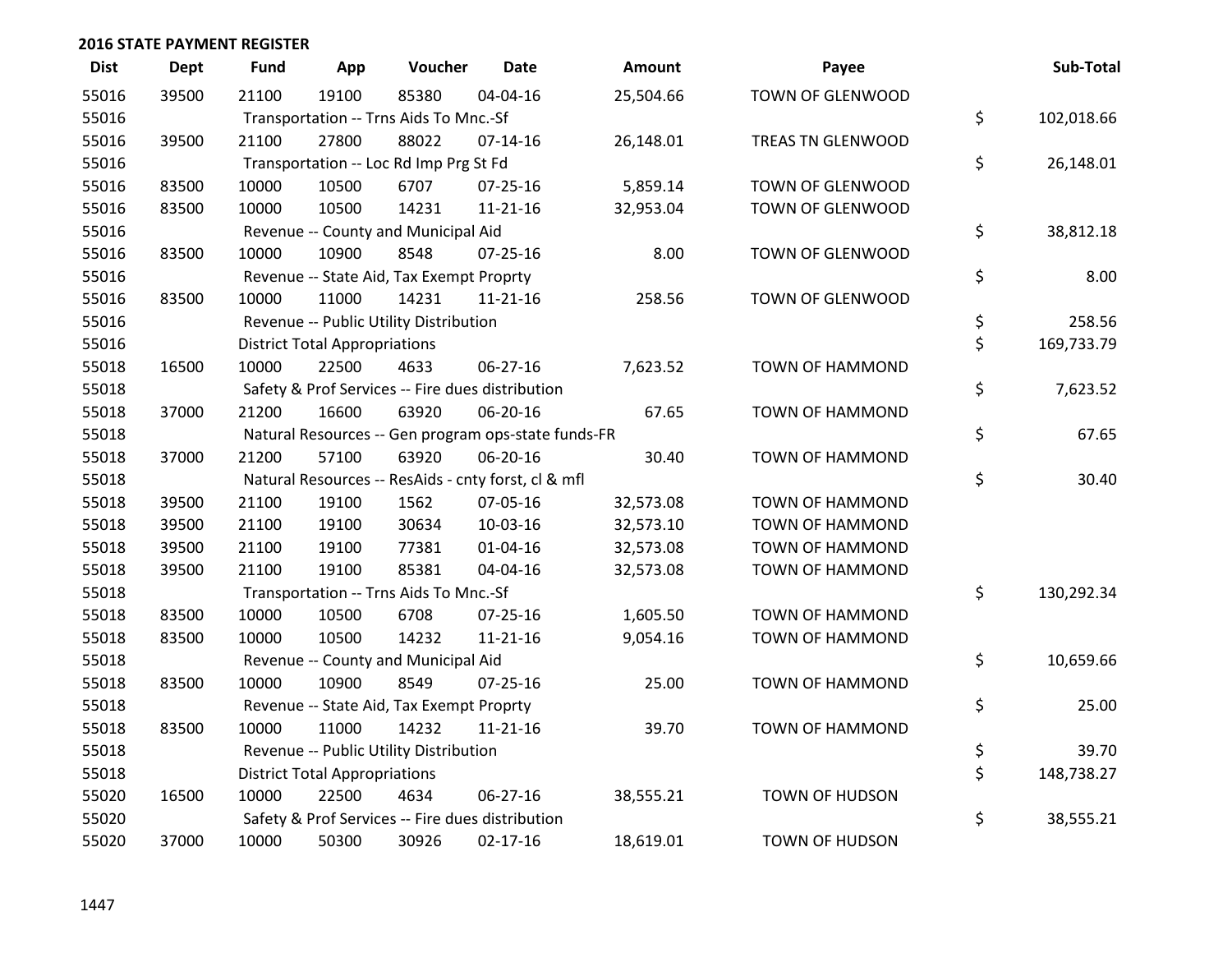| <b>Dist</b> | <b>Dept</b> | <b>Fund</b> | App                                  | Voucher                                             | <b>Date</b>    | Amount    | Payee                       | Sub-Total        |
|-------------|-------------|-------------|--------------------------------------|-----------------------------------------------------|----------------|-----------|-----------------------------|------------------|
| 55020       | 37000       | 10000       | 50300                                | 47020                                               | $04 - 21 - 16$ | 1,138.01  | <b>TOWN OF HUDSON</b>       |                  |
| 55020       |             |             |                                      | Natural Resources -- Aids in lieu of taxes - gener  |                |           |                             | \$<br>19,757.02  |
| 55020       | 37000       | 21200       | 16600                                | 63921                                               | 06-20-16       | 67.76     | <b>TOWN OF HUDSON</b>       |                  |
| 55020       |             |             |                                      | Natural Resources -- Gen program ops-state funds-FR |                |           |                             | \$<br>67.76      |
| 55020       | 37000       | 21200       | 57100                                | 63921                                               | 06-20-16       | 33.85     | <b>TOWN OF HUDSON</b>       |                  |
| 55020       |             |             |                                      | Natural Resources -- ResAids - cnty forst, cl & mfl |                |           |                             | \$<br>33.85      |
| 55020       | 37000       | 21200       | 57900                                | 47021                                               | $04 - 21 - 16$ | 56.67     | <b>TOWN OF HUDSON</b>       |                  |
| 55020       |             |             |                                      | Natural Resources -- Aids in lieu of taxes - sum s  |                |           |                             | \$<br>56.67      |
| 55020       | 39500       | 21100       | 19100                                | 1563                                                | 07-05-16       | 54,235.26 | <b>TOWN OF HUDSON</b>       |                  |
| 55020       | 39500       | 21100       | 19100                                | 30635                                               | 10-03-16       | 54,235.26 | <b>TOWN OF HUDSON</b>       |                  |
| 55020       | 39500       | 21100       | 19100                                | 77382                                               | 01-04-16       | 54,235.26 | <b>TOWN OF HUDSON</b>       |                  |
| 55020       | 39500       | 21100       | 19100                                | 85382                                               | 04-04-16       | 54,235.26 | <b>TOWN OF HUDSON</b>       |                  |
| 55020       |             |             |                                      | Transportation -- Trns Aids To Mnc.-Sf              |                |           |                             | \$<br>216,941.04 |
| 55020       | 83500       | 10000       | 10500                                | 6709                                                | $07 - 25 - 16$ | 10,793.30 | <b>TOWN OF HUDSON</b>       |                  |
| 55020       | 83500       | 10000       | 10500                                | 14233                                               | $11 - 21 - 16$ | 55,046.64 | TOWN OF HUDSON              |                  |
| 55020       |             |             |                                      | Revenue -- County and Municipal Aid                 |                |           |                             | \$<br>65,839.94  |
| 55020       | 83500       | 10000       | 10900                                | 8550                                                | $07 - 25 - 16$ | 410.00    | <b>TOWN OF HUDSON</b>       |                  |
| 55020       |             |             |                                      | Revenue -- State Aid, Tax Exempt Proprty            |                |           |                             | \$<br>410.00     |
| 55020       | 83500       | 10000       | 11000                                | 14233                                               | $11 - 21 - 16$ | 9,902.42  | TOWN OF HUDSON              |                  |
| 55020       |             |             |                                      | Revenue -- Public Utility Distribution              |                |           |                             | \$<br>9,902.42   |
| 55020       | 83500       | 10000       | 50100                                | 2656                                                | $01-29-16$     | 400.03    | <b>TOWN OF HUDSON</b>       |                  |
| 55020       |             |             |                                      | Revenue -- Payments for municipal svcs              |                |           |                             | \$<br>400.03     |
| 55020       |             |             | <b>District Total Appropriations</b> |                                                     |                |           |                             | \$<br>351,963.94 |
| 55022       | 16500       | 10000       | 22500                                | 4635                                                | 06-27-16       | 6,937.39  | TOWN OF KINNICKINNIC        |                  |
| 55022       |             |             |                                      | Safety & Prof Services -- Fire dues distribution    |                |           |                             | \$<br>6,937.39   |
| 55022       | 37000       | 10000       | 50300                                | 28998                                               | $02 - 12 - 16$ | 27,585.13 | TOWN OF KINNICKINNIC        |                  |
| 55022       | 37000       | 10000       | 50300                                | 45917                                               | $04 - 21 - 16$ | 180.30    | TOWN OF KINNICKINNIC        |                  |
| 55022       |             |             |                                      | Natural Resources -- Aids in lieu of taxes - gener  |                |           |                             | \$<br>27,765.43  |
| 55022       | 37000       | 21200       | 16600                                | 63922                                               | 06-20-16       | 331.82    | <b>TOWN OF KINNICKINNIC</b> |                  |
| 55022       |             |             |                                      | Natural Resources -- Gen program ops-state funds-FR |                |           |                             | \$<br>331.82     |
| 55022       | 37000       | 21200       | 57100                                | 63922                                               | 06-20-16       | 175.10    | <b>TOWN OF KINNICKINNIC</b> |                  |
| 55022       |             |             |                                      | Natural Resources -- ResAids - cnty forst, cl & mfl |                |           |                             | \$<br>175.10     |
| 55022       | 37000       | 21200       | 57900                                | 45916                                               | $04 - 21 - 16$ | 8.30      | TOWN OF KINNICKINNIC        |                  |
| 55022       |             |             |                                      | Natural Resources -- Aids in lieu of taxes - sum s  |                |           |                             | \$<br>8.30       |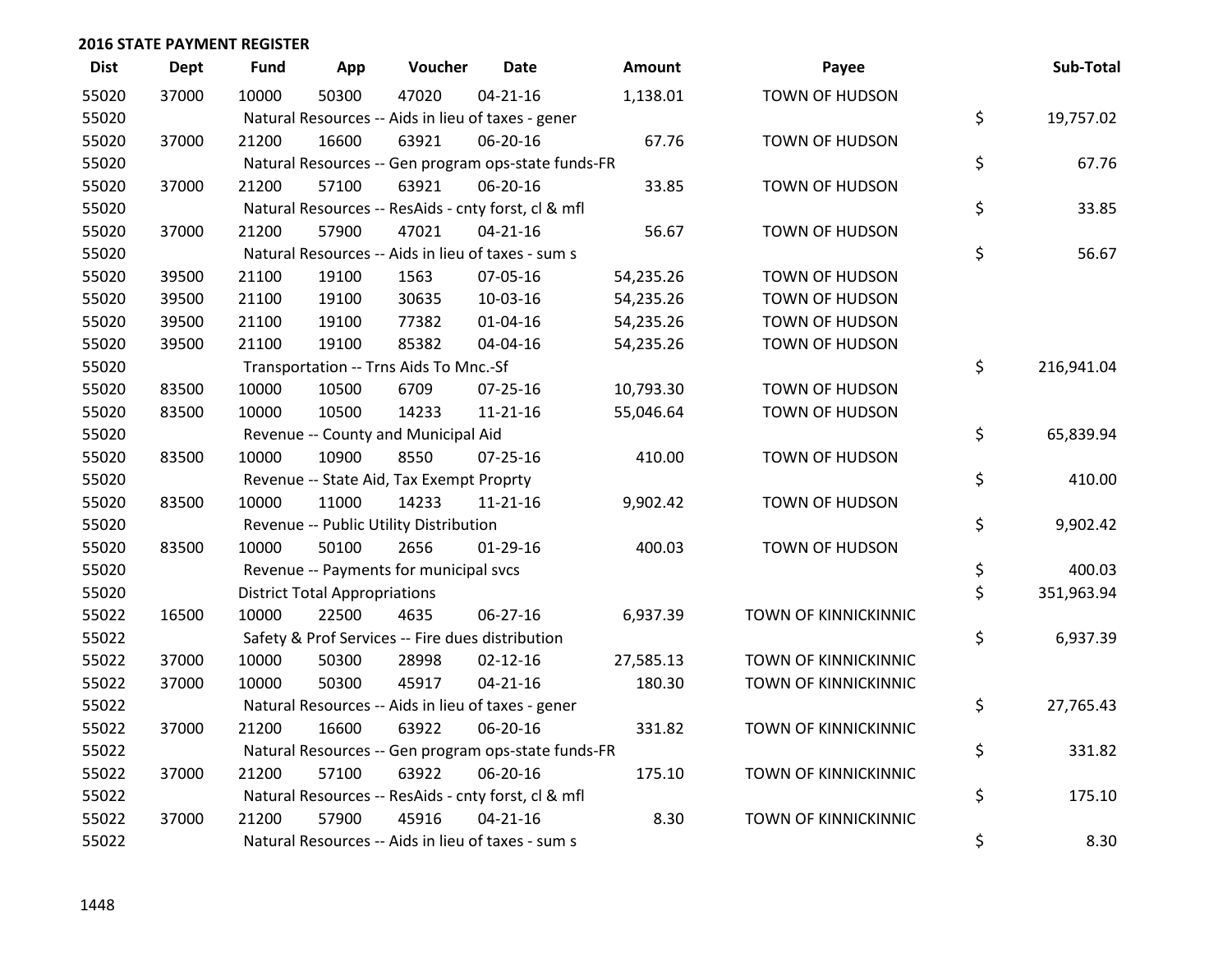| <b>Dist</b> | Dept  | <b>Fund</b> | App                                  | Voucher                                             | <b>Date</b>    | <b>Amount</b> | Payee                       | Sub-Total        |
|-------------|-------|-------------|--------------------------------------|-----------------------------------------------------|----------------|---------------|-----------------------------|------------------|
| 55022       | 39500 | 21100       | 19100                                | 1564                                                | 07-05-16       | 24,051.34     | <b>TOWN OF KINNICKINNIC</b> |                  |
| 55022       | 39500 | 21100       | 19100                                | 30636                                               | 10-03-16       | 24,051.36     | TOWN OF KINNICKINNIC        |                  |
| 55022       | 39500 | 21100       | 19100                                | 77383                                               | $01 - 04 - 16$ | 24,051.34     | TOWN OF KINNICKINNIC        |                  |
| 55022       | 39500 | 21100       | 19100                                | 85383                                               | 04-04-16       | 24,051.34     | TOWN OF KINNICKINNIC        |                  |
| 55022       |       |             |                                      | Transportation -- Trns Aids To Mnc.-Sf              |                |               |                             | \$<br>96,205.38  |
| 55022       | 46500 | 27200       | 36500                                | 9329                                                | 05-06-16       | 10,683.85     | TOWN OF KINNICKINNIC        |                  |
| 55022       |       |             |                                      | Military Affairs -- Major disaster assist; PIF      |                |               |                             | \$<br>10,683.85  |
| 55022       | 83500 | 10000       | 10500                                | 6710                                                | $07 - 25 - 16$ | 2,624.53      | TOWN OF KINNICKINNIC        |                  |
| 55022       | 83500 | 10000       | 10500                                | 14234                                               | $11 - 21 - 16$ | 14,113.62     | TOWN OF KINNICKINNIC        |                  |
| 55022       |       |             |                                      | Revenue -- County and Municipal Aid                 |                |               |                             | \$<br>16,738.15  |
| 55022       | 83500 | 10000       | 10900                                | 8551                                                | $07 - 25 - 16$ | 4.00          | TOWN OF KINNICKINNIC        |                  |
| 55022       |       |             |                                      | Revenue -- State Aid, Tax Exempt Proprty            |                |               |                             | \$<br>4.00       |
| 55022       | 83500 | 10000       | 11000                                | 14234                                               | $11 - 21 - 16$ | 715.56        | TOWN OF KINNICKINNIC        |                  |
| 55022       |       |             |                                      | Revenue -- Public Utility Distribution              |                |               |                             | \$<br>715.56     |
| 55022       |       |             | <b>District Total Appropriations</b> |                                                     |                |               |                             | \$<br>159,564.98 |
| 55024       | 16500 | 10000       | 22500                                | 4636                                                | 06-27-16       | 1,581.16      | TOWN OF PLEASANT VALLEY     |                  |
| 55024       |       |             |                                      | Safety & Prof Services -- Fire dues distribution    |                |               |                             | \$<br>1,581.16   |
| 55024       | 37000 | 10000       | 50300                                | 39655                                               | 03-28-16       | 3,381.59      | TOWN OF PLEASANT VALLEY     |                  |
| 55024       |       |             |                                      | Natural Resources -- Aids in lieu of taxes - gener  |                |               |                             | \$<br>3,381.59   |
| 55024       | 37000 | 21200       | 16600                                | 63923                                               | 06-20-16       | 40.95         | TOWN OF PLEASANT VALLEY     |                  |
| 55024       |       |             |                                      | Natural Resources -- Gen program ops-state funds-FR |                |               |                             | \$<br>40.95      |
| 55024       | 37000 | 21200       | 57100                                | 63923                                               | 06-20-16       | 23.40         | TOWN OF PLEASANT VALLEY     |                  |
| 55024       |       |             |                                      | Natural Resources -- ResAids - cnty forst, cl & mfl |                |               |                             | \$<br>23.40      |
| 55024       | 39500 | 21100       | 19100                                | 1565                                                | 07-05-16       | 10,707.22     | TOWN OF PLEASANT VALLEY     |                  |
| 55024       | 39500 | 21100       | 19100                                | 30637                                               | 10-03-16       | 10,707.24     | TOWN OF PLEASANT VALLEY     |                  |
| 55024       | 39500 | 21100       | 19100                                | 77384                                               | $01 - 04 - 16$ | 10,707.22     | TOWN OF PLEASANT VALLEY     |                  |
| 55024       | 39500 | 21100       | 19100                                | 85384                                               | 04-04-16       | 10,707.22     | TOWN OF PLEASANT VALLEY     |                  |
| 55024       |       |             |                                      | Transportation -- Trns Aids To Mnc.-Sf              |                |               |                             | \$<br>42,828.90  |
| 55024       | 83500 | 10000       | 10500                                | 6711                                                | 07-25-16       | 1,950.97      | TOWN OF PLEASANT VALLEY     |                  |
| 55024       | 83500 | 10000       | 10500                                | 14235                                               | $11 - 21 - 16$ | 11,055.48     | TOWN OF PLEASANT VALLEY     |                  |
| 55024       |       |             |                                      | Revenue -- County and Municipal Aid                 |                |               |                             | \$<br>13,006.45  |
| 55024       | 83500 | 10000       | 10900                                | 8552                                                | $07 - 25 - 16$ | 8.00          | TOWN OF PLEASANT VALLEY     |                  |
| 55024       |       |             |                                      | Revenue -- State Aid, Tax Exempt Proprty            |                |               |                             | \$<br>8.00       |
| 55024       |       |             | <b>District Total Appropriations</b> |                                                     |                |               |                             | \$<br>60,870.45  |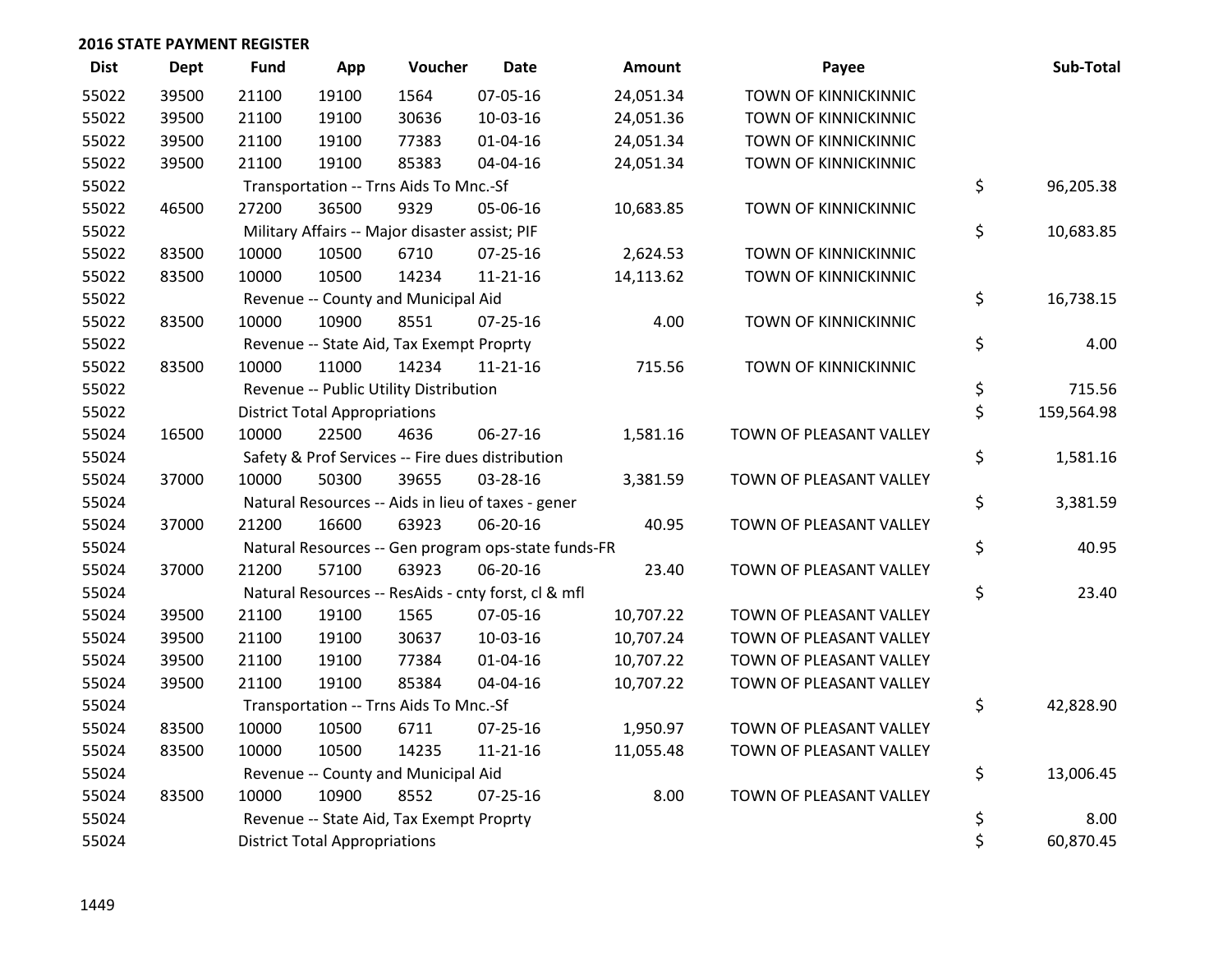| <b>Dist</b> | Dept  | <b>Fund</b> | App                                  | Voucher                                             | <b>Date</b>    | <b>Amount</b> | Payee                   | Sub-Total        |
|-------------|-------|-------------|--------------------------------------|-----------------------------------------------------|----------------|---------------|-------------------------|------------------|
| 55026       | 16500 | 10000       | 22500                                | 4637                                                | 06-27-16       | 12,755.27     | RICHMOND, TOWN OF       |                  |
| 55026       |       |             |                                      | Safety & Prof Services -- Fire dues distribution    |                |               |                         | \$<br>12,755.27  |
| 55026       | 37000 | 10000       | 50300                                | 30879                                               | $02 - 17 - 16$ | 5,472.17      | RICHMOND, TOWN OF       |                  |
| 55026       | 37000 | 10000       | 50300                                | 46848                                               | $04 - 21 - 16$ | 124.38        | RICHMOND, TOWN OF       |                  |
| 55026       |       |             |                                      | Natural Resources -- Aids in lieu of taxes - gener  |                |               |                         | \$<br>5,596.55   |
| 55026       | 37000 | 21200       | 16600                                | 63924                                               | 06-20-16       | 24.48         | RICHMOND, TOWN OF       |                  |
| 55026       |       |             |                                      | Natural Resources -- Gen program ops-state funds-FR |                |               |                         | \$<br>24.48      |
| 55026       | 37000 | 21200       | 57100                                | 63924                                               | 06-20-16       | 20.10         | RICHMOND, TOWN OF       |                  |
| 55026       |       |             |                                      | Natural Resources -- ResAids - cnty forst, cl & mfl |                |               |                         | \$<br>20.10      |
| 55026       | 39500 | 21100       | 19100                                | 1566                                                | 07-05-16       | 36,999.10     | RICHMOND, TOWN OF       |                  |
| 55026       | 39500 | 21100       | 19100                                | 30638                                               | 10-03-16       | 36,999.12     | RICHMOND, TOWN OF       |                  |
| 55026       | 39500 | 21100       | 19100                                | 77385                                               | $01 - 04 - 16$ | 36,999.10     | <b>TOWN OF RICHMOND</b> |                  |
| 55026       | 39500 | 21100       | 19100                                | 85385                                               | 04-04-16       | 36,999.10     | TOWN OF RICHMOND        |                  |
| 55026       |       |             |                                      | Transportation -- Trns Aids To Mnc.-Sf              |                |               |                         | \$<br>147,996.42 |
| 55026       | 39500 | 21100       | 27800                                | 83799                                               | 06-03-16       | 17,250.00     | TREAS TN RICHMOND       |                  |
| 55026       |       |             |                                      | Transportation -- Loc Rd Imp Prg St Fd              |                |               |                         | \$<br>17,250.00  |
| 55026       | 83500 | 10000       | 10500                                | 6712                                                | $07 - 25 - 16$ | 3,862.24      | RICHMOND, TOWN OF       |                  |
| 55026       | 83500 | 10000       | 10500                                | 14236                                               | $11 - 21 - 16$ | 19,855.36     | RICHMOND, TOWN OF       |                  |
| 55026       |       |             |                                      | Revenue -- County and Municipal Aid                 |                |               |                         | \$<br>23,717.60  |
| 55026       | 83500 | 10000       | 10900                                | 8553                                                | 07-25-16       | 18.00         | RICHMOND, TOWN OF       |                  |
| 55026       |       |             |                                      | Revenue -- State Aid, Tax Exempt Proprty            |                |               |                         | \$<br>18.00      |
| 55026       | 83500 | 10000       | 11000                                | 14236                                               | $11 - 21 - 16$ | 2,110.80      | RICHMOND, TOWN OF       |                  |
| 55026       |       |             |                                      | Revenue -- Public Utility Distribution              |                |               |                         | \$<br>2,110.80   |
| 55026       | 83500 | 52100       | 36300                                | 3272                                                | 03-29-16       | 2,342.52      | RICHMOND, TOWN OF       |                  |
| 55026       |       |             |                                      | Revenue -- Lottery & Gaming Credit                  |                |               |                         | \$<br>2,342.52   |
| 55026       |       |             | <b>District Total Appropriations</b> |                                                     |                |               |                         | \$<br>211,831.74 |
| 55028       | 16500 | 10000       | 22500                                | 5244                                                | 07-07-16       | 1,760.23      | RUSH RIVER, TOWN OF     |                  |
| 55028       |       |             |                                      | Safety & Prof Services -- Fire dues distribution    |                |               |                         | \$<br>1,760.23   |
| 55028       | 37000 | 10000       | 50300                                | 30641                                               | $02 - 17 - 16$ | 4,719.68      | RUSH RIVER, TOWN OF     |                  |
| 55028       |       |             |                                      | Natural Resources -- Aids in lieu of taxes - gener  |                |               |                         | \$<br>4,719.68   |
| 55028       | 37000 | 21200       | 16600                                | 63925                                               | 06-20-16       | 134.86        | RUSH RIVER, TOWN OF     |                  |
| 55028       |       |             |                                      | Natural Resources -- Gen program ops-state funds-FR |                |               |                         | \$<br>134.86     |
| 55028       | 37000 | 21200       | 57100                                | 63925                                               | 06-20-16       | 76.20         | RUSH RIVER, TOWN OF     |                  |
| 55028       |       |             |                                      | Natural Resources -- ResAids - cnty forst, cl & mfl |                |               |                         | \$<br>76.20      |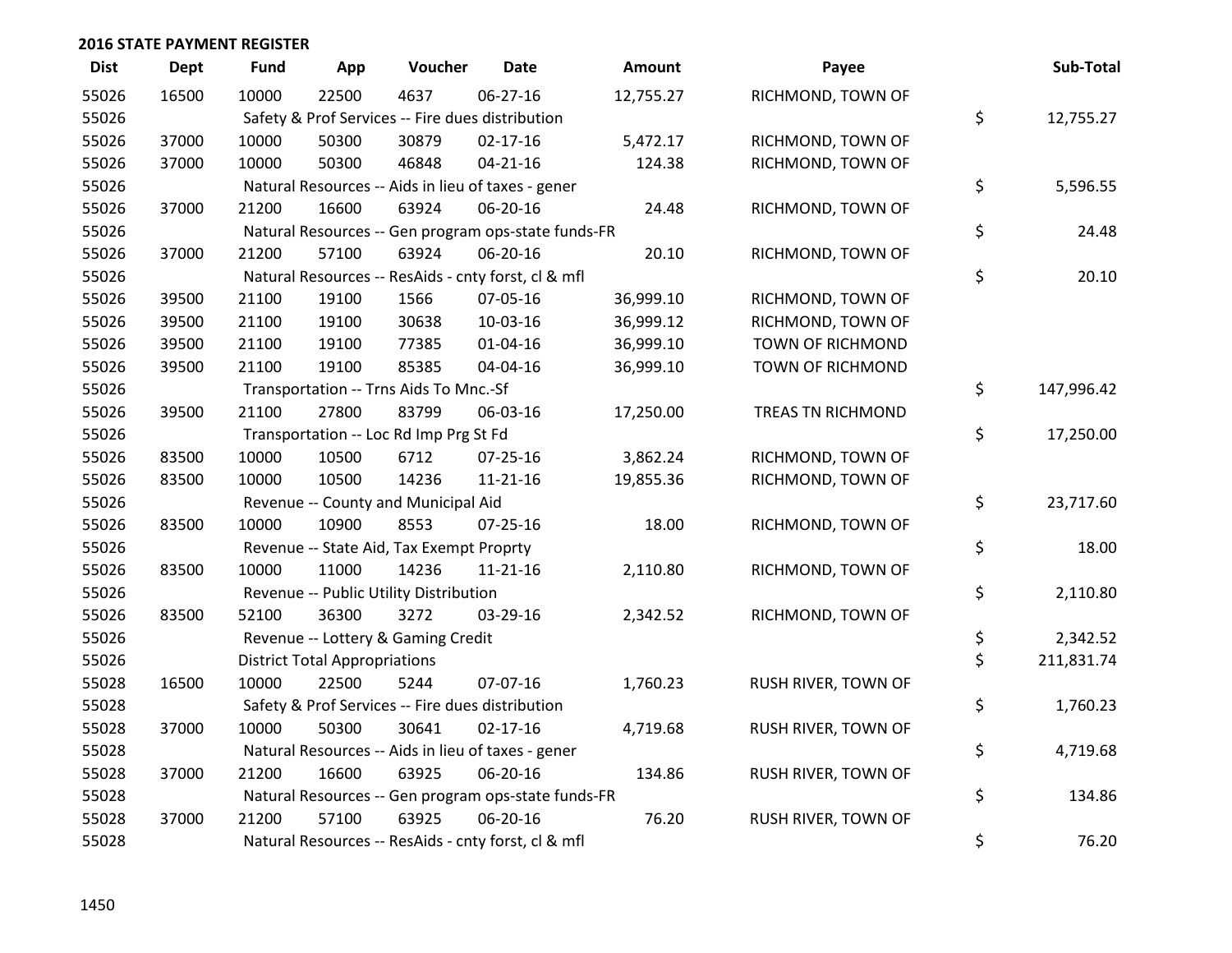| <b>Dist</b> | Dept  | <b>Fund</b> | App                                  | Voucher                                  | Date                                                | Amount    | Payee                | Sub-Total        |
|-------------|-------|-------------|--------------------------------------|------------------------------------------|-----------------------------------------------------|-----------|----------------------|------------------|
| 55028       | 39500 | 21100       | 17400                                | 28431                                    | $10-13-16$                                          | 9,523.58  | RUSH RIVER, TOWN OF  |                  |
| 55028       |       |             |                                      | Transportation -- Disastr Damag Aid Sf   |                                                     |           |                      | \$<br>9,523.58   |
| 55028       | 39500 | 21100       | 19100                                | 1567                                     | 07-05-16                                            | 11,709.13 | RUSH RIVER, TOWN OF  |                  |
| 55028       | 39500 | 21100       | 19100                                | 30639                                    | 10-03-16                                            | 11,709.15 | RUSH RIVER, TOWN OF  |                  |
| 55028       | 39500 | 21100       | 19100                                | 77386                                    | $01 - 04 - 16$                                      | 11,709.13 | TOWN OF RUSH RIVER   |                  |
| 55028       | 39500 | 21100       | 19100                                | 85386                                    | 04-04-16                                            | 11,709.13 | TOWN OF RUSH RIVER   |                  |
| 55028       |       |             |                                      | Transportation -- Trns Aids To Mnc.-Sf   |                                                     |           |                      | \$<br>46,836.54  |
| 55028       | 83500 | 10000       | 10500                                | 6713                                     | $07 - 25 - 16$                                      | 1,790.60  | RUSH RIVER, TOWN OF  |                  |
| 55028       | 83500 | 10000       | 10500                                | 14237                                    | $11 - 21 - 16$                                      | 10,146.76 | RUSH RIVER, TOWN OF  |                  |
| 55028       |       |             |                                      | Revenue -- County and Municipal Aid      |                                                     |           |                      | \$<br>11,937.36  |
| 55028       | 83500 | 10000       | 10900                                | 8554                                     | $07 - 25 - 16$                                      | 2.00      | RUSH RIVER, TOWN OF  |                  |
| 55028       |       |             |                                      | Revenue -- State Aid, Tax Exempt Proprty |                                                     |           |                      | \$<br>2.00       |
| 55028       |       |             | <b>District Total Appropriations</b> |                                          |                                                     |           |                      | \$<br>74,990.45  |
| 55030       | 16500 | 10000       | 22500                                | 4638                                     | 06-27-16                                            | 15,958.83 | TOWN OF SAINT JOSEPH |                  |
| 55030       |       |             |                                      |                                          | Safety & Prof Services -- Fire dues distribution    |           |                      | \$<br>15,958.83  |
| 55030       | 37000 | 10000       | 50300                                | 30592                                    | $02 - 17 - 16$                                      | 1,378.33  | TOWN OF SAINT JOSEPH |                  |
| 55030       | 37000 | 10000       | 50300                                | 30593                                    | $02 - 17 - 16$                                      | 9,685.05  | TOWN OF SAINT JOSEPH |                  |
| 55030       | 37000 | 10000       | 50300                                | 45759                                    | $04 - 21 - 16$                                      | 1,464.00  | TOWN OF SAINT JOSEPH |                  |
| 55030       |       |             |                                      |                                          | Natural Resources -- Aids in lieu of taxes - gener  |           |                      | \$<br>12,527.38  |
| 55030       | 37000 | 21200       | 16600                                | 63926                                    | 06-20-16                                            | 228.70    | TOWN OF SAINT JOSEPH |                  |
| 55030       |       |             |                                      |                                          | Natural Resources -- Gen program ops-state funds-FR |           |                      | \$<br>228.70     |
| 55030       | 37000 | 21200       | 54500                                | 51610                                    | 05-13-16                                            | 4,787.37  | TOWN OF SAINT JOSEPH |                  |
| 55030       |       |             |                                      |                                          | Natural Resources -- ResAids - fire suppress grant  |           |                      | \$<br>4,787.37   |
| 55030       | 37000 | 21200       | 57100                                | 63926                                    | 06-20-16                                            | 120.97    | TOWN OF SAINT JOSEPH |                  |
| 55030       |       |             |                                      |                                          | Natural Resources -- ResAids - cnty forst, cl & mfl |           |                      | \$<br>120.97     |
| 55030       | 37000 | 21200       | 57900                                | 45758                                    | $04 - 21 - 16$                                      | 161.87    | TOWN OF SAINT JOSEPH |                  |
| 55030       |       |             |                                      |                                          | Natural Resources -- Aids in lieu of taxes - sum s  |           |                      | \$<br>161.87     |
| 55030       | 39500 | 21100       | 19100                                | 1568                                     | 07-05-16                                            | 36,349.51 | TOWN OF SAINT JOSEPH |                  |
| 55030       | 39500 | 21100       | 19100                                | 30640                                    | 10-03-16                                            | 36,349.53 | TOWN OF SAINT JOSEPH |                  |
| 55030       | 39500 | 21100       | 19100                                | 77387                                    | 01-04-16                                            | 36,349.51 | TOWN OF SAINT JOSEPH |                  |
| 55030       | 39500 | 21100       | 19100                                | 85387                                    | 04-04-16                                            | 36,349.51 | TOWN OF SAINT JOSEPH |                  |
| 55030       |       |             |                                      | Transportation -- Trns Aids To Mnc.-Sf   |                                                     |           |                      | \$<br>145,398.06 |
| 55030       | 83500 | 10000       | 10500                                | 6714                                     | 07-25-16                                            | 5,750.31  | TOWN OF SAINT JOSEPH |                  |
| 55030       | 83500 | 10000       | 10500                                | 14238                                    | 11-21-16                                            | 32,648.01 | TOWN OF SAINT JOSEPH |                  |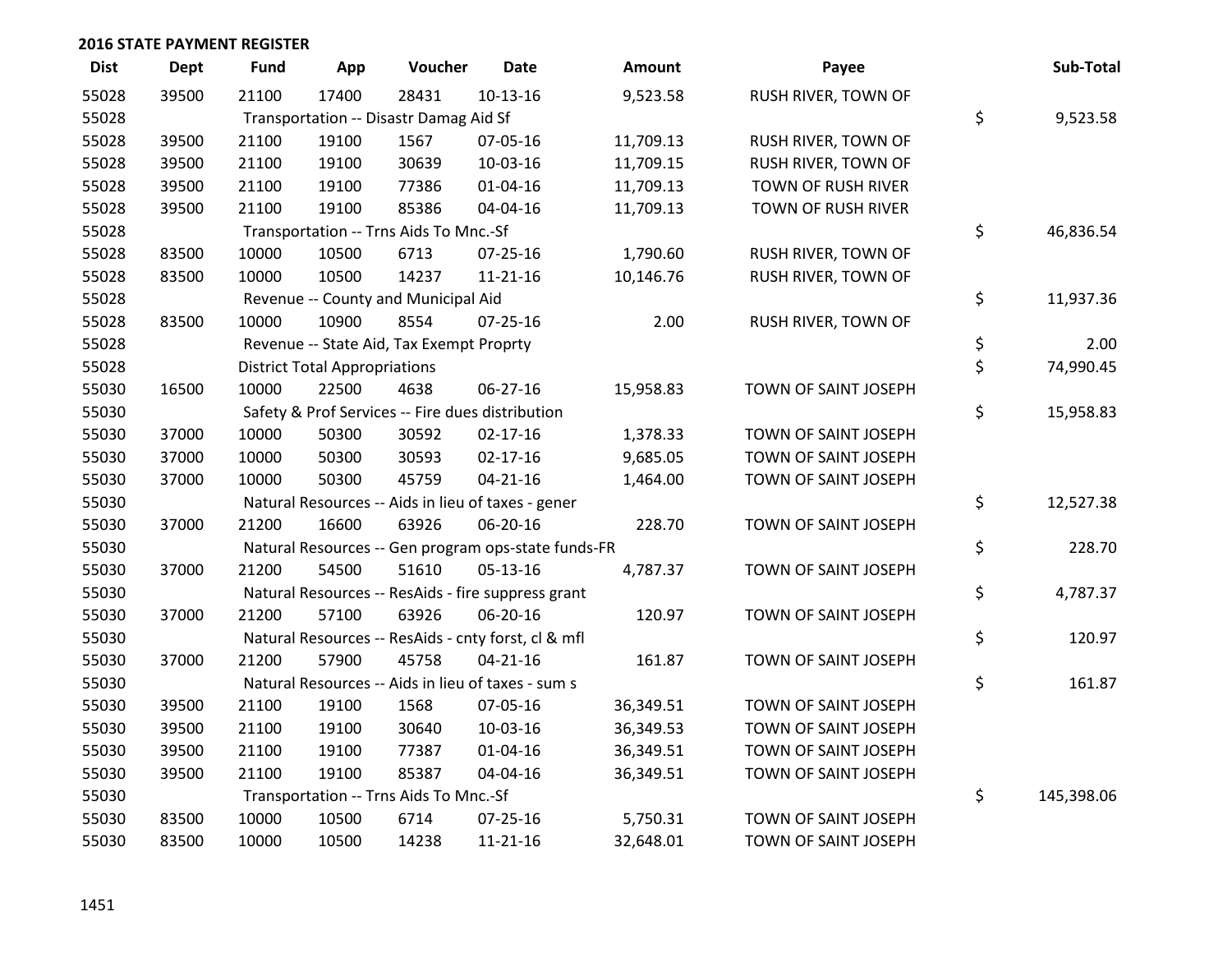| <b>Dist</b> | Dept  | <b>Fund</b> | App                                  | Voucher                                  | Date                                                | <b>Amount</b> | Payee                | Sub-Total        |
|-------------|-------|-------------|--------------------------------------|------------------------------------------|-----------------------------------------------------|---------------|----------------------|------------------|
| 55030       |       |             |                                      | Revenue -- County and Municipal Aid      |                                                     |               |                      | \$<br>38,398.32  |
| 55030       | 83500 | 10000       | 10900                                | 8555                                     | $07 - 25 - 16$                                      | 223.00        | TOWN OF SAINT JOSEPH |                  |
| 55030       |       |             |                                      | Revenue -- State Aid, Tax Exempt Proprty |                                                     |               |                      | \$<br>223.00     |
| 55030       | 83500 | 10000       | 11000                                | 14238                                    | 11-21-16                                            | 27.83         | TOWN OF SAINT JOSEPH |                  |
| 55030       |       |             |                                      | Revenue -- Public Utility Distribution   |                                                     |               |                      | \$<br>27.83      |
| 55030       | 83500 | 52100       | 36300                                | 3273                                     | 03-28-16                                            | 3,216.18      | TOWN OF SAINT JOSEPH |                  |
| 55030       |       |             |                                      | Revenue -- Lottery & Gaming Credit       |                                                     |               |                      | \$<br>3,216.18   |
| 55030       |       |             | <b>District Total Appropriations</b> |                                          |                                                     |               |                      | \$<br>221,048.51 |
| 55032       | 16500 | 10000       | 22500                                | 4639                                     | 06-27-16                                            | 15,704.90     | TOWN OF SOMERSET     |                  |
| 55032       |       |             |                                      |                                          | Safety & Prof Services -- Fire dues distribution    |               |                      | \$<br>15,704.90  |
| 55032       | 37000 | 10000       | 50300                                | 30917                                    | $02 - 17 - 16$                                      | 4,754.82      | TOWN OF SOMERSET     |                  |
| 55032       | 37000 | 10000       | 50300                                | 30918                                    | $02 - 17 - 16$                                      | 8,086.16      | TOWN OF SOMERSET     |                  |
| 55032       | 37000 | 10000       | 50300                                | 46964                                    | $04 - 21 - 16$                                      | 789.69        | TOWN OF SOMERSET     |                  |
| 55032       | 37000 | 10000       | 50300                                | 46966                                    | $04 - 21 - 16$                                      | 207.65        | TOWN OF SOMERSET     |                  |
| 55032       | 37000 | 10000       | 50300                                | 46967                                    | $04 - 21 - 16$                                      | 2.39          | TOWN OF SOMERSET     |                  |
| 55032       |       |             |                                      |                                          | Natural Resources -- Aids in lieu of taxes - gener  |               |                      | \$<br>13,840.71  |
| 55032       | 37000 | 21200       | 16600                                | 63927                                    | 06-20-16                                            | 568.65        | TOWN OF SOMERSET     |                  |
| 55032       |       |             |                                      |                                          | Natural Resources -- Gen program ops-state funds-FR |               |                      | \$<br>568.65     |
| 55032       | 37000 | 21200       | 57100                                | 63927                                    | 06-20-16                                            | 322.45        | TOWN OF SOMERSET     |                  |
| 55032       |       |             |                                      |                                          | Natural Resources -- ResAids - cnty forst, cl & mfl |               |                      | \$<br>322.45     |
| 55032       | 37000 | 21200       | 57900                                | 46965                                    | $04 - 21 - 16$                                      | 473.34        | TOWN OF SOMERSET     |                  |
| 55032       |       |             |                                      |                                          | Natural Resources -- Aids in lieu of taxes - sum s  |               |                      | \$<br>473.34     |
| 55032       | 37000 | 21200       | 58900                                | 102610                                   | $11 - 18 - 16$                                      | 1,033.60      | TOWN OF SOMERSET     |                  |
| 55032       |       |             |                                      |                                          | Natural Resources -- Resource aids - distribution o |               |                      | \$<br>1,033.60   |
| 55032       | 39500 | 21100       | 19100                                | 1569                                     | 07-05-16                                            | 55,336.26     | TOWN OF SOMERSET     |                  |
| 55032       | 39500 | 21100       | 19100                                | 30641                                    | 10-03-16                                            | 55,336.26     | TOWN OF SOMERSET     |                  |
| 55032       | 39500 | 21100       | 19100                                | 77388                                    | $01 - 04 - 16$                                      | 55,336.26     | TOWN OF SOMERSET     |                  |
| 55032       | 39500 | 21100       | 19100                                | 85388                                    | 04-04-16                                            | 55,336.26     | TOWN OF SOMERSET     |                  |
| 55032       |       |             |                                      | Transportation -- Trns Aids To Mnc.-Sf   |                                                     |               |                      | \$<br>221,345.04 |
| 55032       | 83500 | 10000       | 10500                                | 6715                                     | $07 - 25 - 16$                                      | 5,406.45      | TOWN OF SOMERSET     |                  |
| 55032       | 83500 | 10000       | 10500                                | 14239                                    | $11 - 21 - 16$                                      | 24,967.34     | TOWN OF SOMERSET     |                  |
| 55032       |       |             |                                      | Revenue -- County and Municipal Aid      |                                                     |               |                      | \$<br>30,373.79  |
| 55032       | 83500 | 10000       | 10900                                | 8556                                     | $07 - 25 - 16$                                      | 1,466.00      | TOWN OF SOMERSET     |                  |
| 55032       |       |             |                                      | Revenue -- State Aid, Tax Exempt Proprty |                                                     |               |                      | \$<br>1,466.00   |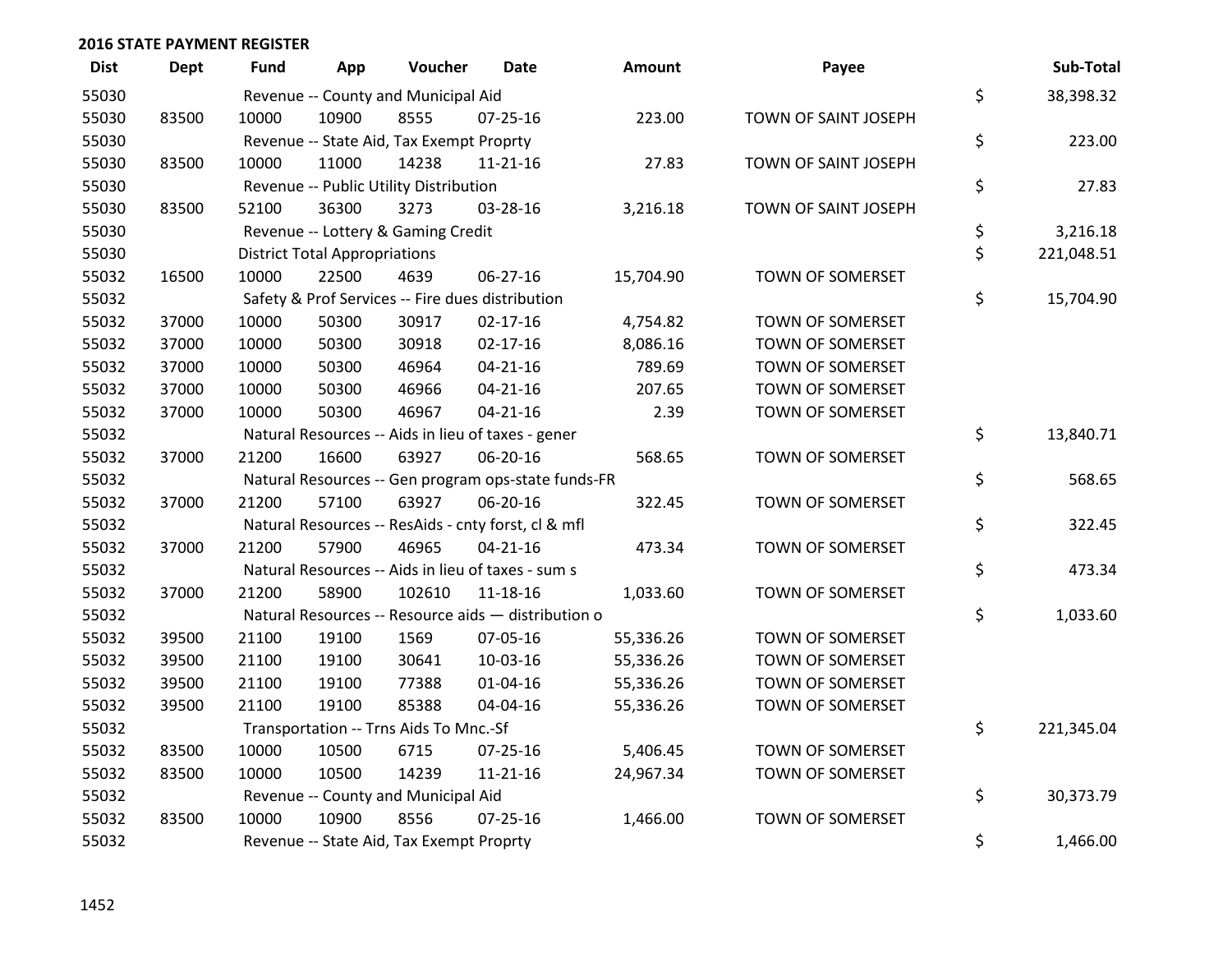| <b>Dist</b> | <b>Dept</b> | <b>Fund</b> | App                                  | Voucher                                        | <b>Date</b>                                         | <b>Amount</b> | Payee                  | Sub-Total        |
|-------------|-------------|-------------|--------------------------------------|------------------------------------------------|-----------------------------------------------------|---------------|------------------------|------------------|
| 55032       | 83500       | 10000       | 11000                                | 14239                                          | $11 - 21 - 16$                                      | 5,702.39      | TOWN OF SOMERSET       |                  |
| 55032       |             |             |                                      | Revenue -- Public Utility Distribution         |                                                     |               |                        | \$<br>5,702.39   |
| 55032       | 83500       | 52100       | 36300                                | 3274                                           | 03-29-16                                            | 2,241.22      | TOWN OF SOMERSET       |                  |
| 55032       |             |             |                                      | Revenue -- Lottery & Gaming Credit             |                                                     |               |                        | \$<br>2,241.22   |
| 55032       |             |             | <b>District Total Appropriations</b> |                                                |                                                     |               |                        | \$<br>293,072.09 |
| 55034       | 16500       | 10000       | 22500                                | 4640                                           | 06-27-16                                            | 2,442.01      | TOWN OF SPRINGFIELD    |                  |
| 55034       |             |             |                                      |                                                | Safety & Prof Services -- Fire dues distribution    |               |                        | \$<br>2,442.01   |
| 55034       | 37000       | 21200       | 16600                                | 63928                                          | 06-20-16                                            | 245.33        | TOWN OF SPRINGFIELD    |                  |
| 55034       |             |             |                                      |                                                | Natural Resources -- Gen program ops-state funds-FR |               |                        | \$<br>245.33     |
| 55034       | 37000       | 21200       | 57100                                | 63928                                          | 06-20-16                                            | 137.24        | TOWN OF SPRINGFIELD    |                  |
| 55034       |             |             |                                      |                                                | Natural Resources -- ResAids - cnty forst, cl & mfl |               |                        | \$<br>137.24     |
| 55034       | 39500       | 21100       | 19100                                | 1570                                           | 07-05-16                                            | 18,821.59     | TOWN OF SPRINGFIELD    |                  |
| 55034       | 39500       | 21100       | 19100                                | 30642                                          | 10-03-16                                            | 18,821.61     | TOWN OF SPRINGFIELD    |                  |
| 55034       | 39500       | 21100       | 19100                                | 77389                                          | $01 - 04 - 16$                                      | 18,821.59     | TOWN OF SPRINGFIELD    |                  |
| 55034       | 39500       | 21100       | 19100                                | 85389                                          | 04-04-16                                            | 18,821.59     | TOWN OF SPRINGFIELD    |                  |
| 55034       |             |             |                                      | Transportation -- Trns Aids To Mnc.-Sf         |                                                     |               |                        | \$<br>75,286.38  |
| 55034       | 46500       | 27200       | 36500                                | 6520                                           | $02 - 18 - 16$                                      | 5,934.35      | TOWN OF SPRINGFIELD    |                  |
| 55034       |             |             |                                      | Military Affairs -- Major disaster assist; PIF |                                                     |               |                        | \$<br>5,934.35   |
| 55034       | 83500       | 10000       | 10500                                | 6716                                           | 07-25-16                                            | 6,459.24      | TOWN OF SPRINGFIELD    |                  |
| 55034       | 83500       | 10000       | 10500                                | 14240                                          | $11 - 21 - 16$                                      | 36,602.38     | TOWN OF SPRINGFIELD    |                  |
| 55034       |             |             |                                      | Revenue -- County and Municipal Aid            |                                                     |               |                        | \$<br>43,061.62  |
| 55034       | 83500       | 10000       | 10900                                | 8557                                           | $07 - 25 - 16$                                      | 1.00          | TOWN OF SPRINGFIELD    |                  |
| 55034       |             |             |                                      | Revenue -- State Aid, Tax Exempt Proprty       |                                                     |               |                        | \$<br>1.00       |
| 55034       |             |             | <b>District Total Appropriations</b> |                                                |                                                     |               |                        | \$<br>127,107.93 |
| 55036       | 16500       | 10000       | 22500                                | 4641                                           | 06-27-16                                            | 2,307.59      | <b>TOWN OF STANTON</b> |                  |
| 55036       |             |             |                                      |                                                | Safety & Prof Services -- Fire dues distribution    |               |                        | \$<br>2,307.59   |
| 55036       | 37000       | 10000       | 50300                                | 30620                                          | $02 - 17 - 16$                                      | 9,931.41      | TOWN OF STANTON        |                  |
| 55036       | 37000       | 10000       | 50300                                | 45899                                          | $04 - 21 - 16$                                      | 213.20        | TOWN OF STANTON        |                  |
| 55036       |             |             |                                      |                                                | Natural Resources -- Aids in lieu of taxes - gener  |               |                        | \$<br>10,144.61  |
| 55036       | 37000       | 21200       | 16600                                | 63929                                          | 06-20-16                                            | 253.59        | TOWN OF STANTON        |                  |
| 55036       |             |             |                                      |                                                | Natural Resources -- Gen program ops-state funds-FR |               |                        | \$<br>253.59     |
| 55036       | 37000       | 21200       | 57100                                | 63929                                          | 06-20-16                                            | 130.75        | TOWN OF STANTON        |                  |
| 55036       |             |             |                                      |                                                | Natural Resources -- ResAids - cnty forst, cl & mfl |               |                        | \$<br>130.75     |
| 55036       | 37000       | 21200       | 58900                                | 102611                                         | 11-18-16                                            | 122.10        | <b>TOWN OF STANTON</b> |                  |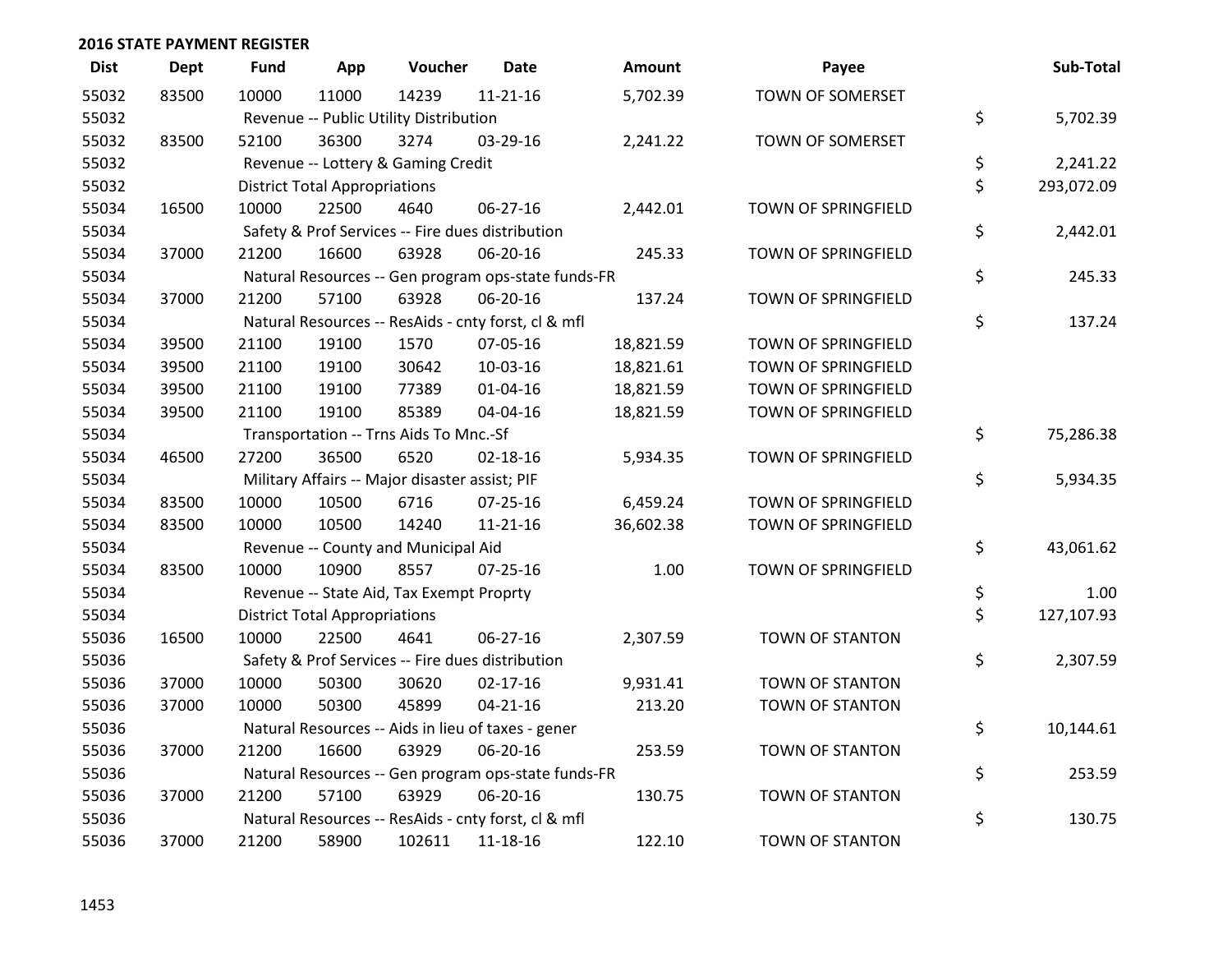| <b>Dist</b> | <b>Dept</b> | Fund  | App                                  | Voucher                                  | Date                                                | <b>Amount</b> | Payee                  | Sub-Total        |
|-------------|-------------|-------|--------------------------------------|------------------------------------------|-----------------------------------------------------|---------------|------------------------|------------------|
| 55036       |             |       |                                      |                                          | Natural Resources -- Resource aids - distribution o |               |                        | \$<br>122.10     |
| 55036       | 39500       | 21100 | 19100                                | 1571                                     | 07-05-16                                            | 23,451.30     | TOWN OF STANTON        |                  |
| 55036       | 39500       | 21100 | 19100                                | 30643                                    | 10-03-16                                            | 23,451.30     | TOWN OF STANTON        |                  |
| 55036       | 39500       | 21100 | 19100                                | 77390                                    | $01 - 04 - 16$                                      | 23,451.30     | <b>TOWN OF STANTON</b> |                  |
| 55036       | 39500       | 21100 | 19100                                | 85390                                    | 04-04-16                                            | 23,451.30     | <b>TOWN OF STANTON</b> |                  |
| 55036       |             |       |                                      | Transportation -- Trns Aids To Mnc.-Sf   |                                                     |               |                        | \$<br>93,805.20  |
| 55036       | 83500       | 10000 | 10500                                | 6717                                     | 07-25-16                                            | 5,515.37      | <b>TOWN OF STANTON</b> |                  |
| 55036       | 83500       | 10000 | 10500                                | 14241                                    | $11 - 21 - 16$                                      | 27,285.75     | <b>TOWN OF STANTON</b> |                  |
| 55036       |             |       |                                      | Revenue -- County and Municipal Aid      |                                                     |               |                        | \$<br>32,801.12  |
| 55036       | 83500       | 10000 | 10900                                | 8558                                     | 07-25-16                                            | 21.00         | TOWN OF STANTON        |                  |
| 55036       |             |       |                                      | Revenue -- State Aid, Tax Exempt Proprty |                                                     |               |                        | \$<br>21.00      |
| 55036       | 83500       | 10000 | 11000                                | 14241                                    | $11 - 21 - 16$                                      | 4,074.89      | <b>TOWN OF STANTON</b> |                  |
| 55036       |             |       |                                      | Revenue -- Public Utility Distribution   |                                                     |               |                        | \$<br>4,074.89   |
| 55036       | 83500       | 10000 | 50100                                | 2657                                     | $01-29-16$                                          | 82.22         | TOWN OF STANTON        |                  |
| 55036       |             |       |                                      | Revenue -- Payments for municipal svcs   |                                                     |               |                        | \$<br>82.22      |
| 55036       | 83500       | 52100 | 36300                                | 3275                                     | 03-29-16                                            | 1,705.56      | <b>TOWN OF STANTON</b> |                  |
| 55036       |             |       |                                      | Revenue -- Lottery & Gaming Credit       |                                                     |               |                        | \$<br>1,705.56   |
| 55036       |             |       | <b>District Total Appropriations</b> |                                          |                                                     |               |                        | \$<br>145,448.63 |
| 55038       | 16500       | 10000 | 22500                                | 4642                                     | 06-27-16                                            | 10,440.16     | TOWN OF STAR PRAIRIE   |                  |
| 55038       |             |       |                                      |                                          | Safety & Prof Services -- Fire dues distribution    |               |                        | \$<br>10,440.16  |
| 55038       | 37000       | 21200 | 16600                                | 63930                                    | 06-20-16                                            | 233.55        | TOWN OF STAR PRAIRIE   |                  |
| 55038       |             |       |                                      |                                          | Natural Resources -- Gen program ops-state funds-FR |               |                        | \$<br>233.55     |
| 55038       | 37000       | 21200 | 57100                                | 63930                                    | 06-20-16                                            | 136.94        | TOWN OF STAR PRAIRIE   |                  |
| 55038       |             |       |                                      |                                          | Natural Resources -- ResAids - cnty forst, cl & mfl |               |                        | \$<br>136.94     |
| 55038       | 37000       | 21200 | 58900                                | 102612                                   | 11-18-16                                            | 155.70        | TOWN OF STAR PRAIRIE   |                  |
| 55038       |             |       |                                      |                                          | Natural Resources -- Resource aids - distribution o |               |                        | \$<br>155.70     |
| 55038       | 39500       | 21100 | 19100                                | 1572                                     | 07-05-16                                            | 33,872.26     | TOWN OF STAR PRAIRIE   |                  |
| 55038       | 39500       | 21100 | 19100                                | 30644                                    | 10-03-16                                            | 33,872.28     | TOWN OF STAR PRAIRIE   |                  |
| 55038       | 39500       | 21100 | 19100                                | 77391                                    | $01 - 04 - 16$                                      | 33,872.26     | TOWN OF STAR PRAIRIE   |                  |
| 55038       | 39500       | 21100 | 19100                                | 85391                                    | 04-04-16                                            | 33,872.26     | TOWN OF STAR PRAIRIE   |                  |
| 55038       |             |       |                                      | Transportation -- Trns Aids To Mnc.-Sf   |                                                     |               |                        | \$<br>135,489.06 |
| 55038       | 83500       | 10000 | 10500                                | 6718                                     | $07 - 25 - 16$                                      | 5,225.08      | TOWN OF STAR PRAIRIE   |                  |
| 55038       | 83500       | 10000 | 10500                                | 14242                                    | $11 - 21 - 16$                                      | 24,221.80     | TOWN OF STAR PRAIRIE   |                  |
| 55038       |             |       |                                      | Revenue -- County and Municipal Aid      |                                                     |               |                        | \$<br>29,446.88  |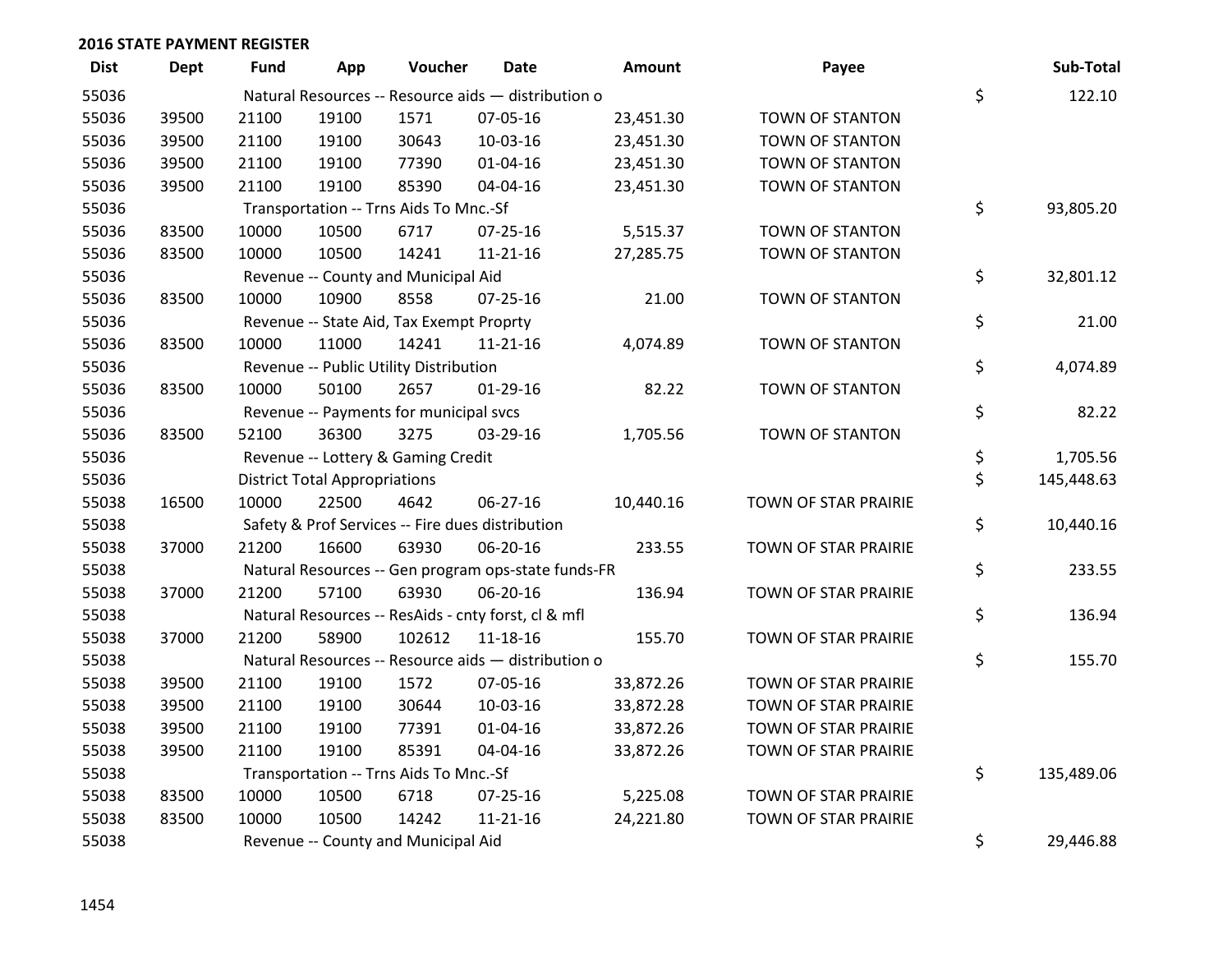| <b>Dist</b> | <b>Dept</b> | <b>Fund</b> | App                                  | Voucher                                             | <b>Date</b>    | Amount    | Payee                | Sub-Total        |
|-------------|-------------|-------------|--------------------------------------|-----------------------------------------------------|----------------|-----------|----------------------|------------------|
| 55038       | 83500       | 10000       | 10900                                | 8559                                                | $07 - 25 - 16$ | 35.00     | TOWN OF STAR PRAIRIE |                  |
| 55038       |             |             |                                      | Revenue -- State Aid, Tax Exempt Proprty            |                |           |                      | \$<br>35.00      |
| 55038       | 83500       | 10000       | 11000                                | 14242                                               | $11 - 21 - 16$ | 5,414.86  | TOWN OF STAR PRAIRIE |                  |
| 55038       |             |             |                                      | Revenue -- Public Utility Distribution              |                |           |                      | \$<br>5,414.86   |
| 55038       | 83500       | 52100       | 36300                                | 3276                                                | 03-29-16       | 10,443.42 | TOWN OF STAR PRAIRIE |                  |
| 55038       |             |             |                                      | Revenue -- Lottery & Gaming Credit                  |                |           |                      | \$<br>10,443.42  |
| 55038       |             |             | <b>District Total Appropriations</b> |                                                     |                |           |                      | \$<br>191,795.57 |
| 55040       | 16500       | 10000       | 22500                                | 4643                                                | 06-27-16       | 25,927.20 | TOWN OF TROY         |                  |
| 55040       |             |             |                                      | Safety & Prof Services -- Fire dues distribution    |                |           |                      | \$<br>25,927.20  |
| 55040       | 37000       | 10000       | 50300                                | 46707                                               | $04 - 21 - 16$ | 2.80      | TOWN OF TROY         |                  |
| 55040       |             |             |                                      | Natural Resources -- Aids in lieu of taxes - gener  |                |           |                      | \$<br>2.80       |
| 55040       | 37000       | 21200       | 16600                                | 63931                                               | 06-20-16       | 323.71    | TOWN OF TROY         |                  |
| 55040       |             |             |                                      | Natural Resources -- Gen program ops-state funds-FR |                |           |                      | \$<br>323.71     |
| 55040       | 37000       | 21200       | 57100                                | 63931                                               | 06-20-16       | 155.66    | TOWN OF TROY         |                  |
| 55040       |             |             |                                      | Natural Resources -- ResAids - cnty forst, cl & mfl |                |           |                      | \$<br>155.66     |
| 55040       | 37000       | 21200       | 57900                                | 46708                                               | $04 - 21 - 16$ | 0.28      | TOWN OF TROY         |                  |
| 55040       |             |             |                                      | Natural Resources -- Aids in lieu of taxes - sum s  |                |           |                      | \$<br>0.28       |
| 55040       | 37000       | 21200       | 58900                                | 102613                                              | 11-18-16       | 50.52     | TOWN OF TROY         |                  |
| 55040       |             |             |                                      | Natural Resources -- Resource aids - distribution o |                |           |                      | \$<br>50.52      |
| 55040       | 39500       | 21100       | 19100                                | 1573                                                | 07-05-16       | 49,467.93 | TOWN OF TROY         |                  |
| 55040       | 39500       | 21100       | 19100                                | 30645                                               | 10-03-16       | 49,467.93 | TOWN OF TROY         |                  |
| 55040       | 39500       | 21100       | 19100                                | 77392                                               | $01 - 04 - 16$ | 49,467.93 | TOWN OF TROY         |                  |
| 55040       | 39500       | 21100       | 19100                                | 85392                                               | 04-04-16       | 49,467.93 | TOWN OF TROY         |                  |
| 55040       |             |             |                                      | Transportation -- Trns Aids To Mnc.-Sf              |                |           |                      | \$<br>197,871.72 |
| 55040       | 39500       | 21100       | 27800                                | 80187                                               | $04 - 22 - 16$ | 14,320.45 | <b>TREAS TN TROY</b> |                  |
| 55040       |             |             |                                      | Transportation -- Loc Rd Imp Prg St Fd              |                |           |                      | \$<br>14,320.45  |
| 55040       | 83500       | 10000       | 10500                                | 6719                                                | $07 - 25 - 16$ | 6,538.99  | TOWN OF TROY         |                  |
| 55040       | 83500       | 10000       | 10500                                | 14243                                               | $11 - 21 - 16$ | 35,155.36 | TOWN OF TROY         |                  |
| 55040       |             |             |                                      | Revenue -- County and Municipal Aid                 |                |           |                      | \$<br>41,694.35  |
| 55040       | 83500       | 10000       | 10900                                | 8560                                                | $07 - 25 - 16$ | 51.00     | TOWN OF TROY         |                  |
| 55040       |             |             |                                      | Revenue -- State Aid, Tax Exempt Proprty            |                |           |                      | \$<br>51.00      |
| 55040       | 83500       | 10000       | 11000                                | 14243                                               | $11 - 21 - 16$ | 1,972.97  | TOWN OF TROY         |                  |
| 55040       |             |             |                                      | Revenue -- Public Utility Distribution              |                |           |                      | \$<br>1,972.97   |
| 55040       | 83500       | 52100       | 36300                                | 3277                                                | 03-28-16       | 4,490.97  | <b>TOWN OF TROY</b>  |                  |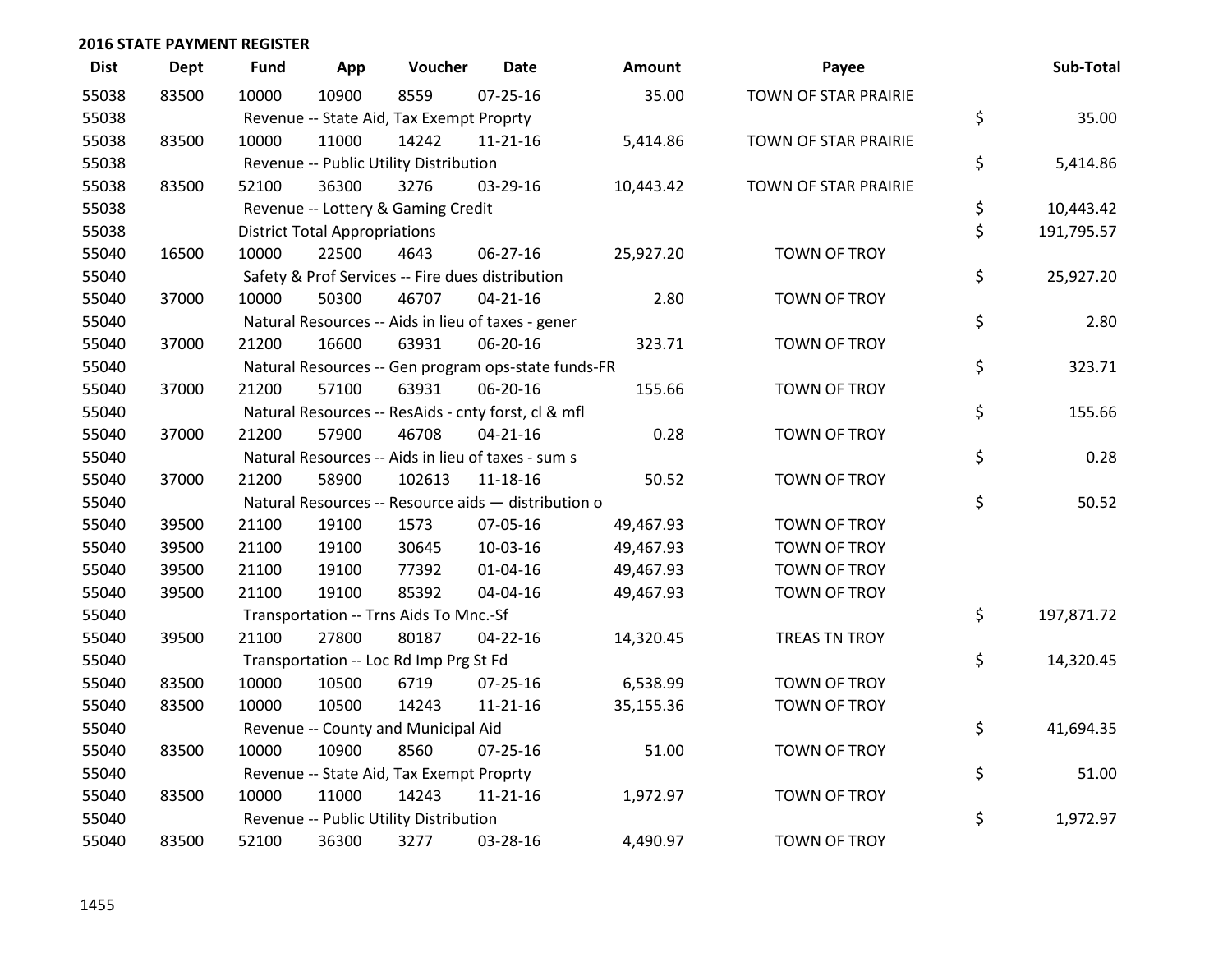| <b>Dist</b> | Dept  | Fund  | App                                  | Voucher                                  | Date                                                | Amount    | Payee                     | Sub-Total        |
|-------------|-------|-------|--------------------------------------|------------------------------------------|-----------------------------------------------------|-----------|---------------------------|------------------|
| 55040       |       |       |                                      | Revenue -- Lottery & Gaming Credit       |                                                     |           |                           | \$<br>4,490.97   |
| 55040       |       |       | <b>District Total Appropriations</b> |                                          |                                                     |           |                           | \$<br>286,861.63 |
| 55042       | 16500 | 10000 | 22500                                | 4644                                     | 06-27-16                                            | 5,768.19  | WARREN, TOWN OF           |                  |
| 55042       |       |       |                                      |                                          | Safety & Prof Services -- Fire dues distribution    |           |                           | \$<br>5,768.19   |
| 55042       | 37000 | 10000 | 50300                                | 30694                                    | $02 - 17 - 16$                                      | 17,694.89 | WARREN, TOWN OF           |                  |
| 55042       | 37000 | 10000 | 50300                                | 30695                                    | $02 - 17 - 16$                                      | 59,020.91 | WARREN, TOWN OF           |                  |
| 55042       | 37000 | 10000 | 50300                                | 46187                                    | $04 - 21 - 16$                                      | 233.45    | WARREN, TOWN OF           |                  |
| 55042       | 37000 | 10000 | 50300                                | 46189                                    | $04 - 21 - 16$                                      | 21.26     | WARREN, TOWN OF           |                  |
| 55042       |       |       |                                      |                                          | Natural Resources -- Aids in lieu of taxes - gener  |           |                           | \$<br>76,970.51  |
| 55042       | 37000 | 21200 | 16600                                | 63932                                    | 06-20-16                                            | 91.91     | WARREN, TOWN OF           |                  |
| 55042       |       |       |                                      |                                          | Natural Resources -- Gen program ops-state funds-FR |           |                           | \$<br>91.91      |
| 55042       | 37000 | 21200 | 57100                                | 63932                                    | 06-20-16                                            | 47.30     | WARREN, TOWN OF           |                  |
| 55042       |       |       |                                      |                                          | Natural Resources -- ResAids - cnty forst, cl & mfl |           |                           | \$<br>47.30      |
| 55042       | 37000 | 21200 | 57900                                | 46188                                    | $04 - 21 - 16$                                      | 3.18      | WARREN, TOWN OF           |                  |
| 55042       |       |       |                                      |                                          | Natural Resources -- Aids in lieu of taxes - sum s  |           |                           | \$<br>3.18       |
| 55042       | 37000 | 27400 | 67000                                | 55473                                    | 05-27-16                                            | 5,893.66  | WARREN, TOWN OF           |                  |
| 55042       |       |       |                                      |                                          | Natural Resources -- Fin asst for responsible units |           |                           | \$<br>5,893.66   |
| 55042       | 39500 | 21100 | 19100                                | 1574                                     | 07-05-16                                            | 26,528.59 | WARREN, TOWN OF           |                  |
| 55042       | 39500 | 21100 | 19100                                | 30646                                    | 10-03-16                                            | 26,528.61 | WARREN, TOWN OF           |                  |
| 55042       | 39500 | 21100 | 19100                                | 77393                                    | 01-04-16                                            | 26,528.59 | TOWN OF WARREN            |                  |
| 55042       | 39500 | 21100 | 19100                                | 85393                                    | 04-04-16                                            | 26,528.59 | <b>TOWN OF WARREN</b>     |                  |
| 55042       |       |       |                                      | Transportation -- Trns Aids To Mnc.-Sf   |                                                     |           |                           | \$<br>106,114.38 |
| 55042       | 83500 | 10000 | 10500                                | 6720                                     | 07-25-16                                            | 2,216.23  | WARREN, TOWN OF           |                  |
| 55042       | 83500 | 10000 | 10500                                | 14244                                    | 11-21-16                                            | 11,748.98 | WARREN, TOWN OF           |                  |
| 55042       |       |       |                                      | Revenue -- County and Municipal Aid      |                                                     |           |                           | \$<br>13,965.21  |
| 55042       | 83500 | 10000 | 10900                                | 8561                                     | $07 - 25 - 16$                                      | 96.00     | WARREN, TOWN OF           |                  |
| 55042       |       |       |                                      | Revenue -- State Aid, Tax Exempt Proprty |                                                     |           |                           | \$<br>96.00      |
| 55042       | 83500 | 10000 | 11000                                | 14244                                    | $11 - 21 - 16$                                      | 829.59    | WARREN, TOWN OF           |                  |
| 55042       |       |       |                                      | Revenue -- Public Utility Distribution   |                                                     |           |                           | \$<br>829.59     |
| 55042       |       |       | <b>District Total Appropriations</b> |                                          |                                                     |           |                           | \$<br>209,779.93 |
| 55106       | 16500 | 10000 | 22500                                | 4645                                     | 06-27-16                                            | 10,738.23 | <b>VILLAGE OF BALDWIN</b> |                  |
| 55106       |       |       |                                      |                                          | Safety & Prof Services -- Fire dues distribution    |           |                           | \$<br>10,738.23  |
| 55106       | 37000 | 10000 | 50300                                | 46769                                    | $04 - 21 - 16$                                      | 13.20     | VILLAGE OF BALDWIN        |                  |
| 55106       |       |       |                                      |                                          | Natural Resources -- Aids in lieu of taxes - gener  |           |                           | \$<br>13.20      |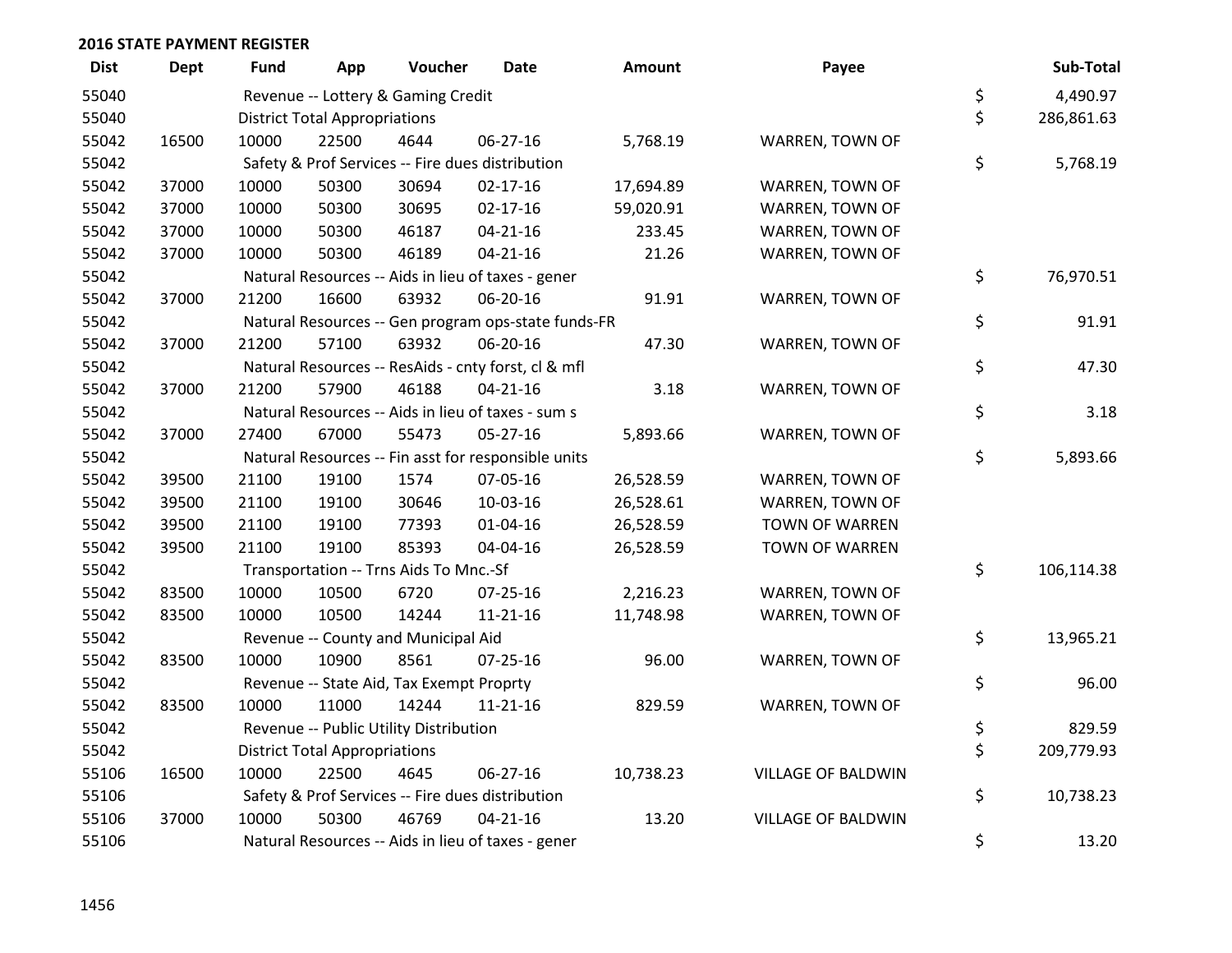| <b>Dist</b> | <b>Dept</b> | <b>Fund</b> | App                                  | Voucher                                  | <b>Date</b>                                      | <b>Amount</b> | Payee                       | Sub-Total        |
|-------------|-------------|-------------|--------------------------------------|------------------------------------------|--------------------------------------------------|---------------|-----------------------------|------------------|
| 55106       | 39500       | 21100       | 19100                                | 1575                                     | 07-05-16                                         | 56,339.07     | <b>VILLAGE OF BALDWIN</b>   |                  |
| 55106       | 39500       | 21100       | 19100                                | 30647                                    | 10-03-16                                         | 56,339.07     | <b>VILLAGE OF BALDWIN</b>   |                  |
| 55106       | 39500       | 21100       | 19100                                | 77394                                    | $01 - 04 - 16$                                   | 56,339.07     | VILLAGE OF BALDWIN          |                  |
| 55106       | 39500       | 21100       | 19100                                | 85394                                    | 04-04-16                                         | 56,339.07     | VILLAGE OF BALDWIN          |                  |
| 55106       |             |             |                                      | Transportation -- Trns Aids To Mnc.-Sf   |                                                  |               |                             | \$<br>225,356.28 |
| 55106       | 45500       | 10000       | 23100                                | 20576                                    | 12-09-16                                         | 1,120.00      | VILLAGE OF BALDWIN          |                  |
| 55106       |             |             |                                      | Justice -- Law enforcement train, local  |                                                  |               |                             | \$<br>1,120.00   |
| 55106       | 83500       | 10000       | 10500                                | 6721                                     | $07 - 25 - 16$                                   | 107,180.79    | <b>VILLAGE OF BALDWIN</b>   |                  |
| 55106       | 83500       | 10000       | 10500                                | 14245                                    | $11 - 21 - 16$                                   | 187,033.16    | VILLAGE OF BALDWIN          |                  |
| 55106       |             |             |                                      | Revenue -- County and Municipal Aid      |                                                  |               |                             | \$<br>294,213.95 |
| 55106       | 83500       | 10000       | 10900                                | 8562                                     | 07-25-16                                         | 6,743.00      | VILLAGE OF BALDWIN          |                  |
| 55106       | 83500       | 10000       | 10900                                | 9828                                     | $07 - 25 - 16$                                   | 6,746.00      | <b>VILLAGE OF BALDWIN</b>   |                  |
| 55106       |             |             |                                      | Revenue -- State Aid, Tax Exempt Proprty |                                                  |               |                             | \$<br>13,489.00  |
| 55106       | 83500       | 10000       | 11000                                | 14245                                    | $11 - 21 - 16$                                   | 572.43        | VILLAGE OF BALDWIN          |                  |
| 55106       |             |             |                                      | Revenue -- Public Utility Distribution   |                                                  |               |                             | \$<br>572.43     |
| 55106       | 83500       | 52100       | 36300                                | 3278                                     | 03-29-16                                         | 5,732.26      | VILLAGE OF BALDWIN          |                  |
| 55106       |             |             |                                      | Revenue -- Lottery & Gaming Credit       |                                                  |               |                             | \$<br>5,732.26   |
| 55106       |             |             | <b>District Total Appropriations</b> |                                          |                                                  |               |                             | \$<br>551,235.35 |
| 55116       | 16500       | 10000       | 22500                                | 4646                                     | $06 - 27 - 16$                                   | 547.09        | VILLAGE OF DEER PARK        |                  |
| 55116       |             |             |                                      |                                          | Safety & Prof Services -- Fire dues distribution |               |                             | \$<br>547.09     |
| 55116       | 39500       | 21100       | 19100                                | 1576                                     | 07-05-16                                         | 1,668.01      | <b>VILLAGE OF DEER PARK</b> |                  |
| 55116       | 39500       | 21100       | 19100                                | 30648                                    | 10-03-16                                         | 1,668.03      | <b>VILLAGE OF DEER PARK</b> |                  |
| 55116       | 39500       | 21100       | 19100                                | 77395                                    | $01 - 04 - 16$                                   | 1,668.01      | <b>VILLAGE OF DEER PARK</b> |                  |
| 55116       | 39500       | 21100       | 19100                                | 85395                                    | 04-04-16                                         | 1,668.01      | VILLAGE OF DEER PARK        |                  |
| 55116       |             |             |                                      | Transportation -- Trns Aids To Mnc.-Sf   |                                                  |               |                             | \$<br>6,672.06   |
| 55116       | 83500       | 10000       | 10500                                | 6722                                     | 07-25-16                                         | 6,575.96      | <b>VILLAGE OF DEER PARK</b> |                  |
| 55116       | 83500       | 10000       | 10500                                | 14246                                    | $11 - 21 - 16$                                   | 37,263.78     | VILLAGE OF DEER PARK        |                  |
| 55116       |             |             |                                      | Revenue -- County and Municipal Aid      |                                                  |               |                             | \$<br>43,839.74  |
| 55116       | 83500       | 10000       | 10900                                | 8563                                     | $07 - 25 - 16$                                   | 4.00          | <b>VILLAGE OF DEER PARK</b> |                  |
| 55116       |             |             |                                      | Revenue -- State Aid, Tax Exempt Proprty |                                                  |               |                             | \$<br>4.00       |
| 55116       |             |             | <b>District Total Appropriations</b> |                                          |                                                  |               |                             | \$<br>51,062.89  |
| 55136       | 16500       | 10000       | 22500                                | 4647                                     | 06-27-16                                         | 5,198.45      | HAMMOND, VILLAGE OF         |                  |
| 55136       |             |             |                                      |                                          | Safety & Prof Services -- Fire dues distribution |               |                             | \$<br>5,198.45   |
| 55136       | 25500       | 10000       | 34300                                | 22918                                    | 04-04-16                                         | 250.00        | HAMMOND, VILLAGE OF         |                  |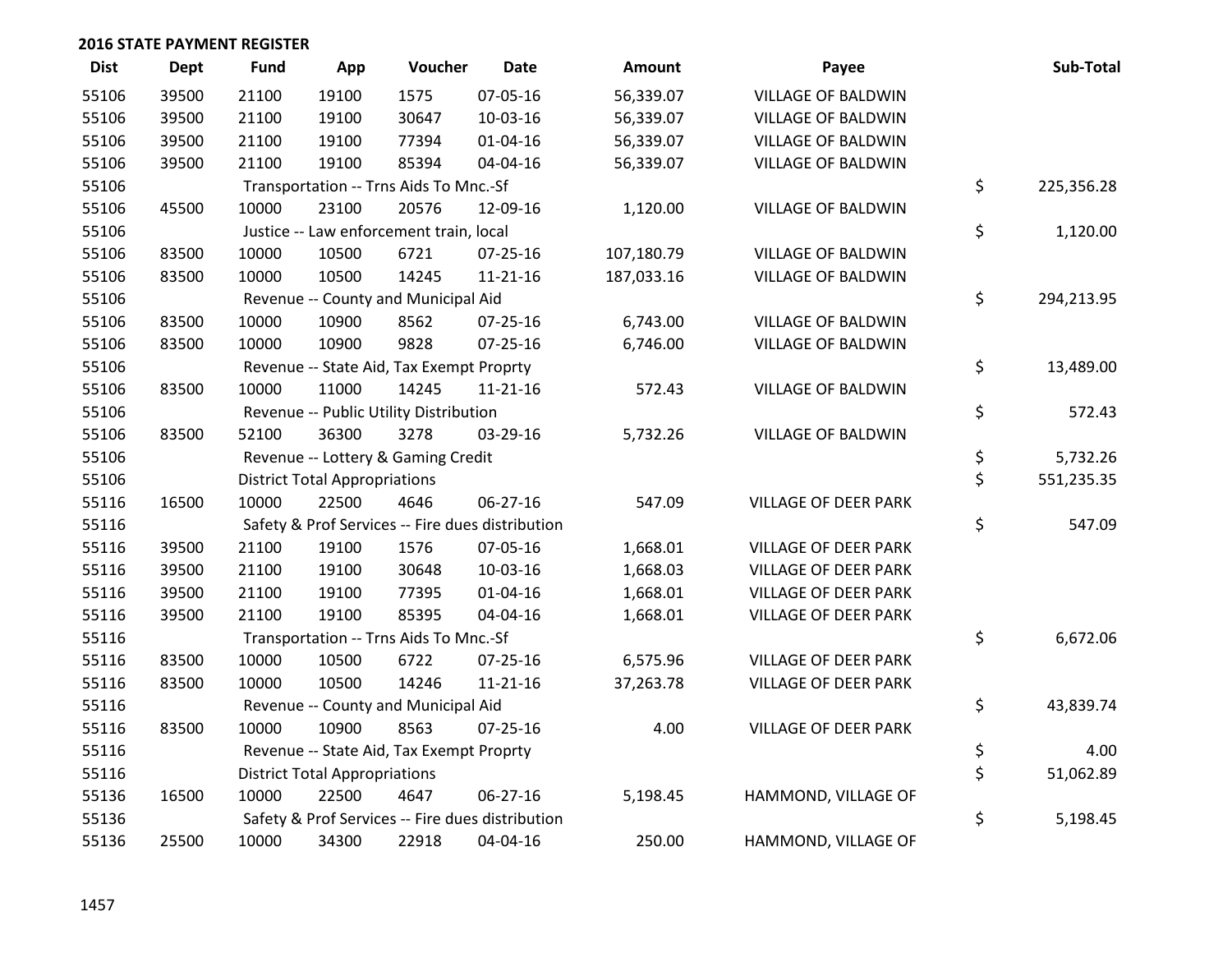| <b>Dist</b> | <b>Dept</b> | <b>Fund</b> | App                                  | Voucher                                  | <b>Date</b>                                          | <b>Amount</b> | Payee                    | Sub-Total        |
|-------------|-------------|-------------|--------------------------------------|------------------------------------------|------------------------------------------------------|---------------|--------------------------|------------------|
| 55136       |             |             |                                      |                                          | Public Instruction -- Federal funds, local assistanc |               |                          | \$<br>250.00     |
| 55136       | 39500       | 21100       | 18500                                | 49357                                    | $11 - 10 - 16$                                       | 4,000.00      | HAMMOND, VILLAGE OF      |                  |
| 55136       |             |             |                                      | Transportation -- Hwy Sfty Loc Aid Ffd   |                                                      |               |                          | \$<br>4,000.00   |
| 55136       | 39500       | 21100       | 19100                                | 1577                                     | 07-05-16                                             | 24,780.56     | HAMMOND, VILLAGE OF      |                  |
| 55136       | 39500       | 21100       | 19100                                | 30649                                    | 10-03-16                                             | 24,780.57     | HAMMOND, VILLAGE OF      |                  |
| 55136       | 39500       | 21100       | 19100                                | 77396                                    | $01 - 04 - 16$                                       | 24,780.56     | VILLAGE OF HAMMOND       |                  |
| 55136       | 39500       | 21100       | 19100                                | 85396                                    | 04-04-16                                             | 24,780.56     | VILLAGE OF HAMMOND       |                  |
| 55136       |             |             |                                      | Transportation -- Trns Aids To Mnc.-Sf   |                                                      |               |                          | \$<br>99,122.25  |
| 55136       | 45500       | 10000       | 23100                                | 18678                                    | $10-31-16$                                           | 800.00        | HAMMOND, VILLAGE OF      |                  |
| 55136       |             |             |                                      | Justice -- Law enforcement train, local  |                                                      |               |                          | \$<br>800.00     |
| 55136       | 83500       | 10000       | 10500                                | 6723                                     | 07-25-16                                             | 66,371.20     | HAMMOND, VILLAGE OF      |                  |
| 55136       | 83500       | 10000       | 10500                                | 14247                                    | $11 - 21 - 16$                                       | 186,761.25    | HAMMOND, VILLAGE OF      |                  |
| 55136       |             |             |                                      | Revenue -- County and Municipal Aid      |                                                      |               |                          | \$<br>253,132.45 |
| 55136       | 83500       | 10000       | 10900                                | 8564                                     | $07 - 25 - 16$                                       | 754.00        | HAMMOND, VILLAGE OF      |                  |
| 55136       | 83500       | 10000       | 10900                                | 9829                                     | $07 - 25 - 16$                                       | 387.00        | HAMMOND, VILLAGE OF      |                  |
| 55136       |             |             |                                      | Revenue -- State Aid, Tax Exempt Proprty |                                                      |               |                          | \$<br>1,141.00   |
| 55136       | 83500       | 10000       | 11000                                | 14247                                    | $11 - 21 - 16$                                       | 11,018.15     | HAMMOND, VILLAGE OF      |                  |
| 55136       |             |             |                                      | Revenue -- Public Utility Distribution   |                                                      |               |                          | \$<br>11,018.15  |
| 55136       | 83500       | 52100       | 36300                                | 3279                                     | 03-29-16                                             | 2,440.92      | HAMMOND, VILLAGE OF      |                  |
| 55136       |             |             |                                      | Revenue -- Lottery & Gaming Credit       |                                                      |               |                          | \$<br>2,440.92   |
| 55136       |             |             | <b>District Total Appropriations</b> |                                          |                                                      |               |                          | \$<br>377,103.22 |
| 55161       | 16500       | 10000       | 22500                                | 4648                                     | 06-27-16                                             | 13,771.33     | NORTH HUDSON, VILLAGE OF |                  |
| 55161       |             |             |                                      |                                          | Safety & Prof Services -- Fire dues distribution     |               |                          | \$<br>13,771.33  |
| 55161       | 39500       | 21100       | 18500                                | 33631                                    | 09-30-16                                             | 6,590.00      | NORTH HUDSON, VILLAGE OF |                  |
| 55161       | 39500       | 21100       | 18500                                | 38557                                    | 10-19-16                                             | 4,000.00      | NORTH HUDSON, VILLAGE OF |                  |
| 55161       |             |             |                                      | Transportation -- Hwy Sfty Loc Aid Ffd   |                                                      |               |                          | \$<br>10,590.00  |
| 55161       | 39500       | 21100       | 19100                                | 1578                                     | 07-05-16                                             | 25,686.74     | NORTH HUDSON, VILLAGE OF |                  |
| 55161       | 39500       | 21100       | 19100                                | 30650                                    | 10-03-16                                             | 25,686.76     | NORTH HUDSON, VILLAGE OF |                  |
| 55161       | 39500       | 21100       | 19100                                | 77397                                    | $01 - 04 - 16$                                       | 25,686.74     | VILLAGE OF NORTH HUDSON  |                  |
| 55161       | 39500       | 21100       | 19100                                | 85397                                    | 04-04-16                                             | 25,686.74     | VILLAGE OF NORTH HUDSON  |                  |
| 55161       |             |             |                                      | Transportation -- Trns Aids To Mnc.-Sf   |                                                      |               |                          | \$<br>102,746.98 |
| 55161       | 45500       | 10000       | 23100                                | 11282                                    | 06-08-16                                             | 640.00        | NORTH HUDSON, VILLAGE OF |                  |
| 55161       |             |             |                                      | Justice -- Law enforcement train, local  |                                                      |               |                          | \$<br>640.00     |
| 55161       | 83500       | 10000       | 10500                                | 6724                                     | 07-25-16                                             | 11,403.16     | NORTH HUDSON, VILLAGE OF |                  |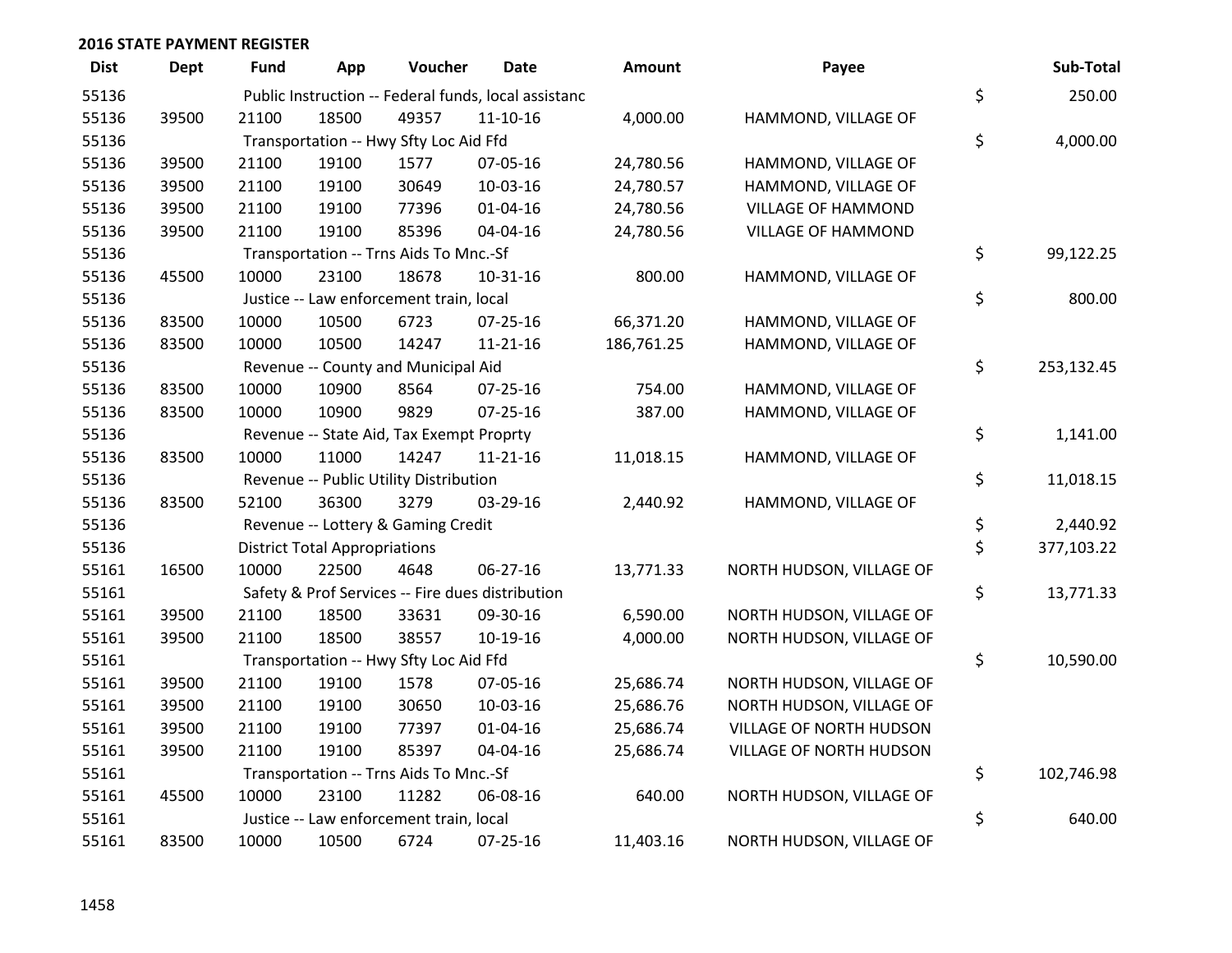| <b>Dist</b> | <b>Dept</b> | <b>Fund</b> | App                                  | Voucher                                  | <b>Date</b>                                         | Amount     | Payee                     | Sub-Total        |
|-------------|-------------|-------------|--------------------------------------|------------------------------------------|-----------------------------------------------------|------------|---------------------------|------------------|
| 55161       | 83500       | 10000       | 10500                                | 14248                                    | $11 - 21 - 16$                                      | 64,106.21  | NORTH HUDSON, VILLAGE OF  |                  |
| 55161       |             |             |                                      | Revenue -- County and Municipal Aid      |                                                     |            |                           | \$<br>75,509.37  |
| 55161       | 83500       | 10000       | 10900                                | 8565                                     | $07 - 25 - 16$                                      | 367.00     | NORTH HUDSON, VILLAGE OF  |                  |
| 55161       |             |             |                                      | Revenue -- State Aid, Tax Exempt Proprty |                                                     |            |                           | \$<br>367.00     |
| 55161       | 83500       | 10000       | 11000                                | 14248                                    | $11 - 21 - 16$                                      | 547.86     | NORTH HUDSON, VILLAGE OF  |                  |
| 55161       |             |             |                                      | Revenue -- Public Utility Distribution   |                                                     |            |                           | \$<br>547.86     |
| 55161       | 83500       | 52100       | 36300                                | 3280                                     | 03-29-16                                            | 186.24     | NORTH HUDSON, VILLAGE OF  |                  |
| 55161       |             |             |                                      | Revenue -- Lottery & Gaming Credit       |                                                     |            |                           | \$<br>186.24     |
| 55161       |             |             | <b>District Total Appropriations</b> |                                          |                                                     |            |                           | \$<br>204,358.78 |
| 55176       | 16500       | 10000       | 22500                                | 4649                                     | 06-27-16                                            | 4,873.87   | <b>VILLAGE OF ROBERTS</b> |                  |
| 55176       |             |             |                                      |                                          | Safety & Prof Services -- Fire dues distribution    |            |                           | \$<br>4,873.87   |
| 55176       | 37000       | 27400       | 67000                                | 55918                                    | 05-27-16                                            | 5,370.53   | <b>VILLAGE OF ROBERTS</b> |                  |
| 55176       |             |             |                                      |                                          | Natural Resources -- Fin asst for responsible units |            |                           | \$<br>5,370.53   |
| 55176       | 39500       | 21100       | 19100                                | 1579                                     | 07-05-16                                            | 23,351.08  | <b>VILLAGE OF ROBERTS</b> |                  |
| 55176       | 39500       | 21100       | 19100                                | 30651                                    | 10-03-16                                            | 23,351.09  | <b>VILLAGE OF ROBERTS</b> |                  |
| 55176       | 39500       | 21100       | 19100                                | 77398                                    | $01 - 04 - 16$                                      | 23,351.08  | <b>VILLAGE OF ROBERTS</b> |                  |
| 55176       | 39500       | 21100       | 19100                                | 85398                                    | 04-04-16                                            | 23,351.08  | <b>VILLAGE OF ROBERTS</b> |                  |
| 55176       |             |             |                                      | Transportation -- Trns Aids To Mnc.-Sf   |                                                     |            |                           | \$<br>93,404.33  |
| 55176       | 45500       | 10000       | 23100                                | 16179                                    | 09-07-16                                            | 640.00     | <b>VILLAGE OF ROBERTS</b> |                  |
| 55176       |             |             |                                      | Justice -- Law enforcement train, local  |                                                     |            |                           | \$<br>640.00     |
| 55176       | 83500       | 10000       | 10500                                | 6725                                     | 07-25-16                                            | 43,306.23  | <b>VILLAGE OF ROBERTS</b> |                  |
| 55176       | 83500       | 10000       | 10500                                | 14249                                    | $11 - 21 - 16$                                      | 219,667.06 | <b>VILLAGE OF ROBERTS</b> |                  |
| 55176       |             |             |                                      | Revenue -- County and Municipal Aid      |                                                     |            |                           | \$<br>262,973.29 |
| 55176       | 83500       | 10000       | 10900                                | 8566                                     | 07-25-16                                            | 1,480.00   | <b>VILLAGE OF ROBERTS</b> |                  |
| 55176       | 83500       | 10000       | 10900                                | 9830                                     | $07 - 25 - 16$                                      | 266.00     | <b>VILLAGE OF ROBERTS</b> |                  |
| 55176       |             |             |                                      | Revenue -- State Aid, Tax Exempt Proprty |                                                     |            |                           | \$<br>1,746.00   |
| 55176       | 83500       | 10000       | 11000                                | 14249                                    | $11 - 21 - 16$                                      | 26,067.42  | <b>VILLAGE OF ROBERTS</b> |                  |
| 55176       |             |             |                                      | Revenue -- Public Utility Distribution   |                                                     |            |                           | \$<br>26,067.42  |
| 55176       | 83500       | 52100       | 36300                                | 3281                                     | 03-29-16                                            | 3,832.35   | <b>VILLAGE OF ROBERTS</b> |                  |
| 55176       |             |             |                                      | Revenue -- Lottery & Gaming Credit       |                                                     |            |                           | \$<br>3,832.35   |
| 55176       |             |             | <b>District Total Appropriations</b> |                                          |                                                     |            |                           | \$<br>398,907.79 |
| 55181       | 16500       | 10000       | 22500                                | 4650                                     | 06-27-16                                            | 7,932.60   | VILLAGE OF SOMERSET       |                  |
| 55181       |             |             |                                      |                                          | Safety & Prof Services -- Fire dues distribution    |            |                           | \$<br>7,932.60   |
| 55181       | 37000       | 21200       | 16600                                | 63933                                    | 06-20-16                                            | 9.79       | VILLAGE OF SOMERSET       |                  |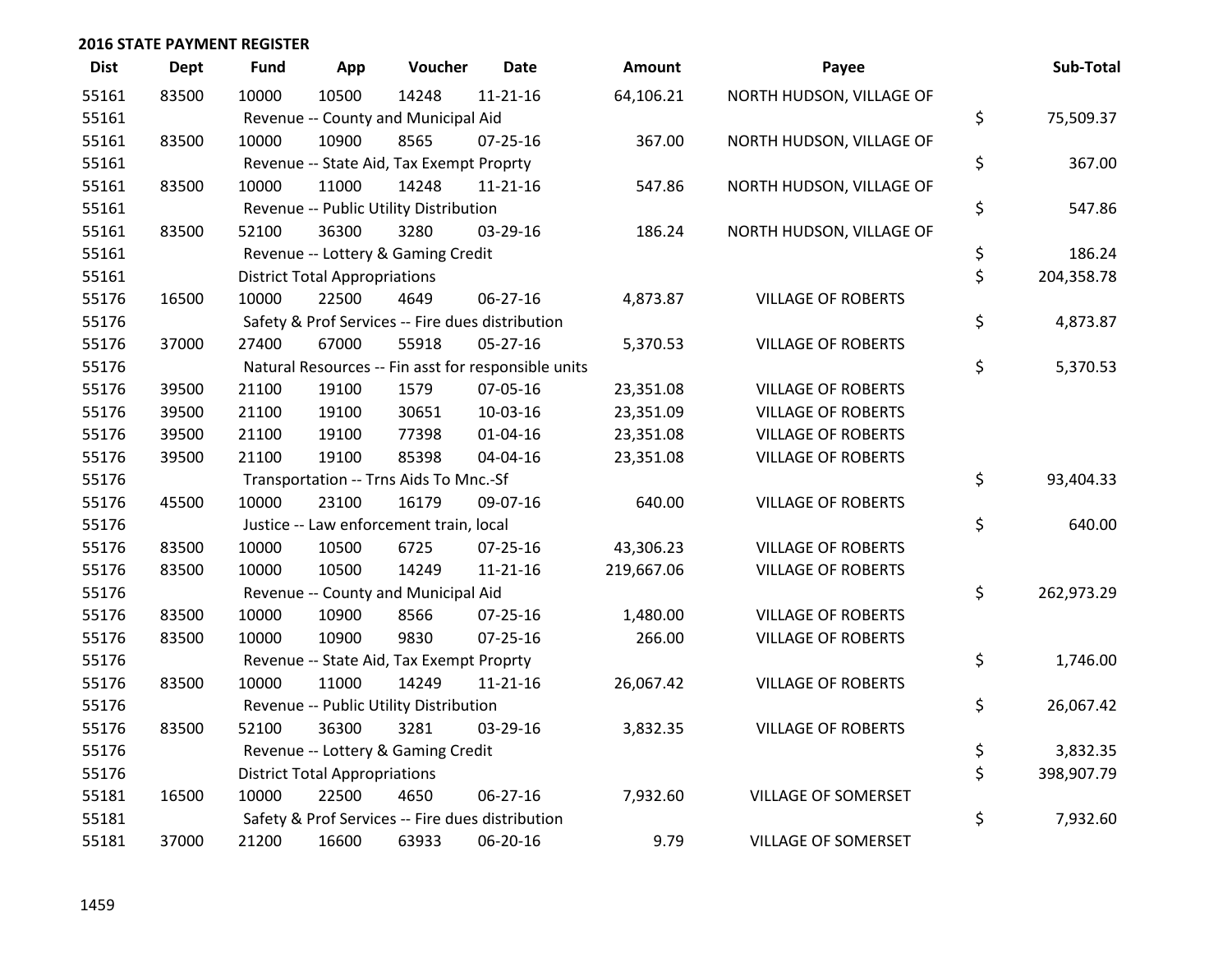| <b>Dist</b> | <b>Dept</b> | Fund  | App                                  | Voucher                                             | Date           | <b>Amount</b> | Payee                          | Sub-Total        |
|-------------|-------------|-------|--------------------------------------|-----------------------------------------------------|----------------|---------------|--------------------------------|------------------|
| 55181       |             |       |                                      | Natural Resources -- Gen program ops-state funds-FR |                |               |                                | \$<br>9.79       |
| 55181       | 37000       | 21200 | 57100                                | 63933                                               | 06-20-16       | 4.40          | VILLAGE OF SOMERSET            |                  |
| 55181       |             |       |                                      | Natural Resources -- ResAids - cnty forst, cl & mfl |                |               |                                | \$<br>4.40       |
| 55181       | 39500       | 21100 | 19100                                | 1580                                                | 07-05-16       | 36,929.03     | VILLAGE OF SOMERSET            |                  |
| 55181       | 39500       | 21100 | 19100                                | 30652                                               | 10-03-16       | 36,929.06     | VILLAGE OF SOMERSET            |                  |
| 55181       | 39500       | 21100 | 19100                                | 77399                                               | 01-04-16       | 36,929.03     | <b>VILLAGE OF SOMERSET</b>     |                  |
| 55181       | 39500       | 21100 | 19100                                | 85399                                               | 04-04-16       | 36,929.03     | VILLAGE OF SOMERSET            |                  |
| 55181       |             |       |                                      | Transportation -- Trns Aids To Mnc.-Sf              |                |               |                                | \$<br>147,716.15 |
| 55181       | 50500       | 10000 | 74300                                | 11429                                               | 03-04-16       | 96,427.00     | VILLAGE OF SOMERSET            |                  |
| 55181       | 50500       | 10000 | 74300                                | 27339                                               | 08-22-16       | 46,073.00     | VILLAGE OF SOMERSET            |                  |
| 55181       |             |       |                                      | Administration -- Federal aid, local assistance     |                |               |                                | \$<br>142,500.00 |
| 55181       | 83500       | 10000 | 10500                                | 6726                                                | $07 - 25 - 16$ | 75,507.97     | VILLAGE OF SOMERSET            |                  |
| 55181       | 83500       | 10000 | 10500                                | 14250                                               | $11 - 21 - 16$ | 173,483.89    | VILLAGE OF SOMERSET            |                  |
| 55181       |             |       |                                      | Revenue -- County and Municipal Aid                 |                |               |                                | \$<br>248,991.86 |
| 55181       | 83500       | 10000 | 10900                                | 8567                                                | $07 - 25 - 16$ | 2,763.00      | <b>VILLAGE OF SOMERSET</b>     |                  |
| 55181       | 83500       | 10000 | 10900                                | 9831                                                | $07 - 25 - 16$ | 2,158.00      | VILLAGE OF SOMERSET            |                  |
| 55181       |             |       |                                      | Revenue -- State Aid, Tax Exempt Proprty            |                |               |                                | \$<br>4,921.00   |
| 55181       | 83500       | 10000 | 11000                                | 14250                                               | $11 - 21 - 16$ | 59.49         | VILLAGE OF SOMERSET            |                  |
| 55181       |             |       |                                      | Revenue -- Public Utility Distribution              |                |               |                                | \$<br>59.49      |
| 55181       |             |       | <b>District Total Appropriations</b> |                                                     |                |               |                                | \$<br>552,135.29 |
| 55182       | 16500       | 10000 | 22500                                | 4651                                                | 06-27-16       | 1,419.66      | <b>VILLAGE OF STAR PRAIRIE</b> |                  |
| 55182       |             |       |                                      | Safety & Prof Services -- Fire dues distribution    |                |               |                                | \$<br>1,419.66   |
| 55182       | 37000       | 21200 | 16600                                | 63934                                               | 06-20-16       | 32.45         | <b>VILLAGE OF STAR PRAIRIE</b> |                  |
| 55182       |             |       |                                      | Natural Resources -- Gen program ops-state funds-FR |                |               |                                | \$<br>32.45      |
| 55182       | 37000       | 21200 | 57100                                | 63934                                               | 06-20-16       | 14.58         | <b>VILLAGE OF STAR PRAIRIE</b> |                  |
| 55182       |             |       |                                      | Natural Resources -- ResAids - cnty forst, cl & mfl |                |               |                                | \$<br>14.58      |
| 55182       | 39500       | 21100 | 19100                                | 1581                                                | 07-05-16       | 5,403.29      | <b>VILLAGE OF STAR PRAIRIE</b> |                  |
| 55182       | 39500       | 21100 | 19100                                | 30653                                               | 10-03-16       | 5,403.30      | <b>VILLAGE OF STAR PRAIRIE</b> |                  |
| 55182       | 39500       | 21100 | 19100                                | 77400                                               | 01-04-16       | 5,403.29      | <b>VILLAGE OF STAR PRAIRIE</b> |                  |
| 55182       | 39500       | 21100 | 19100                                | 85400                                               | 04-04-16       | 5,403.29      | <b>VILLAGE OF STAR PRAIRIE</b> |                  |
| 55182       |             |       |                                      | Transportation -- Trns Aids To Mnc.-Sf              |                |               |                                | \$<br>21,613.17  |
| 55182       | 45500       | 10000 | 23100                                | 20959                                               | 12-16-16       | 320.00        | <b>VILLAGE OF STAR PRAIRIE</b> |                  |
| 55182       |             |       |                                      | Justice -- Law enforcement train, local             |                |               |                                | \$<br>320.00     |
| 55182       | 83500       | 10000 | 10500                                | 6727                                                | 07-25-16       | 13,163.77     | <b>VILLAGE OF STAR PRAIRIE</b> |                  |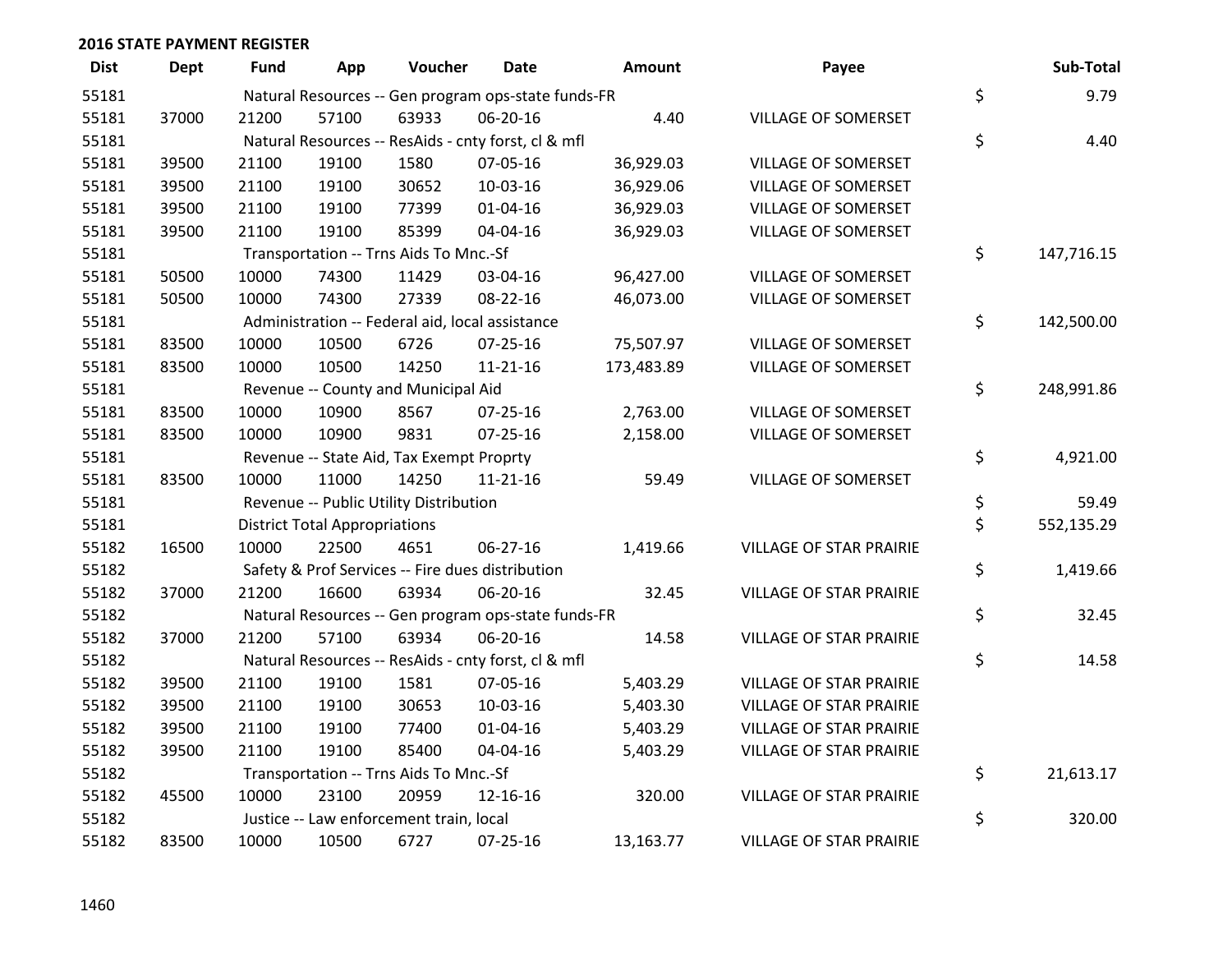| <b>Dist</b> | <b>Dept</b> | <b>Fund</b> | App                                  | Voucher                                             | <b>Date</b>    | Amount    | Payee                          | Sub-Total       |
|-------------|-------------|-------------|--------------------------------------|-----------------------------------------------------|----------------|-----------|--------------------------------|-----------------|
| 55182       | 83500       | 10000       | 10500                                | 14251                                               | $11 - 21 - 16$ | 47,297.14 | <b>VILLAGE OF STAR PRAIRIE</b> |                 |
| 55182       |             |             |                                      | Revenue -- County and Municipal Aid                 |                |           |                                | \$<br>60,460.91 |
| 55182       | 83500       | 10000       | 10900                                | 8568                                                | $07 - 25 - 16$ | 101.00    | <b>VILLAGE OF STAR PRAIRIE</b> |                 |
| 55182       |             |             |                                      | Revenue -- State Aid, Tax Exempt Proprty            |                |           |                                | \$<br>101.00    |
| 55182       | 83500       | 10000       | 11000                                | 14251                                               | $11 - 21 - 16$ | 314.73    | <b>VILLAGE OF STAR PRAIRIE</b> |                 |
| 55182       |             |             |                                      | Revenue -- Public Utility Distribution              |                |           |                                | \$<br>314.73    |
| 55182       |             |             | <b>District Total Appropriations</b> |                                                     |                |           |                                | \$<br>84,276.50 |
| 55191       | 16500       | 10000       | 22500                                | 4652                                                | 06-27-16       | 434.37    | <b>VILLAGE OF WILSON</b>       |                 |
| 55191       |             |             |                                      | Safety & Prof Services -- Fire dues distribution    |                |           |                                | \$<br>434.37    |
| 55191       | 37000       | 21200       | 16600                                | 63935                                               | 06-20-16       | 6.23      | <b>VILLAGE OF WILSON</b>       |                 |
| 55191       |             |             |                                      | Natural Resources -- Gen program ops-state funds-FR |                |           |                                | \$<br>6.23      |
| 55191       | 37000       | 21200       | 57100                                | 63935                                               | 06-20-16       | 5.40      | <b>VILLAGE OF WILSON</b>       |                 |
| 55191       |             |             |                                      | Natural Resources -- ResAids - cnty forst, cl & mfl |                |           |                                | \$<br>5.40      |
| 55191       | 37000       | 27400       | 67000                                | 55998                                               | $05 - 27 - 16$ | 920.30    | <b>VILLAGE OF WILSON</b>       |                 |
| 55191       |             |             |                                      | Natural Resources -- Fin asst for responsible units |                |           |                                | \$<br>920.30    |
| 55191       | 39500       | 21100       | 19100                                | 1582                                                | 07-05-16       | 2,422.20  | <b>VILLAGE OF WILSON</b>       |                 |
| 55191       | 39500       | 21100       | 19100                                | 30654                                               | 10-03-16       | 2,422.20  | <b>VILLAGE OF WILSON</b>       |                 |
| 55191       | 39500       | 21100       | 19100                                | 77401                                               | $01 - 04 - 16$ | 2,422.20  | <b>VILLAGE OF WILSON</b>       |                 |
| 55191       | 39500       | 21100       | 19100                                | 85401                                               | 04-04-16       | 2,422.20  | <b>VILLAGE OF WILSON</b>       |                 |
| 55191       |             |             |                                      | Transportation -- Trns Aids To Mnc.-Sf              |                |           |                                | \$<br>9,688.80  |
| 55191       | 83500       | 10000       | 10500                                | 6728                                                | $07 - 25 - 16$ | 9,765.99  | <b>VILLAGE OF WILSON</b>       |                 |
| 55191       | 83500       | 10000       | 10500                                | 14252                                               | $11 - 21 - 16$ | 55,340.59 | <b>VILLAGE OF WILSON</b>       |                 |
| 55191       |             |             |                                      | Revenue -- County and Municipal Aid                 |                |           |                                | \$<br>65,106.58 |
| 55191       | 83500       | 10000       | 10900                                | 8569                                                | $07 - 25 - 16$ | 1.00      | <b>VILLAGE OF WILSON</b>       |                 |
| 55191       |             |             |                                      | Revenue -- State Aid, Tax Exempt Proprty            |                |           |                                | \$<br>1.00      |
| 55191       |             |             | <b>District Total Appropriations</b> |                                                     |                |           |                                | \$<br>76,162.68 |
| 55192       | 16500       | 10000       | 22500                                | 4653                                                | 06-27-16       | 3,225.32  | VILLAGE OF WOODVILLE           |                 |
| 55192       |             |             |                                      | Safety & Prof Services -- Fire dues distribution    |                |           |                                | \$<br>3,225.32  |
| 55192       | 39500       | 21100       | 19100                                | 1583                                                | 07-05-16       | 18,938.05 | VILLAGE OF WOODVILLE           |                 |
| 55192       | 39500       | 21100       | 19100                                | 30655                                               | 10-03-16       | 18,938.06 | VILLAGE OF WOODVILLE           |                 |
| 55192       | 39500       | 21100       | 19100                                | 77402                                               | $01 - 04 - 16$ | 18,938.05 | VILLAGE OF WOODVILLE           |                 |
| 55192       | 39500       | 21100       | 19100                                | 85402                                               | 04-04-16       | 18,938.05 | VILLAGE OF WOODVILLE           |                 |
| 55192       |             |             |                                      | Transportation -- Trns Aids To Mnc.-Sf              |                |           |                                | \$<br>75,752.21 |
| 55192       | 50500       | 10000       | 74300                                | 27212                                               | 08-23-16       | 93,807.00 | <b>VILLAGE OF WOODVILLE</b>    |                 |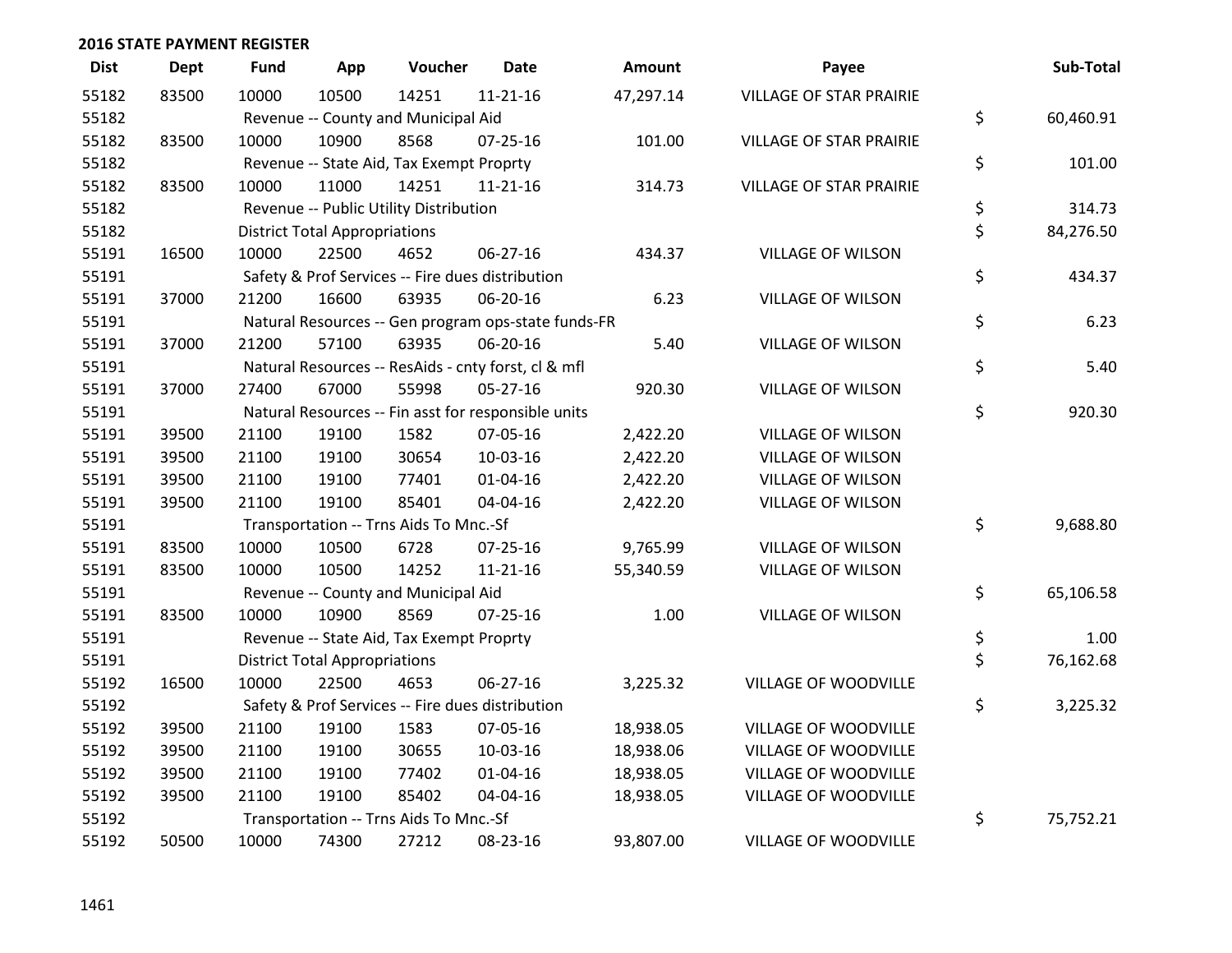| <b>Dist</b> | <b>Dept</b> | <b>Fund</b> | App                                  | Voucher                                         | <b>Date</b>                                         | <b>Amount</b> | Payee                        | Sub-Total        |
|-------------|-------------|-------------|--------------------------------------|-------------------------------------------------|-----------------------------------------------------|---------------|------------------------------|------------------|
| 55192       | 50500       | 10000       | 74300                                | 33309                                           | 11-04-16                                            | 220,307.00    | VILLAGE OF WOODVILLE         |                  |
| 55192       | 50500       | 10000       | 74300                                | 38292                                           | 12-27-16                                            | 72,376.00     | VILLAGE OF WOODVILLE         |                  |
| 55192       |             |             |                                      | Administration -- Federal aid, local assistance |                                                     |               |                              | \$<br>386,490.00 |
| 55192       | 83500       | 10000       | 10500                                | 6729                                            | $07 - 25 - 16$                                      | 70,277.67     | VILLAGE OF WOODVILLE         |                  |
| 55192       | 83500       | 10000       | 10500                                | 14253                                           | $11 - 21 - 16$                                      | 244,235.68    | VILLAGE OF WOODVILLE         |                  |
| 55192       |             |             |                                      | Revenue -- County and Municipal Aid             |                                                     |               |                              | \$<br>314,513.35 |
| 55192       | 83500       | 10000       | 10900                                | 8570                                            | 07-25-16                                            | 2,854.00      | VILLAGE OF WOODVILLE         |                  |
| 55192       | 83500       | 10000       | 10900                                | 9832                                            | 07-25-16                                            | 2,643.00      | VILLAGE OF WOODVILLE         |                  |
| 55192       |             |             |                                      | Revenue -- State Aid, Tax Exempt Proprty        |                                                     |               |                              | \$<br>5,497.00   |
| 55192       | 83500       | 10000       | 11000                                | 14253                                           | $11 - 21 - 16$                                      | 36,269.46     | VILLAGE OF WOODVILLE         |                  |
| 55192       |             |             |                                      | Revenue -- Public Utility Distribution          |                                                     |               |                              | \$<br>36,269.46  |
| 55192       | 83500       | 52100       | 36300                                | 3282                                            | 03-29-16                                            | 5,092.56      | VILLAGE OF WOODVILLE         |                  |
| 55192       |             |             |                                      | Revenue -- Lottery & Gaming Credit              |                                                     |               |                              | \$<br>5,092.56   |
| 55192       |             |             | <b>District Total Appropriations</b> |                                                 |                                                     |               |                              | \$<br>826,839.90 |
| 55231       | 16500       | 10000       | 22500                                | 4654                                            | 06-27-16                                            | 2,492.00      | CITY OF GLENWOOD CITY        |                  |
| 55231       |             |             |                                      |                                                 | Safety & Prof Services -- Fire dues distribution    |               |                              | \$<br>2,492.00   |
| 55231       | 37000       | 21200       | 58300                                | 41656                                           | 04-07-16                                            | 913.94        | CITY OF GLENWOOD CITY        |                  |
| 55231       |             |             |                                      | Natural Resources -- Rec & resource aids, fed   |                                                     |               |                              | \$<br>913.94     |
| 55231       | 37000       | 27400       | 67000                                | 56296                                           | $05 - 27 - 16$                                      | 9,020.67      | CITY OF GLENWOOD CITY        |                  |
| 55231       |             |             |                                      |                                                 | Natural Resources -- Fin asst for responsible units |               |                              | \$<br>9,020.67   |
| 55231       | 39500       | 21100       | 19100                                | 1584                                            | 07-05-16                                            | 11,862.35     | CITY OF GLENWOOD CITY        |                  |
| 55231       | 39500       | 21100       | 19100                                | 30656                                           | 10-03-16                                            | 11,862.36     | CITY OF GLENWOOD CITY        |                  |
| 55231       | 39500       | 21100       | 19100                                | 77403                                           | $01 - 04 - 16$                                      | 11,862.35     | CITY OF GLENWOOD CITY        |                  |
| 55231       | 39500       | 21100       | 19100                                | 85403                                           | 04-04-16                                            | 11,862.35     | CITY OF GLENWOOD CITY        |                  |
| 55231       |             |             |                                      | Transportation -- Trns Aids To Mnc.-Sf          |                                                     |               |                              | \$<br>47,449.41  |
| 55231       | 43500       | 10000       | 11900                                | 72509                                           | 09-02-16                                            | 5,237.97      | CITY OF GLENWOOD CITY        |                  |
| 55231       |             |             |                                      |                                                 | Health Services -- Emergency medical services, ai   |               |                              | \$<br>5,237.97   |
| 55231       | 45500       | 10000       | 23100                                | 20965                                           | 12-20-16                                            | 320.00        | CITY OF GLENWOOD CITY        |                  |
| 55231       |             |             |                                      | Justice -- Law enforcement train, local         |                                                     |               |                              | \$<br>320.00     |
| 55231       | 83500       | 10000       | 10500                                | 6730                                            | 07-25-16                                            | 52,539.70     | <b>CITY OF GLENWOOD CITY</b> |                  |
| 55231       | 83500       | 10000       | 10500                                | 14254                                           | $11 - 21 - 16$                                      | 215,561.84    | CITY OF GLENWOOD CITY        |                  |
| 55231       |             |             |                                      | Revenue -- County and Municipal Aid             |                                                     |               |                              | \$<br>268,101.54 |
| 55231       | 83500       | 10000       | 10900                                | 8571                                            | $07 - 25 - 16$                                      | 700.00        | <b>CITY OF GLENWOOD CITY</b> |                  |
| 55231       |             |             |                                      | Revenue -- State Aid, Tax Exempt Proprty        |                                                     |               |                              | \$<br>700.00     |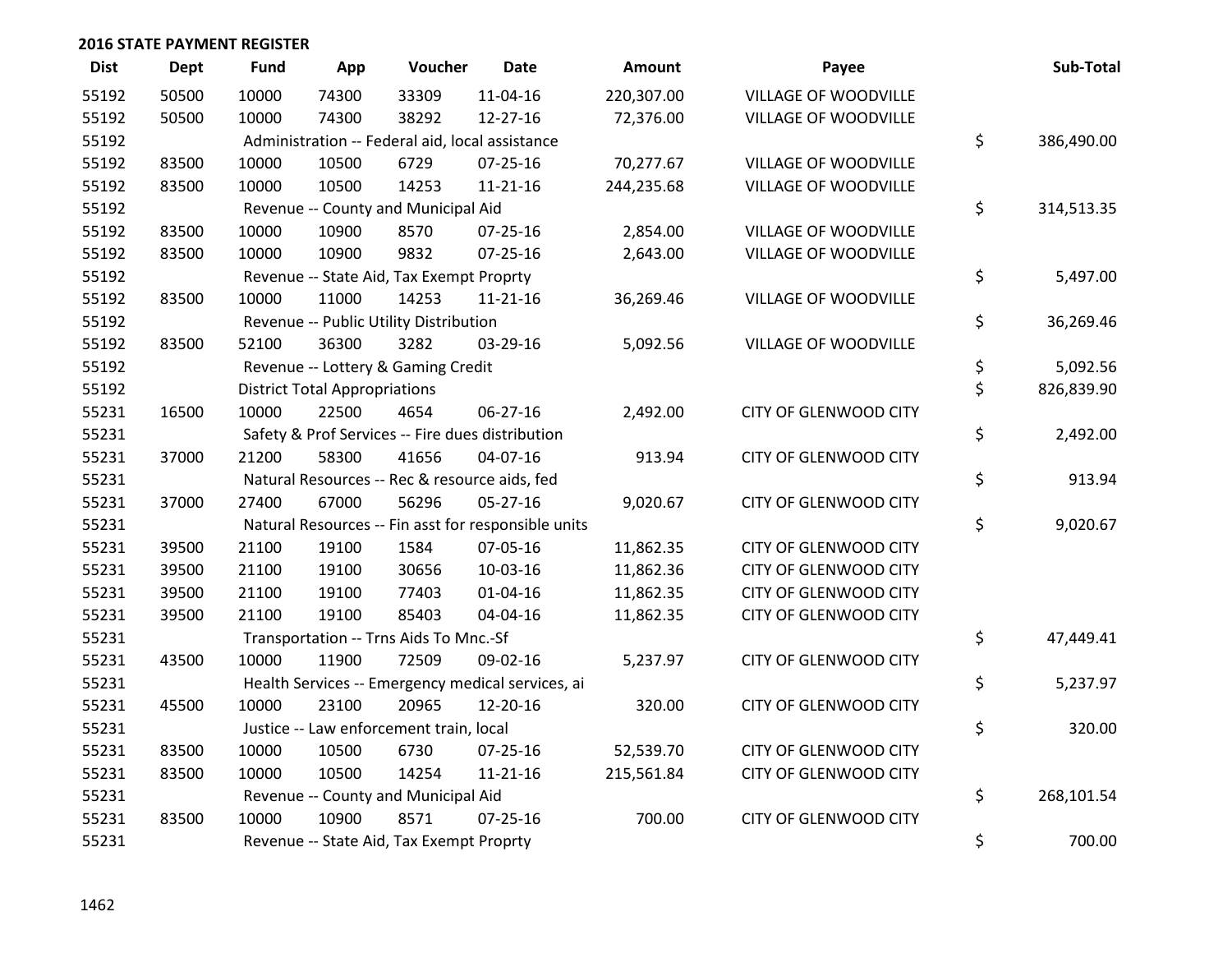| <b>Dist</b> | <b>Dept</b> | <b>Fund</b> | App                                  | Voucher                                           | <b>Date</b>    | Amount     | Payee                        | Sub-Total        |
|-------------|-------------|-------------|--------------------------------------|---------------------------------------------------|----------------|------------|------------------------------|------------------|
| 55231       | 83500       | 52100       | 36300                                | 3283                                              | 03-29-16       | 2,324.40   | <b>CITY OF GLENWOOD CITY</b> |                  |
| 55231       |             |             |                                      | Revenue -- Lottery & Gaming Credit                |                |            |                              | \$<br>2,324.40   |
| 55231       |             |             | <b>District Total Appropriations</b> |                                                   |                |            |                              | \$<br>336,559.93 |
| 55236       | 16500       | 10000       | 22500                                | 4655                                              | 06-27-16       | 63,703.42  | <b>CITY OF HUDSON</b>        |                  |
| 55236       |             |             |                                      | Safety & Prof Services -- Fire dues distribution  |                |            |                              | \$<br>63,703.42  |
| 55236       | 39500       | 21100       | 16200                                | 2123                                              | 07-05-16       | 4,462.87   | <b>CITY OF HUDSON</b>        |                  |
| 55236       | 39500       | 21100       | 16200                                | 29225                                             | 10-03-16       | 4,462.87   | <b>CITY OF HUDSON</b>        |                  |
| 55236       |             |             |                                      | Transportation -- Conn Hwy Aids St Fds            |                |            |                              | \$<br>8,925.74   |
| 55236       | 39500       | 21100       | 18500                                | 38612                                             | 10-19-16       | 3,720.54   | <b>CITY OF HUDSON</b>        |                  |
| 55236       |             |             |                                      | Transportation -- Hwy Sfty Loc Aid Ffd            |                |            |                              | \$<br>3,720.54   |
| 55236       | 39500       | 21100       | 19100                                | 1585                                              | 07-05-16       | 155,392.56 | <b>CITY OF HUDSON</b>        |                  |
| 55236       | 39500       | 21100       | 19100                                | 30657                                             | 10-03-16       | 155,392.57 | <b>CITY OF HUDSON</b>        |                  |
| 55236       |             |             |                                      | Transportation -- Trns Aids To Mnc.-Sf            |                |            |                              | \$<br>310,785.13 |
| 55236       | 39500       | 21100       | 16200                                | 78090                                             | $01 - 04 - 16$ | 4,462.87   | <b>CITY OF HUDSON</b>        |                  |
| 55236       | 39500       | 21100       | 16200                                | 82090                                             | 04-04-16       | 4,462.87   | <b>CITY OF HUDSON</b>        |                  |
| 55236       |             |             |                                      | Transportation -- Conn Hwy Aids St Fds            |                |            |                              | \$<br>8,925.74   |
| 55236       | 39500       | 21100       | 19100                                | 77404                                             | $01 - 04 - 16$ | 155,392.56 | <b>CITY OF HUDSON</b>        |                  |
| 55236       | 39500       | 21100       | 19100                                | 85404                                             | 04-04-16       | 155,392.56 | <b>CITY OF HUDSON</b>        |                  |
| 55236       |             |             |                                      | Transportation -- Trns Aids To Mnc.-Sf            |                |            |                              | \$<br>310,785.12 |
| 55236       | 43500       | 10000       | 11900                                | 72515                                             | 09-02-16       | 7,385.57   | <b>CITY OF HUDSON</b>        |                  |
| 55236       |             |             |                                      | Health Services -- Emergency medical services, ai |                |            |                              | \$<br>7,385.57   |
| 55236       | 45500       | 10000       | 23100                                | 20597                                             | 12-09-16       | 3,360.00   | <b>CITY OF HUDSON</b>        |                  |
| 55236       |             |             |                                      | Justice -- Law enforcement train, local           |                |            |                              | \$<br>3,360.00   |
| 55236       | 83500       | 10000       | 10500                                | 6731                                              | $07 - 25 - 16$ | 22,604.95  | <b>CITY OF HUDSON</b>        |                  |
| 55236       | 83500       | 10000       | 10500                                | 14255                                             | $11 - 21 - 16$ | 116,453.91 | <b>CITY OF HUDSON</b>        |                  |
| 55236       |             |             |                                      | Revenue -- County and Municipal Aid               |                |            |                              | \$<br>139,058.86 |
| 55236       | 83500       | 10000       | 10900                                | 8572                                              | $07 - 25 - 16$ | 26,541.00  | <b>CITY OF HUDSON</b>        |                  |
| 55236       |             |             |                                      | Revenue -- State Aid, Tax Exempt Proprty          |                |            |                              | \$<br>26,541.00  |
| 55236       | 83500       | 10000       | 11000                                | 14255                                             | $11 - 21 - 16$ | 6,253.97   | <b>CITY OF HUDSON</b>        |                  |
| 55236       |             |             |                                      | Revenue -- Public Utility Distribution            |                |            |                              | \$<br>6,253.97   |
| 55236       | 83500       | 10000       | 50100                                | 2658                                              | $01-29-16$     | 150.70     | <b>CITY OF HUDSON</b>        |                  |
| 55236       |             |             |                                      | Revenue -- Payments for municipal svcs            |                |            |                              | \$<br>150.70     |
| 55236       |             |             | <b>District Total Appropriations</b> |                                                   |                |            |                              | \$<br>889,595.79 |
| 55261       | 16500       | 10000       | 22500                                | 4656                                              | 06-27-16       | 25,096.69  | <b>CITY OF NEW RICHMOND</b>  |                  |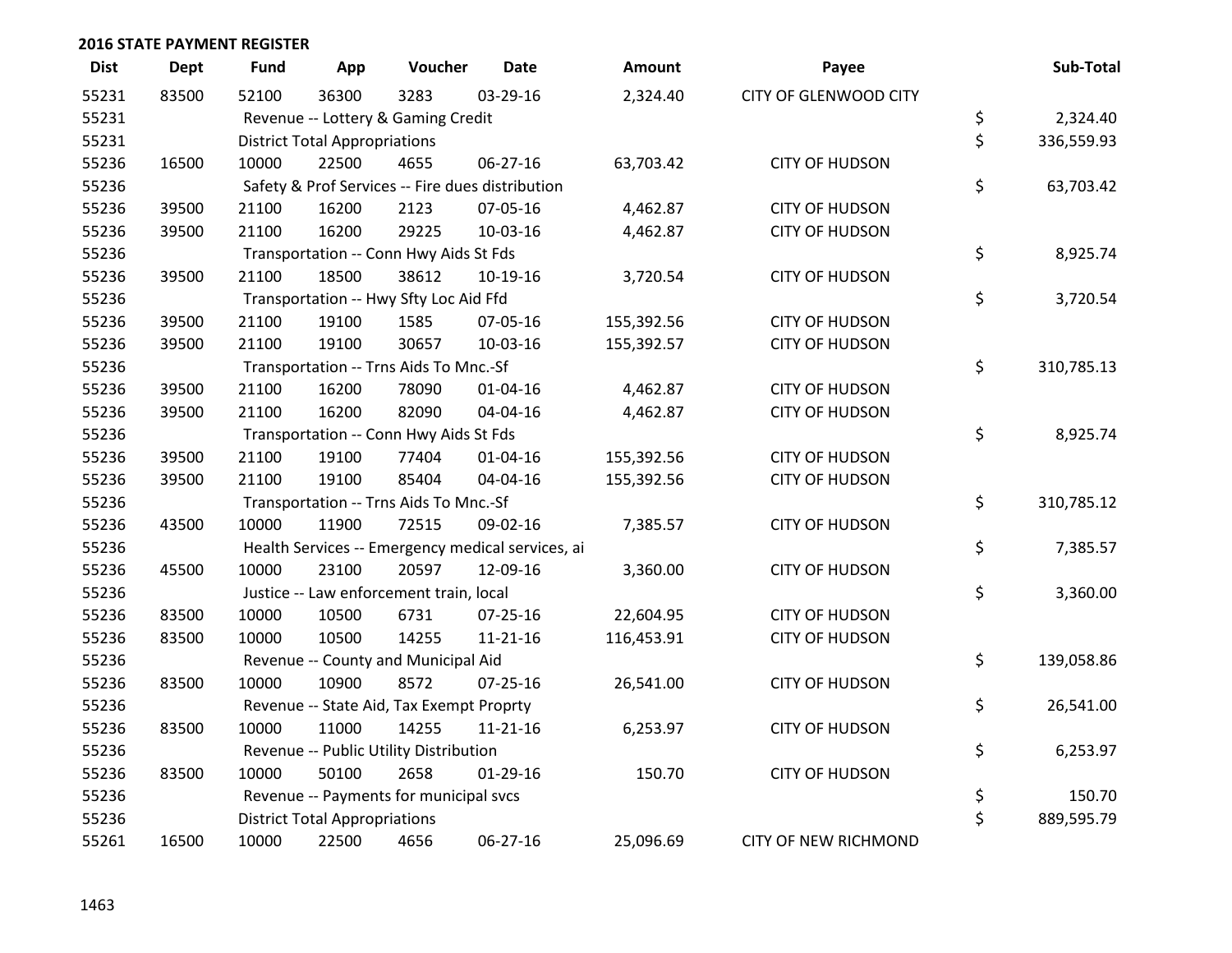| <b>Dist</b> | <b>Dept</b> | <b>Fund</b>                                      | App             | Voucher                                | <b>Date</b>                                          | <b>Amount</b> | Payee                       | Sub-Total        |
|-------------|-------------|--------------------------------------------------|-----------------|----------------------------------------|------------------------------------------------------|---------------|-----------------------------|------------------|
| 55261       |             | Safety & Prof Services -- Fire dues distribution | \$<br>25,096.69 |                                        |                                                      |               |                             |                  |
| 55261       | 25500       | 10000                                            | 34300           | 16594                                  | $02 - 16 - 16$                                       | 6,500.00      | <b>CITY OF NEW RICHMOND</b> |                  |
| 55261       |             |                                                  |                 |                                        | Public Instruction -- Federal funds, local assistanc |               |                             | \$<br>6,500.00   |
| 55261       | 37000       | 27400                                            | 65800           | 62780                                  | 06-15-16                                             | 81,619.34     | CITY OF NEW RICHMOND        |                  |
| 55261       |             |                                                  |                 |                                        | Natural Resources -- EA - urban nonpoint source      |               |                             | \$<br>81,619.34  |
| 55261       | 39500       | 21100                                            | 16200           | 2124                                   | 07-05-16                                             | 12,290.13     | <b>CITY OF NEW RICHMOND</b> |                  |
| 55261       | 39500       | 21100                                            | 16200           | 29226                                  | 10-03-16                                             | 12,290.16     | CITY OF NEW RICHMOND        |                  |
| 55261       |             |                                                  |                 | Transportation -- Conn Hwy Aids St Fds |                                                      |               |                             | \$<br>24,580.29  |
| 55261       | 39500       | 21100                                            | 17700           | 6080                                   | 07-29-16                                             | 10,440.00     | <b>CITY OF NEW RICHMOND</b> |                  |
| 55261       | 39500       | 21100                                            | 17700           | 32924                                  | 10-05-16                                             | 10,440.00     | CITY OF NEW RICHMOND        |                  |
| 55261       | 39500       | 21100                                            | 17700           | 69116                                  | 12-29-16                                             | 6,264.00      | CITY OF NEW RICHMOND        |                  |
| 55261       |             |                                                  |                 | Transportation -- Tc, Trns Oper Aid Sf |                                                      |               |                             | \$<br>27,144.00  |
| 55261       | 39500       | 21100                                            | 18200           | 38579                                  | $10-18-16$                                           | 28,934.00     | <b>CITY OF NEW RICHMOND</b> |                  |
| 55261       |             |                                                  |                 | Transportation -- Trnst/Trns-Rel Aid F |                                                      |               |                             | \$<br>28,934.00  |
| 55261       | 39500       | 21100                                            | 18500           | 49351                                  | $11 - 10 - 16$                                       | 4,000.00      | CITY OF NEW RICHMOND        |                  |
| 55261       |             |                                                  |                 | Transportation -- Hwy Sfty Loc Aid Ffd |                                                      |               |                             | \$<br>4,000.00   |
| 55261       | 39500       | 21100                                            | 19100           | 1586                                   | 07-05-16                                             | 106,937.54    | <b>CITY OF NEW RICHMOND</b> |                  |
| 55261       | 39500       | 21100                                            | 19100           | 30658                                  | 10-03-16                                             | 106,937.55    | <b>CITY OF NEW RICHMOND</b> |                  |
| 55261       |             |                                                  |                 | Transportation -- Trns Aids To Mnc.-Sf |                                                      |               |                             | \$<br>213,875.09 |
| 55261       | 39500       | 21100                                            | 16200           | 78091                                  | $01 - 04 - 16$                                       | 12,290.13     | CITY OF NEW RICHMOND        |                  |
| 55261       | 39500       | 21100                                            | 16200           | 82091                                  | 04-04-16                                             | 12,290.13     | CITY OF NEW RICHMOND        |                  |
| 55261       |             |                                                  |                 | Transportation -- Conn Hwy Aids St Fds |                                                      |               |                             | \$<br>24,580.26  |
| 55261       | 39500       | 21100                                            | 17700           | 72053                                  | $01 - 04 - 16$                                       | 7,055.00      | CITY OF NEW RICHMOND        |                  |
| 55261       | 39500       | 21100                                            | 17700           | 90052                                  | 05-27-16                                             | 10,440.00     | CITY OF NEW RICHMOND        |                  |
| 55261       |             |                                                  |                 | Transportation -- Tc, Trns Oper Aid Sf |                                                      |               |                             | \$<br>17,495.00  |
| 55261       | 39500       | 21100                                            | 18200           | 74729                                  | $02 - 25 - 16$                                       | 3,255.00      | TREAS CITY NEW RICHMOND     |                  |
| 55261       |             |                                                  |                 | Transportation -- Trnst/Trns-Rel Aid F |                                                      |               |                             | \$<br>3,255.00   |
| 55261       | 39500       | 21100                                            | 18500           | 86836                                  | 07-08-16                                             | 3,960.10      | TREAS CITY NEW RICHMOND     |                  |
| 55261       |             |                                                  |                 | Transportation -- Hwy Sfty Loc Aid Ffd |                                                      |               |                             | \$<br>3,960.10   |
| 55261       | 39500       | 21100                                            | 19100           | 77405                                  | $01 - 04 - 16$                                       | 106,937.54    | <b>CITY OF NEW RICHMOND</b> |                  |
| 55261       | 39500       | 21100                                            | 19100           | 85405                                  | 04-04-16                                             | 106,937.54    | CITY OF NEW RICHMOND        |                  |
| 55261       |             |                                                  |                 | Transportation -- Trns Aids To Mnc.-Sf |                                                      |               |                             | \$<br>213,875.08 |
| 55261       | 45500       | 10000                                            | 23100           | 21099                                  | 12-21-16                                             | 1,440.00      | <b>CITY OF NEW RICHMOND</b> |                  |
| 55261       |             | Justice -- Law enforcement train, local          | \$<br>1,440.00  |                                        |                                                      |               |                             |                  |